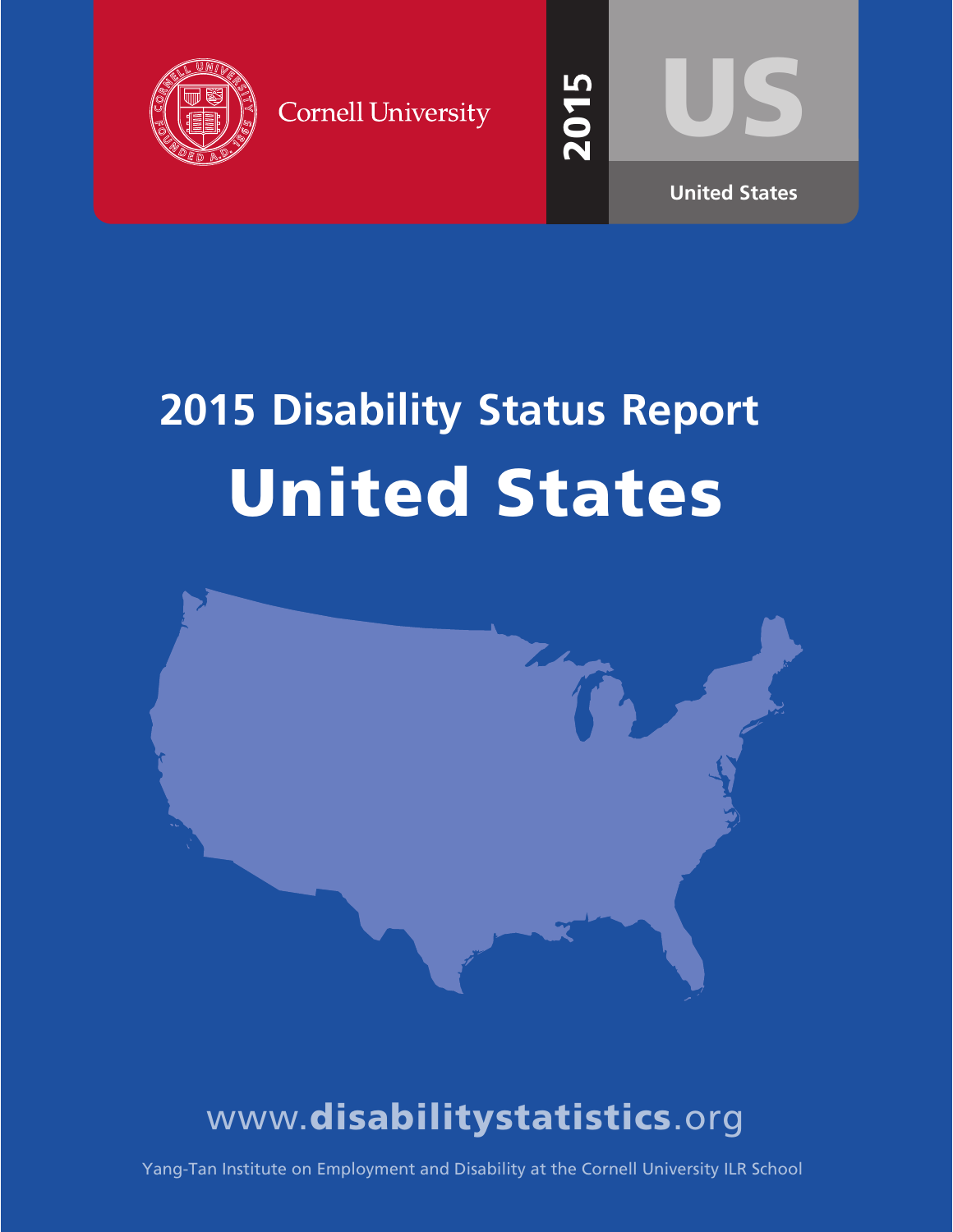## **Contents**

#### **Introduction** [2015 Annual Disability Status Report](#page-2-0) 2 [ACS Disability Questions](#page-3-0) 3 [Notes](#page-4-0) 4 **[Summary](#page-5-0)** [United States Summary](#page-5-0) 5 [Prevalence by State: Ages 21 to 64](#page-7-0) 7 [Employment by State: Ages 21 to 64](#page-8-0) 8 **Demographics** [Prevalence: All Ages](#page-9-0) 9 [Prevalence: Ages 4 and under](#page-11-0) 11 [Prevalence: Ages 5 to 15](#page-13-0) 13 [Prevalence: Ages 16 to 20](#page-15-0) 15 [Prevalence: Ages 21 to 64 \(Working-Age\)](#page-17-0) 17 [Prevalence: Ages 65 to 74](#page-19-0) 19 [Prevalence: Ages 75 and Older](#page-21-0) 21 [Prevalence: Gender and Age](#page-23-0) 23 [Prevalence: Hispanic / Latino Origin and Age](#page-26-0) 26 [Prevalence: Race](#page-29-0) 29 **Outcomes** [Employment](#page-31-0) 29 [Not Working but Actively Looking for Work](#page-33-0) 33 [Full-Time / Full-Year Employment](#page-35-0) 35 [Annual Earnings \(Full-Time / Full-Year workers\)](#page-37-0) 37 [Annual Household Income](#page-39-0) 39 [Poverty](#page-41-0) 41 [Supplemental Security Income \(SSI\)](#page-43-0) 43 [Education: High School Diploma / Equivalent](#page-45-0) 45 [Education: Some College / Associate's Degree](#page-47-0) 47 [Education: Bachelor's Degree or More](#page-49-0) **1988** [Veterans Service-Connected Disability](#page-51-0) 51 [Health Insurance Coverage](#page-53-0) 63 and 53 [Type of Health Insurance Coverage](#page-55-0) 55 **[Glossary](#page-58-0)** 58 **[About the Disability Status Report](#page-64-0)** 64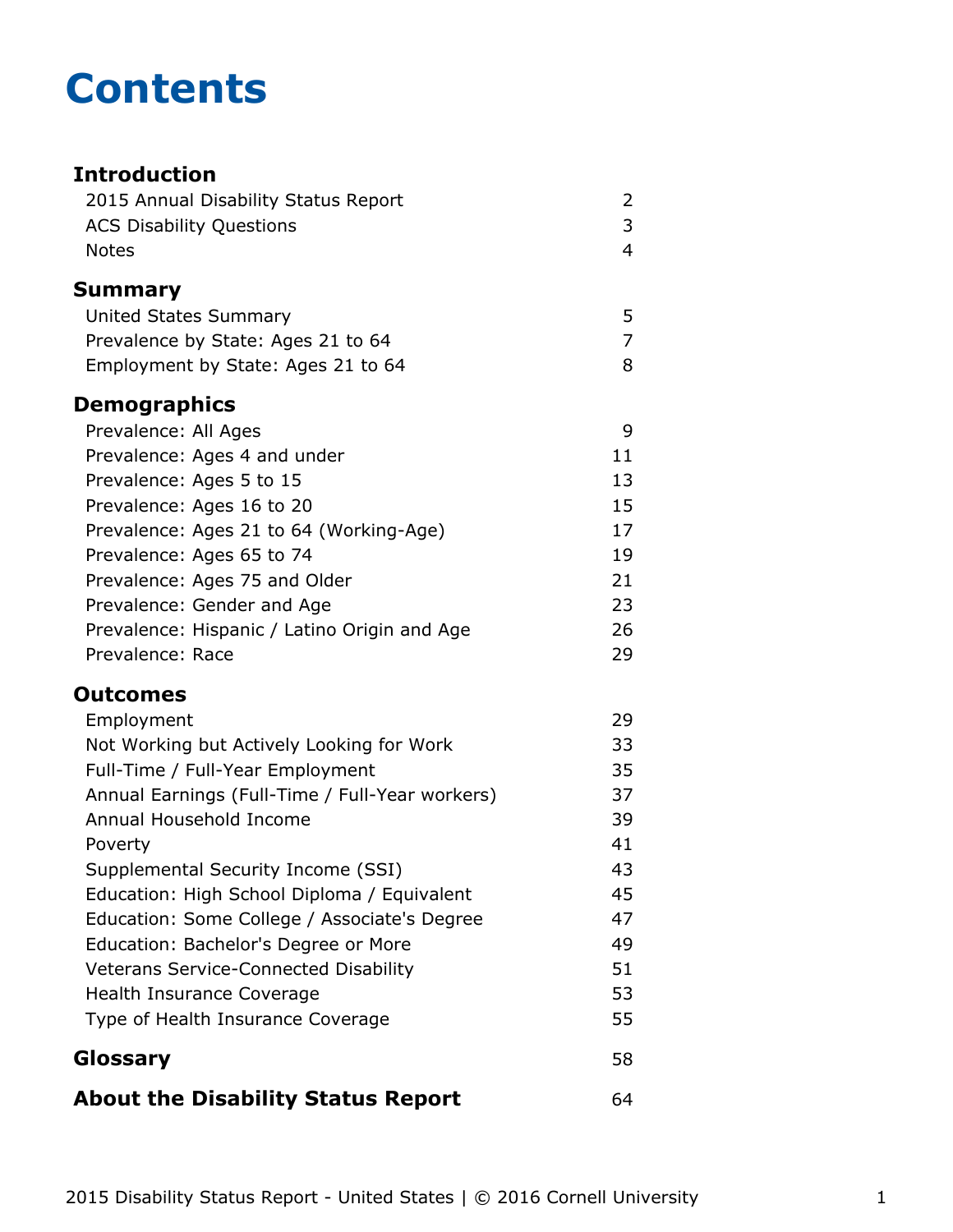## <span id="page-2-0"></span>**The 2015 Annual Disability Status Report**

The Annual Disability Status Reports provide policy makers, disability advocates, reporters, and the public with a summary of the most recent demographic and economic statistics on the non-institutionalized population with disabilities. They contain information on the population size and disability prevalence for various demographic subpopulations, as well as statistics related to employment, earnings, household income, veterans' service-connected disability and health insurance. Comparisons are made to people without disabilities and across disability types. Disability Status Reports and other statistics are available for the United States overall, each state, the District of Columbia, and Puerto Rico at [www.disabilitystatistics.org](http://www.disabilitystatistics.org).

The Status Reports primarily look at the working-age population because the employment gap between people with and without disabilities is a major focus of government programs and advocacy efforts. Employment is also a key factor in the social integration and economic self-sufficiency of working-age people with disabilities.

The information in this report is based on data from the US Census Bureau's American Community Survey (ACS) - a survey sent each year to a random sample of over 3.5 million households. For more information see the Census Bureau's ACS website <http://www.census.gov/acs/www/> and our Guide to Disability Statistics from the American Community Survey (2008 Forward): <http://disabilitystatistics.org/sources.cfm>.

The estimates in these reports are based on responses from a sample of the population and may differ from actual population values because of sampling variability and other factors. Differences observed between the estimates for two or more groups may not be statistically significant.

### **Suggested Citation**

Erickson, W., Lee, C., & von Schrader, S. (2016). 2015 Disability Status Report: United States. Ithaca, NY: Cornell University Yang Tan Institute on Employment and Disability(YTI).

We would like to thank Sara VanLooy, Jason Criss, and Joe Williams for their assistance with editing and production of this document.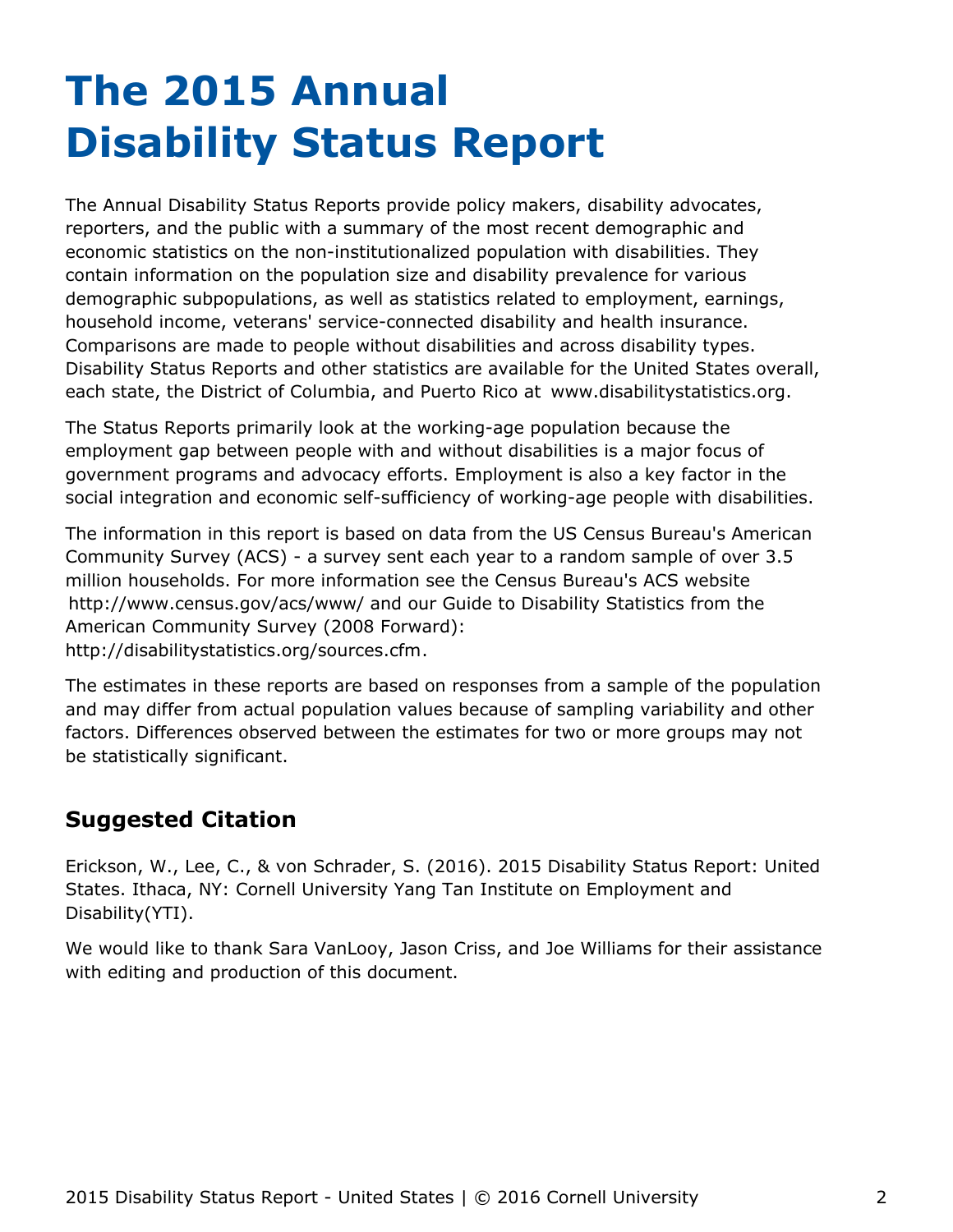# <span id="page-3-0"></span>**ACS Disability Questions**

There is no single accepted definition of disability. Different definitions and disability questions may identify different populations with disabilities and result in larger or smaller estimates.

Below are the six questions used in the ACS to identify persons with disabilities. Note that the Census Bureau refers to each of the individual types as "difficulty" while in this report the term "disability" is used.

**Hearing Disability** (asked of all ages):

Is this person deaf or does he/she have serious difficulty hearing?

**Visual Disability** (asked of all ages):

Is this person blind or does he/she have serious difficulty seeing even when wearing glasses?

**Cognitive Disability** (asked of persons ages 5 or older):

Because of a physical, mental, or emotional condition, does this person have serious difficulty concentrating, remembering, or making decisions?

**Ambulatory Disability** (asked of persons ages 5 or older):

Does this person have serious difficulty walking or climbing stairs?

**Self-Care Disability** (asked of persons ages 5 or older):

Does this person have difficulty dressing or bathing?

#### **Independent Living Disability** (asked of persons ages 15 or older):

Because of a physical, mental, or emotional condition, does this person have difficulty doing errands alone such as visiting a doctor's office or shopping?

#### **Note:**

- The "Any Disability" category used in this report includes persons who reported one or more of the individual disability types.
- Respondents could report more than one disability type.
- Some disability questions were not asked of children.
- A separate set of survey questions identify veterans with service-connected disabilities. Based on a separate set of survey questions, this report includes estimates related to veterans' service-connected disability (see page 51).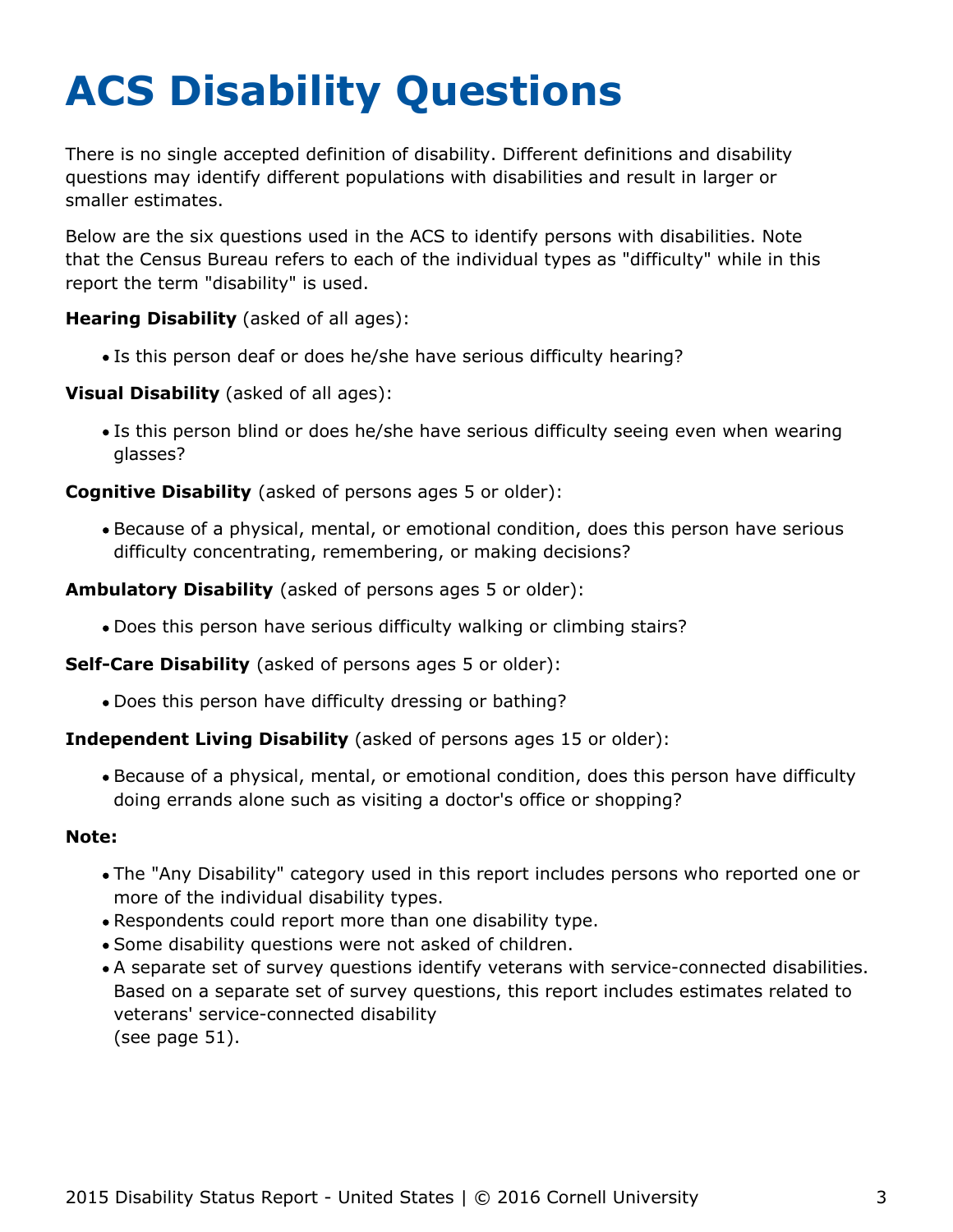## <span id="page-4-0"></span>**Notes**

**Spanish Language Reports:** Spanish language versions of the Annual Disability Status Reports for the US, all 50 states, Puerto Rico, and Washington D.C. can be downloaded at the same location as the English Status Reports. The Spanish translation was made possible through funding from the Northeast ADA Center through a grant from NIDILRR National Institute on Disability,Independent Living, and Rehabilitation Research

**Puerto Rico:** A Puerto Rico Disability Status Report, based on the parallel 2015 Puerto Rico Community Survey (PRCS), is available again this year in English as well as Spanish. However, please note that the Puerto Rico sample is not included in any U.S. population estimates included in these reports.

**Group Quarters:** In 2006, the ACS began surveying the group quarters population. We include the non-institutionalized group quarters population, but due to small state level sample sizes exclude the institutionalized group quarters population (see [glossary](#page-58-0)) in the Disability Status Reports.

**Margin of Error (MOE):** As in previous years' reports we provide the 90% MOE to better illustrate sampling variability. See the glossary entry for more information on this topic.

**Glossary:** As in previous years, we provide a comprehensive glossary at the back of this report defining the terms used in the Disability Status Report (see [glossary](#page-58-0)).

Note: According to the Census Bureau, estimates based on the ACS Public Use Microdata Sample (PUMS) file such as those included in this report may differ slightly from the ACS summary tables produced by the Census Bureau, because they are subject to additional sampling error and further data processing operations. Please see <http://www.disabilitystatistics.org/faq.cfm#Q4> for further information.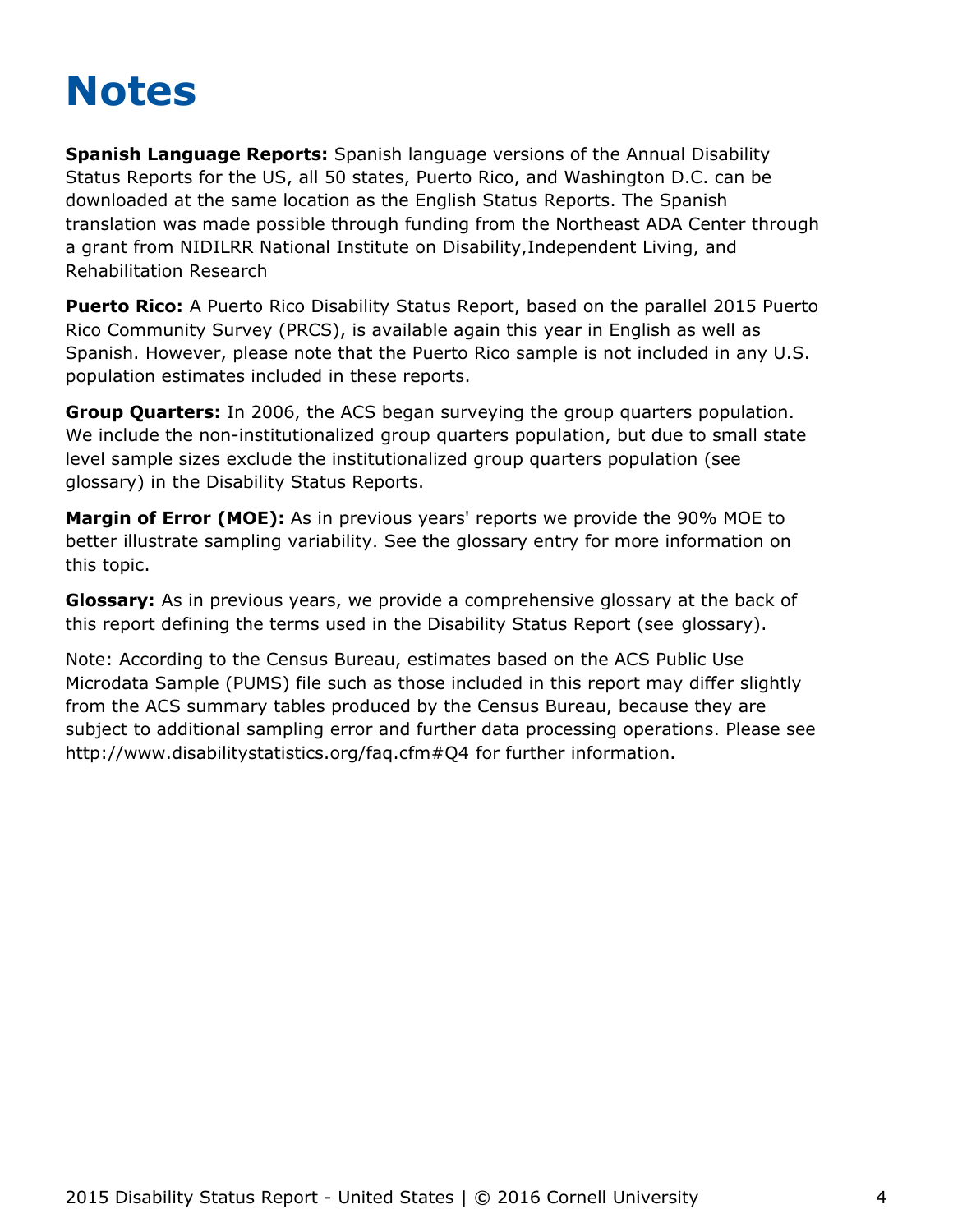# <span id="page-5-0"></span>**United States Summary**

These statistics indicate the social and economic status of non-institutionalized people with disabilities in the United States, using data from the 2015 American Community Survey (ACS).

**Age:** In 2015, the prevalence of disability in the US was:

- 12.6 percent for persons of all ages
- 0.7 percent for persons ages 4 and under
- 5.3 percent for persons ages 5 to 15
- 5.9 percent for persons ages 16 to 20
- 10.7 percent for persons ages 21 to 64
- 25.4 percent for persons ages 65 to 74
- 49.8 percent for persons ages 75+

**Disability Type:** In 2015, the prevalence of the six disability types among persons of all ages in the US was:

- 2.3% reported a Visual Disability
- 3.5% reported a Hearing Disability
- 7.0% reported an Ambulatory Disability
- 5.1% reported a Cognitive Disability
- 2.7% reported a Self-Care Disability
- 5.6% reported an Independent Living Disability

**Gender:** In 2015, 12.7 percent of females of all ages and 12.5 percent of males of all ages in the US reported a disability.

**Hispanic/Latino:** In 2015, the prevalence of disability among persons of all ages of Hispanic or Latino origin in the US was 8.7 percent.

**Race:** In the US in 2015, the prevalence of disability for working-age people (ages 21 to 64) was:

- 10.7 percent among Whites
- 13.8 percent among Black / African Americans
- 4.4 percent among Asians
- 17.7 percent among Native Americans
- 9.8 percent among persons of some other race(s)

**Employment:** In 2015, the employment rate of working-age people (ages 21 to 64) with disabilities in the US was 35.2 percent.

**Looking for Work:** In the US in 2015, the percentage actively looking for work among people with disabilities who were not working was 8.3 percent.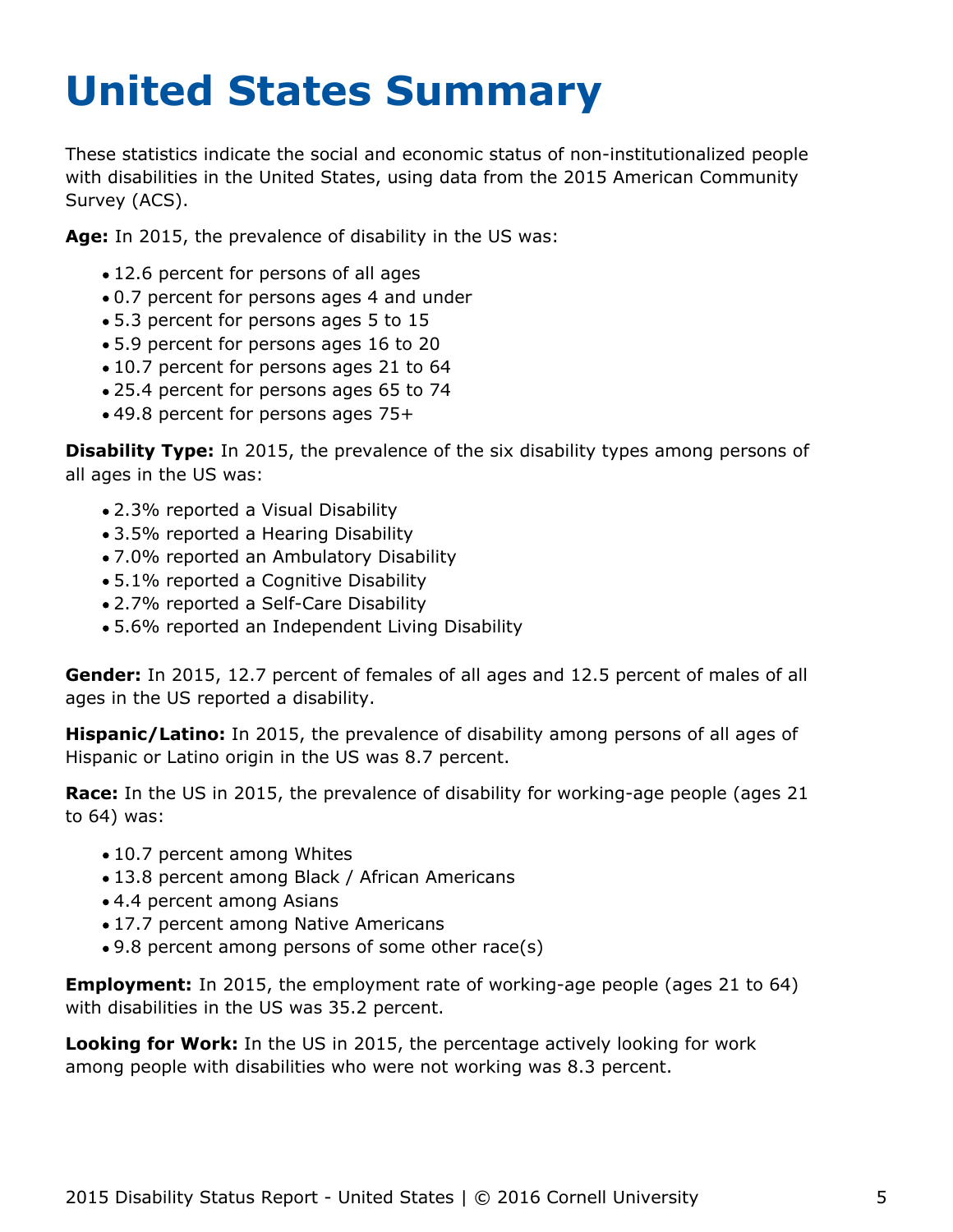**Full-Time/Full-Year Employment:** In the US in 2015, the percentage of working-age people with disabilities working full-time/full-year was 22.0 percent.

**Annual Earnings:** In 2015, the median annual earnings of working-age people with disabilities working full-time/full-year in the US was \$40,100.

**Annual Household Income:** In the US in 2015, the median annual income of households with working-age people with disabilities was \$41,600.

**Poverty:** In the US in 2015, the poverty rate of working-age people with disabilities was 27.0 percent.

**Supplemental Security Income:** In 2015, the percentage of working-age people with disabilities receiving SSI payments in the US was 19.3 percent.

**Educational Attainment:** In 2015, the percentage of working-age people with disabilities in the US:

- with only a high school diploma or equivalent was 34.4 percent
- with only some college or an associate degree was 31.5 percent
- with a bachelor's degree or more was 14.0 percent.

**Veterans Service-Connected Disability:** In 2015, the percentage of working-age civilian veterans with a VA determined Service-Connected Disability was 23.6 percent in the US.

**Health Insurance Coverage:** In 2015 in the US, 89.6 percent of working-age people with disabilities had health insurance.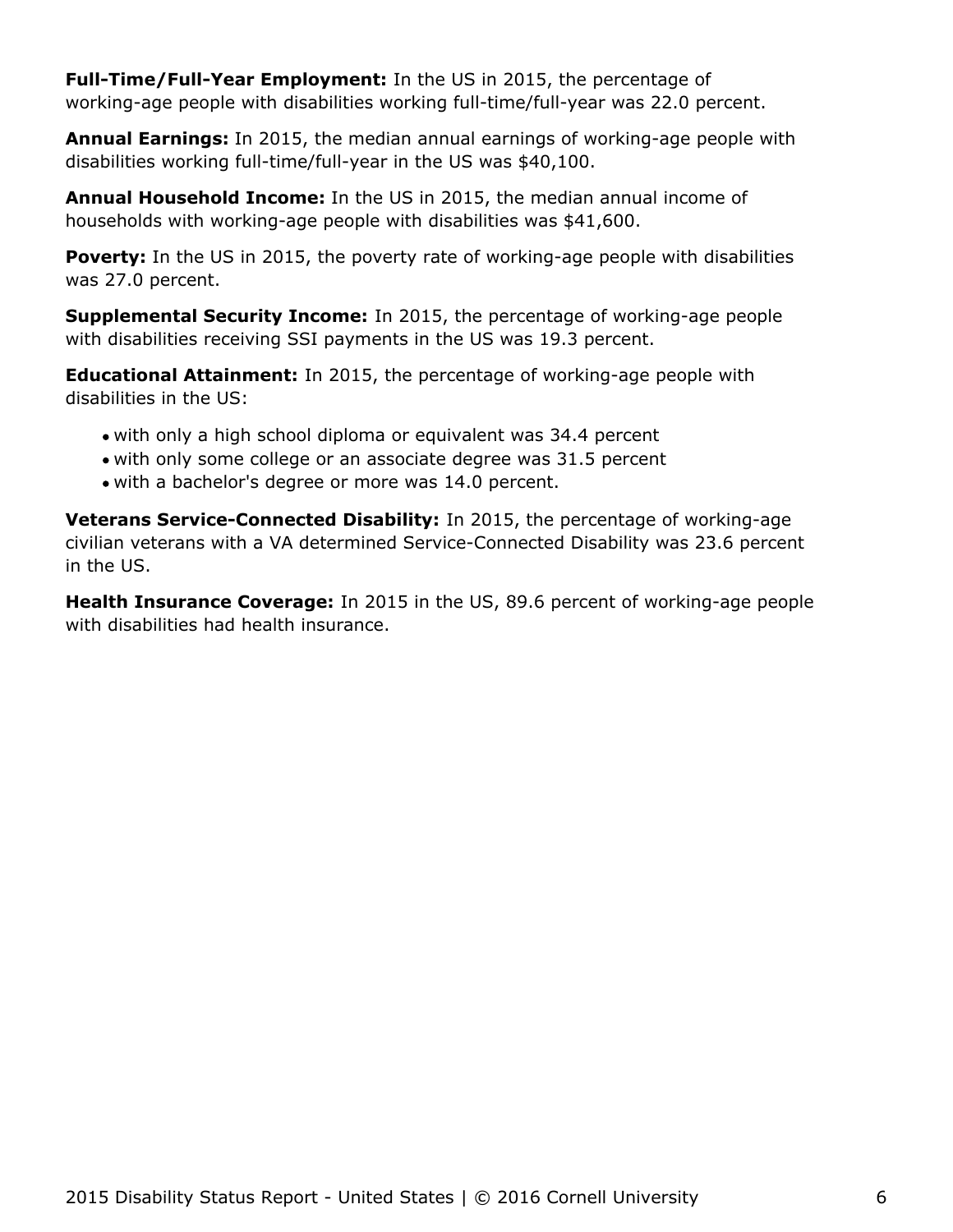## <span id="page-7-0"></span>**Prevalence: Ages 21 - 64**

This summary lists percentages by state of non-institutionalized working-age (ages 21 to 64) people with disabilities using data from the 2015 American Community Survey (ACS). The US disability prevalence rate for this population was 10.7%

| <b>Location</b>      | 2015(%) | <b>Location</b>   | 2015(%) |
|----------------------|---------|-------------------|---------|
| Alabama              | 15.5    | Montana           | 12.5    |
| Alaska               | 10.8    | Nebraska          | 9.8     |
| Arizona              | 10.7    | Nevada            | 11.6    |
| Arkansas             | 15.9    | New Hampshire     | 11.3    |
| California           | 8.4     | New Jersey        | 7.7     |
| Colorado             | 8.6     | <b>New Mexico</b> | 13.0    |
| Connecticut          | 8.7     | New York          | 9.0     |
| Delaware             | 9.4     | North Carolina    | 12.4    |
| District of Columbia | 9.2     | North Dakota      | 7.8     |
| Florida              | 10.2    | Ohio              | 12.6    |
| Georgia              | 10.8    | Oklahoma          | 14.2    |
| Hawaii               | 8.2     | Oregon            | 13.0    |
| Idaho                | 12.4    | Pennsylvania      | 11.9    |
| Illinois             | 8.7     | Puerto Rico       | 18.3    |
| Indiana              | 12.5    | Rhode Island      | 11.6    |
| Iowa                 | 10.0    | South Carolina    | 13.0    |
| Kansas               | 10.5    | South Dakota      | 11.2    |
| Kentucky             | 16.1    | Tennessee         | 14.3    |
| Louisiana            | 13.3    | <b>Texas</b>      | 10.0    |
| Maine                | 14.8    | Utah              | 9.3     |
| Maryland             | 8.6     | Vermont           | 12.4    |
| Massachusetts        | 9.4     | Virginia          | 9.5     |
| Michigan             | 13.0    | Washington        | 11.2    |
| Minnesota            | 9.0     | West Virginia     | 17.8    |
| Mississippi          | 15.3    | Wisconsin         | 10.1    |
| Missouri             | 13.1    | Wyoming           | 11.2    |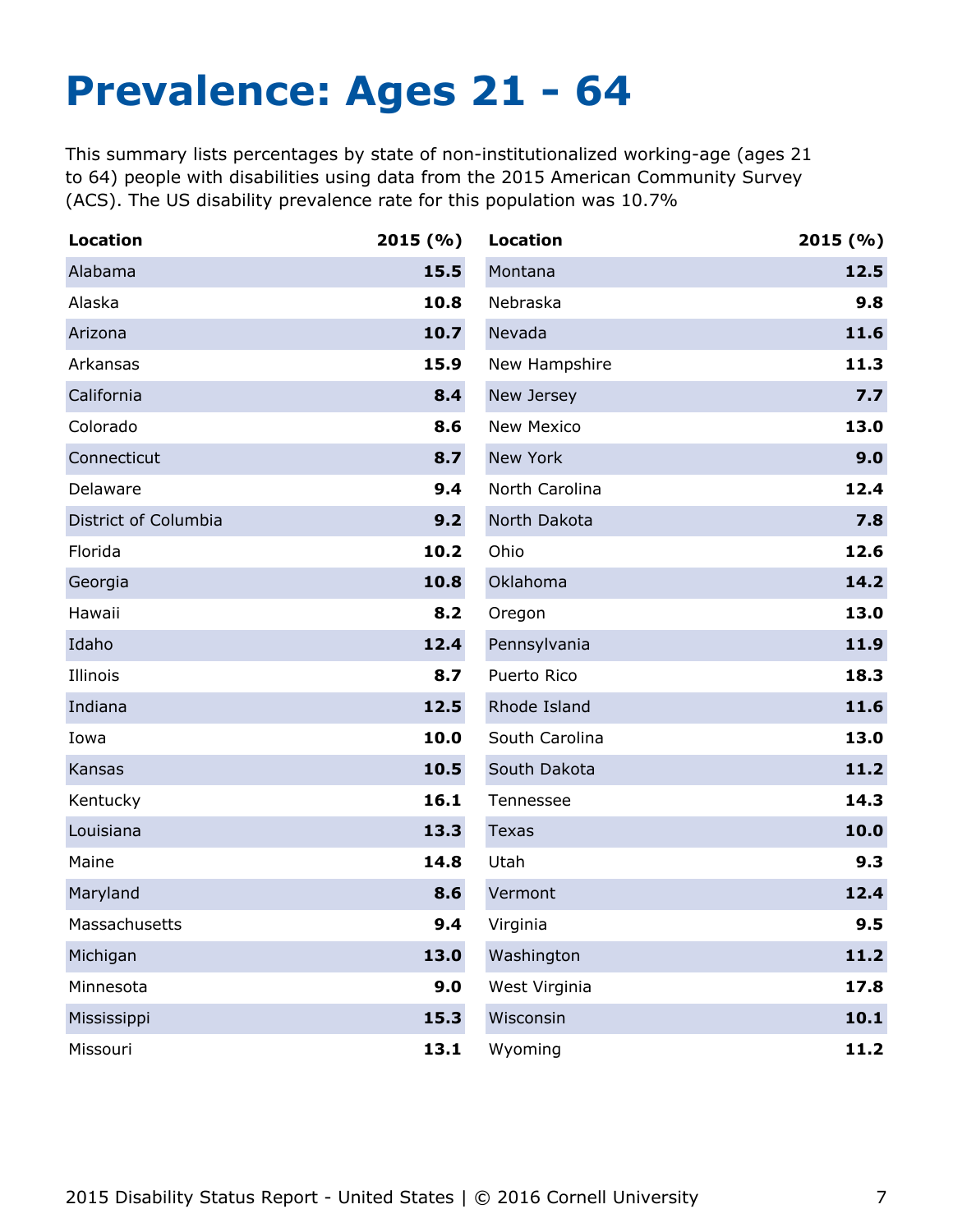# <span id="page-8-0"></span>**Employment: Ages 21 - 64**

This summary lists employment rates by state of non-institutionalized working-age (ages 21 to 64) people with disabilities using data from the 2015 American Community Survey (ACS). The employment rate in the US for this population was 35.2% for people with disabilities and 78.3% for people without disabilities.

| Location             | <b>People</b><br>with<br><b>Disabilities</b><br>2015 | <b>People</b><br>without<br><b>Disabilities</b><br>2015 | <b>Location</b>   | <b>People</b><br>with<br><b>Disabilities</b><br>2015 | <b>People</b><br>without<br><b>Disabilities</b><br>2015 |
|----------------------|------------------------------------------------------|---------------------------------------------------------|-------------------|------------------------------------------------------|---------------------------------------------------------|
| Alabama              | 28.9                                                 | 74.3                                                    | Montana           | 37.8                                                 | 80.6                                                    |
| Alaska               | 41.4                                                 | 78.3                                                    | Nebraska          | 47.7                                                 | 85.3                                                    |
| Arizona              | 35.4                                                 | 75.1                                                    | Nevada            | 40.7                                                 | 75.9                                                    |
| Arkansas             | 30.1                                                 | 76.2                                                    | New Hampshire     | 42.4                                                 | 85.1                                                    |
| California           | 33.9                                                 | 75.7                                                    | New Jersey        | 38.2                                                 | 78.9                                                    |
| Colorado             | 42.1                                                 | 81.2                                                    | <b>New Mexico</b> | 30.2                                                 | 73.7                                                    |
| Connecticut          | 34.8                                                 | 81.2                                                    | New York          | 33.4                                                 | 77.6                                                    |
| Delaware             | 33.3                                                 | 79.5                                                    | North Carolina    | 33.3                                                 | 78.1                                                    |
| District of Columbia | 32.8                                                 | 81.4                                                    | North Dakota      | 44.5                                                 | 85.2                                                    |
| Florida              | 31.0                                                 | 76.4                                                    | Ohio              | 35.6                                                 | 79.5                                                    |
| Georgia              | 32.0                                                 | 76.9                                                    | Oklahoma          | 35.4                                                 | 77.8                                                    |
| Hawaii               | 43.2                                                 | 80.5                                                    | Oregon            | 37.1                                                 | 78.1                                                    |
| Idaho                | 41.0                                                 | 79.1                                                    | Pennsylvania      | 35.9                                                 | 79.4                                                    |
| Illinois             | 35.4                                                 | 78.5                                                    | Puerto Rico       | 21.4                                                 | 56.4                                                    |
| Indiana              | 35.9                                                 | 79.6                                                    | Rhode Island      | 35.4                                                 | 81.2                                                    |
| Iowa                 | 45.2                                                 | 84.3                                                    | South Carolina    | 29.4                                                 | 76.6                                                    |
| Kansas               | 44.3                                                 | 82.1                                                    | South Dakota      | 51.3                                                 | 83.9                                                    |
| Kentucky             | 26.7                                                 | 76.7                                                    | Tennessee         | 30.7                                                 | 78.0                                                    |
| Louisiana            | 33.1                                                 | 75.3                                                    | <b>Texas</b>      | 38.8                                                 | 77.7                                                    |
| Maine                | 27.5                                                 | 82.5                                                    | Utah              | 46.5                                                 | 79.6                                                    |
| Maryland             | 42.4                                                 | 81.2                                                    | Vermont           | 41.0                                                 | 84.5                                                    |
| Massachusetts        | 34.7                                                 | 81.6                                                    | Virginia          | 36.9                                                 | 80.8                                                    |
| Michigan             | 31.3                                                 | 77.1                                                    | Washington        | 37.4                                                 | 78.5                                                    |
| Minnesota            | 48.9                                                 | 84.8                                                    | West Virginia     | 25.8                                                 | 72.5                                                    |
| Mississippi          | 28.1                                                 | 73.5                                                    | Wisconsin         | 42.3                                                 | 83.9                                                    |
| Missouri             | 34.5                                                 | 81.0                                                    | Wyoming           | 59.9                                                 | 80.3                                                    |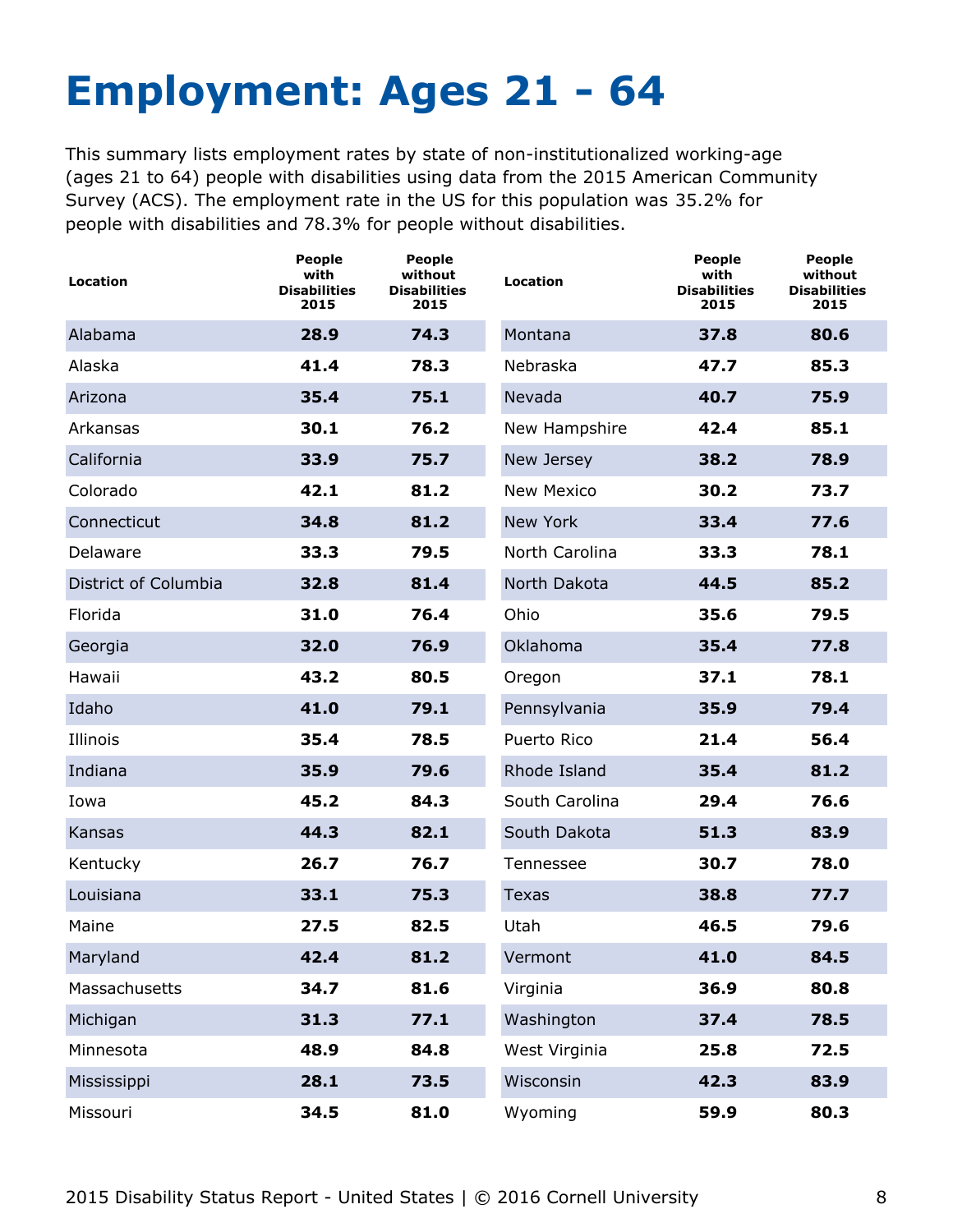## <span id="page-9-0"></span>**Prevalence**

## **All Ages**

### **Introduction**

This section addresses the prevalence of disability among non-institutionalized people of all ages in the United States, using data from the 2015 American Community Survey (ACS). For definitions of terms, see Glossary.



- In 2015, the overall percentage (prevalence rate) of people with a disability of all ages in the US was 12.6 percent.
- $\bullet$  In other words, in 2015, 39,996,900 of the 317,480,100 individuals of all ages in the US reported one or more disabilities.
- In the US in 2015, among the six types of disabilities identified in the ACS, the highest prevalence rate was for "Ambulatory Disability," 7.0 percent. The lowest prevalence rate was for "Visual Disability," 2.3 percent.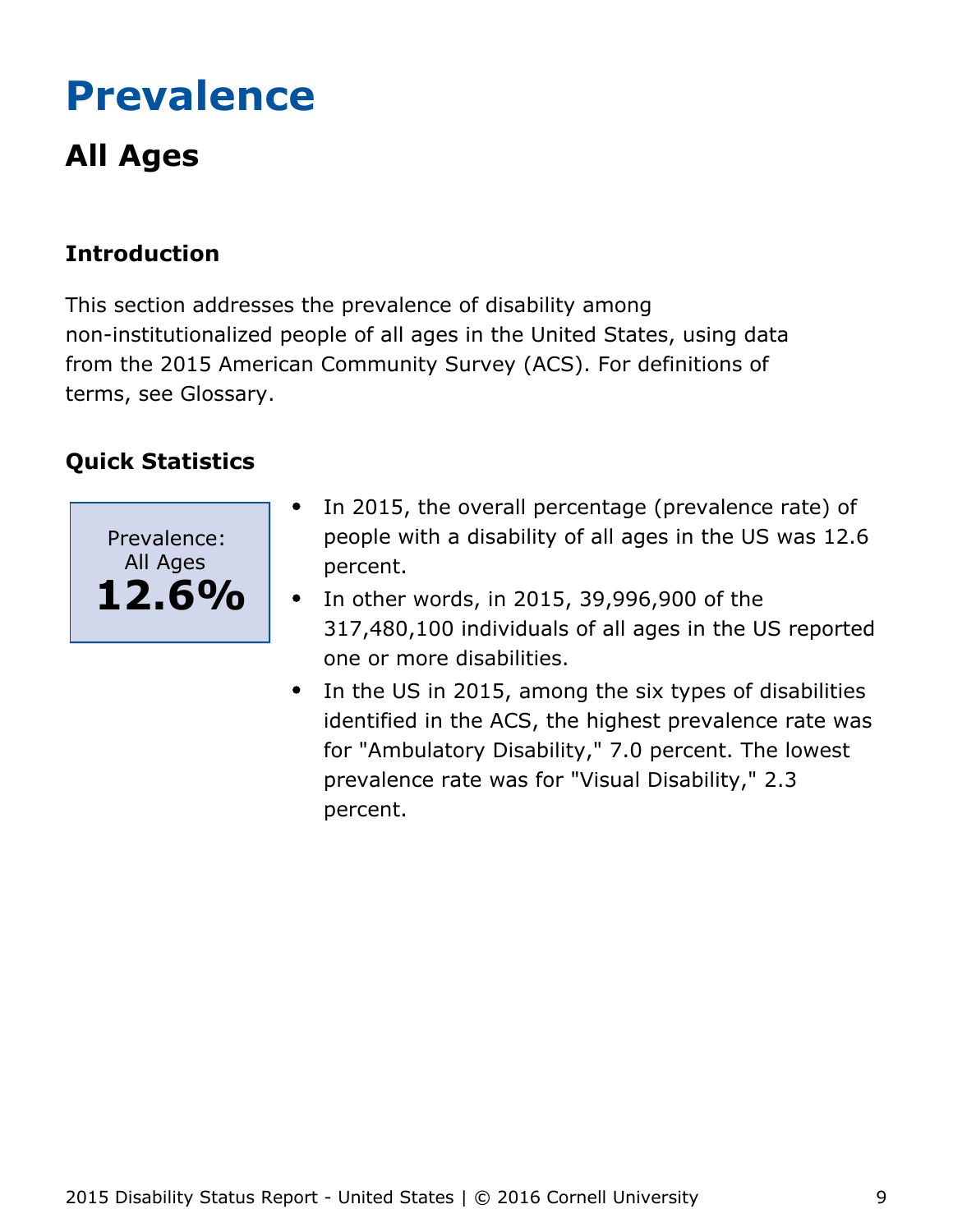#### **Prevalence of disability among non-institutionalized people of all ages in the United States in 2015\***



| <b>Disability Type</b> | $\frac{0}{0}$ | <b>MOE</b> | <b>Number</b> | <b>MOE</b> | <b>Base Pop.</b> | <b>Sample</b><br><b>Size</b> |
|------------------------|---------------|------------|---------------|------------|------------------|------------------------------|
| Any Disability         | 12.6          | 0.05       | 39,996,900    | 154,970    | 317,480,100      | 3,075,864                    |
| <b>Visual</b>          | 2.3           | 0.02       | 7,297,100     | 69,930     | 317,480,100      | 3,075,864                    |
| Hearing                | 3.5           | 0.03       | 11,254,700    | 86,300     | 317,480,100      | 3,075,864                    |
| Ambulatory             | 7.0           | 0.04       | 20,940,600    | 115,870    | 297,748,800      | 2,914,010                    |
| Cognitive              | 5.1           | 0.03       | 15,135,900    | 99,460     | 297,748,800      | 2,914,010                    |
| Self-Care              | 2.7           | 0.02       | 7,980,700     | 73,060     | 297,748,800      | 2,914,010                    |
| Independent Living     | 5.6           | 0.04       | 14,487,300    | 97,410     | 256,541,900      | 2,542,484                    |

**\* Note:** Children under the age of five were only asked about Vision and Hearing disabilities. The Independent Living disability question was only asked of persons aged 16 years old and older.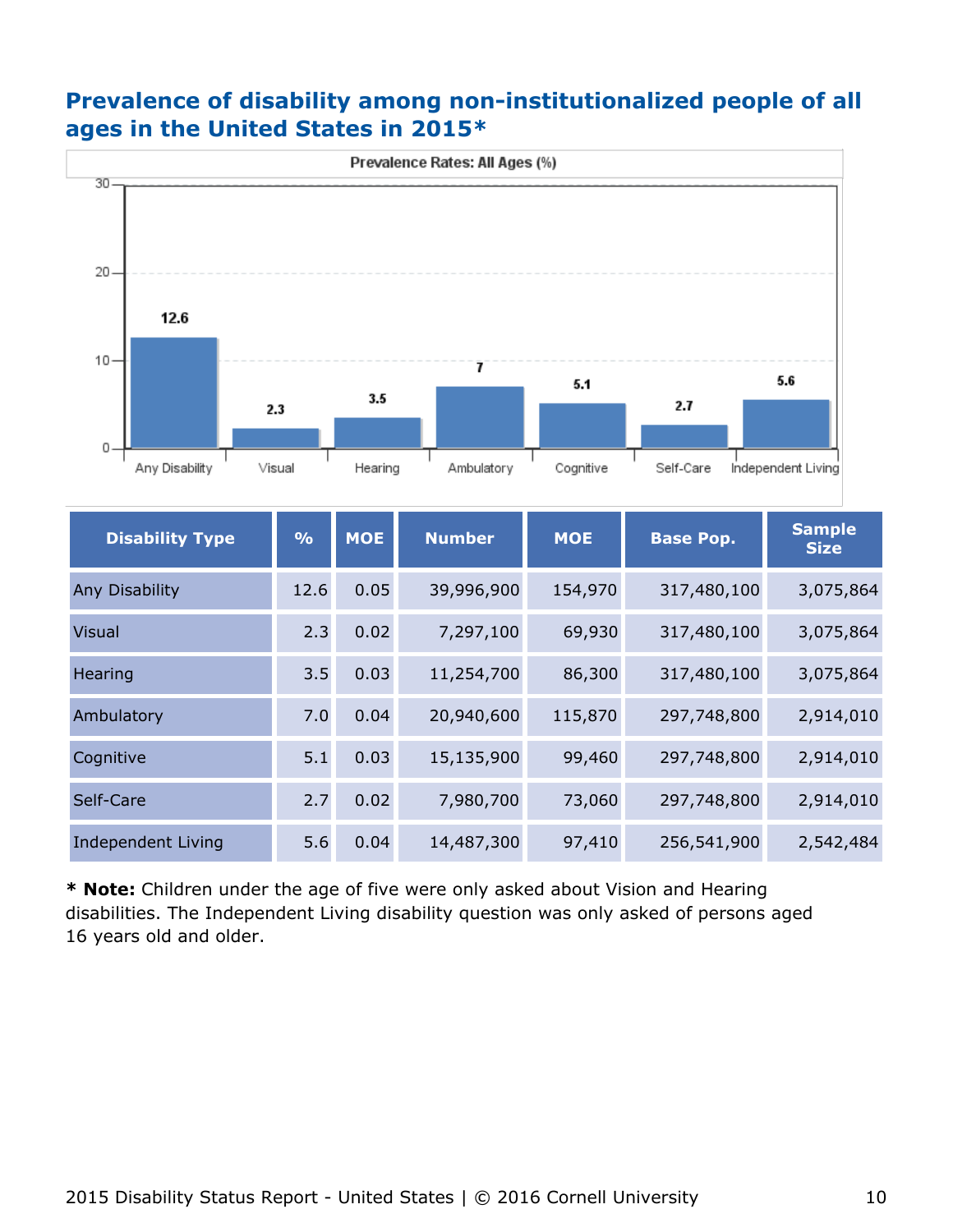## <span id="page-11-0"></span>**Prevalence**

## **Ages 4 years and under**

### **Introduction**

This section focuses on the prevalence of disability among non-institutionalized children ages 4 and under in the United States, using data from the 2015 American Community Survey (ACS). Only the two sensory disability questions were asked of this population. For definitions of terms, see Glossary.



- In 2015, the overall percentage (prevalence rate) of  $\bullet$ children with a visual and/or hearing disability ages 0 to 4 in the US was 0.7 percent.
- In other words, in 2015, 142,100 of the 19,731,300 children ages 0 to 4 in the US reported one or more disabilities.
- $\bullet$ In the US in 2015, 0.4 percent reported a visual disability
- In the US in 2015, 0.5 percent reported a hearing disability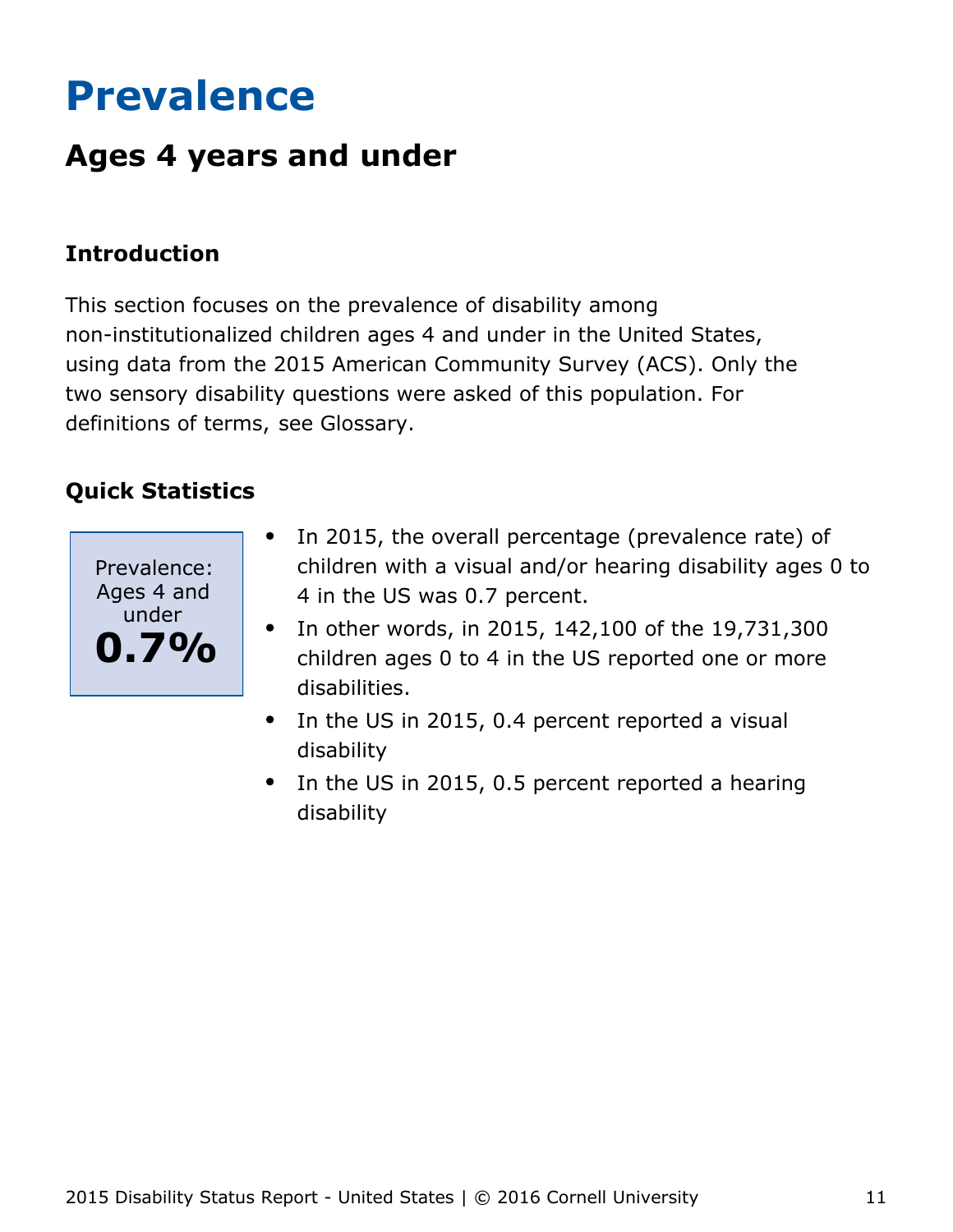#### **Prevalence of disability among non-institutionalized people ages 4 and under in the United States in 2015**



| <b>Disability Type</b> | $\frac{0}{0}$ | <b>MOE</b> | <b>Number</b> | <b>MOE</b> | <b>Base Pop.</b> | <b>Sample</b><br><b>Size</b> |
|------------------------|---------------|------------|---------------|------------|------------------|------------------------------|
| <b>Any Disability</b>  | 0.7           | 3.29       | 142,100       | 9,870      | 19,731,300       | 161,854                      |
| <b>Visual</b>          | 0.4           | 3.29       | 86,200        | 7,690      | 19,731,300       | 161,854                      |
| Hearing                | 0.5           | 3.29       | 100,500       | 8,300      | 19,731,300       | 161,854                      |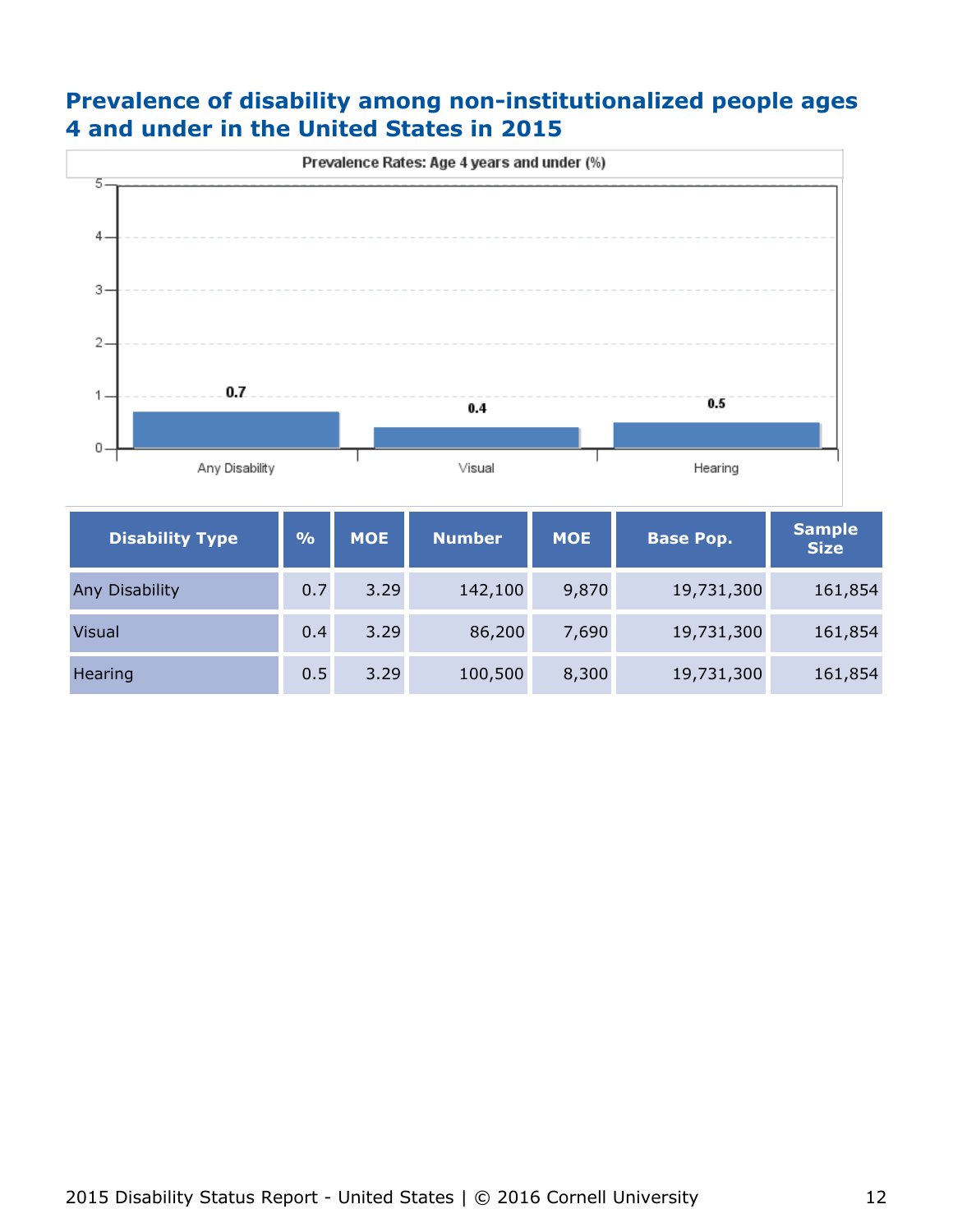## <span id="page-13-0"></span>**Prevalence**

## **Ages 5 to 15 years**

#### **Introduction**

This section focuses on the prevalence of disability among non-institutionalized children ages 5 to 15 in the United States, using data from the 2015 American Community Survey (ACS)\*. For definitions of terms, see Glossary.

#### **Quick Statistics**



- In 2015, the overall percentage (prevalence rate) of  $\bullet$ children with a disability ages 5 to 15 in the US was 5.3 percent.
- In other words, in 2015, 2,419,200 of the 45,382,700 individuals ages 5 to 15 in the US reported one or more disabilities.
- $\bullet$ In the US in 2015, among the five types of disabilities\* identified in the ACS, the highest prevalence rate was for "Cognitive Disability," 4.1 percent. The lowest prevalence rate was for "Hearing Disability," 0.6 percent.

**\* Note:** The "Independent Living Disability" question was not asked of children ages 15 years and younger.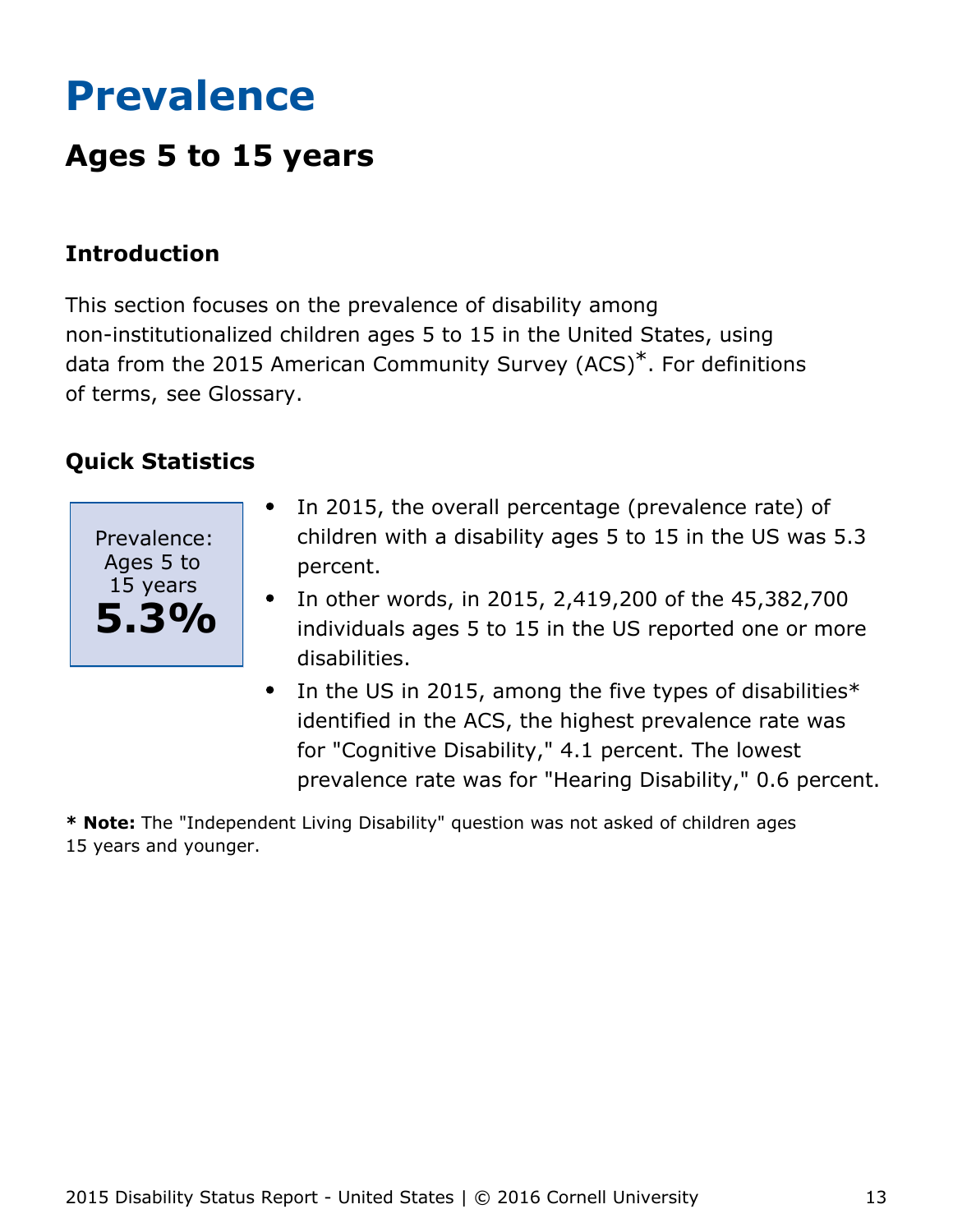#### **Prevalence of disability\* among non-institutionalized people ages 5 to 15 in the United States in 2015**



| <b>Disability Type</b> | $\frac{0}{0}$ | <b>MOE</b> | <b>Number</b> | <b>MOE</b> | <b>Base Pop.</b> | <b>Sample</b><br><b>Size</b> |
|------------------------|---------------|------------|---------------|------------|------------------|------------------------------|
| <b>Any Disability</b>  | 5.3           | 0.09       | 2,419,200     | 40,580     | 45,382,700       | 410,779                      |
| <b>Visual</b>          | 0.8           | 3.29       | 378,000       | 16,090     | 45,382,700       | 410,779                      |
| <b>Hearing</b>         | 0.6           | 3.29       | 276,800       | 13,770     | 45,382,700       | 410,779                      |
| Ambulatory             | 0.6           | 3.29       | 281,600       | 13,890     | 45,382,700       | 410,779                      |
| Cognitive              | 4.1           | 0.08       | 1,860,700     | 35,620     | 45,382,700       | 410,779                      |
| Self-Care              | 1.0           | 3.29       | 445,900       | 17,470     | 45,382,700       | 410,779                      |

**\* Note:** The "Independent Living Disability" question was not asked of children ages 15 years and younger.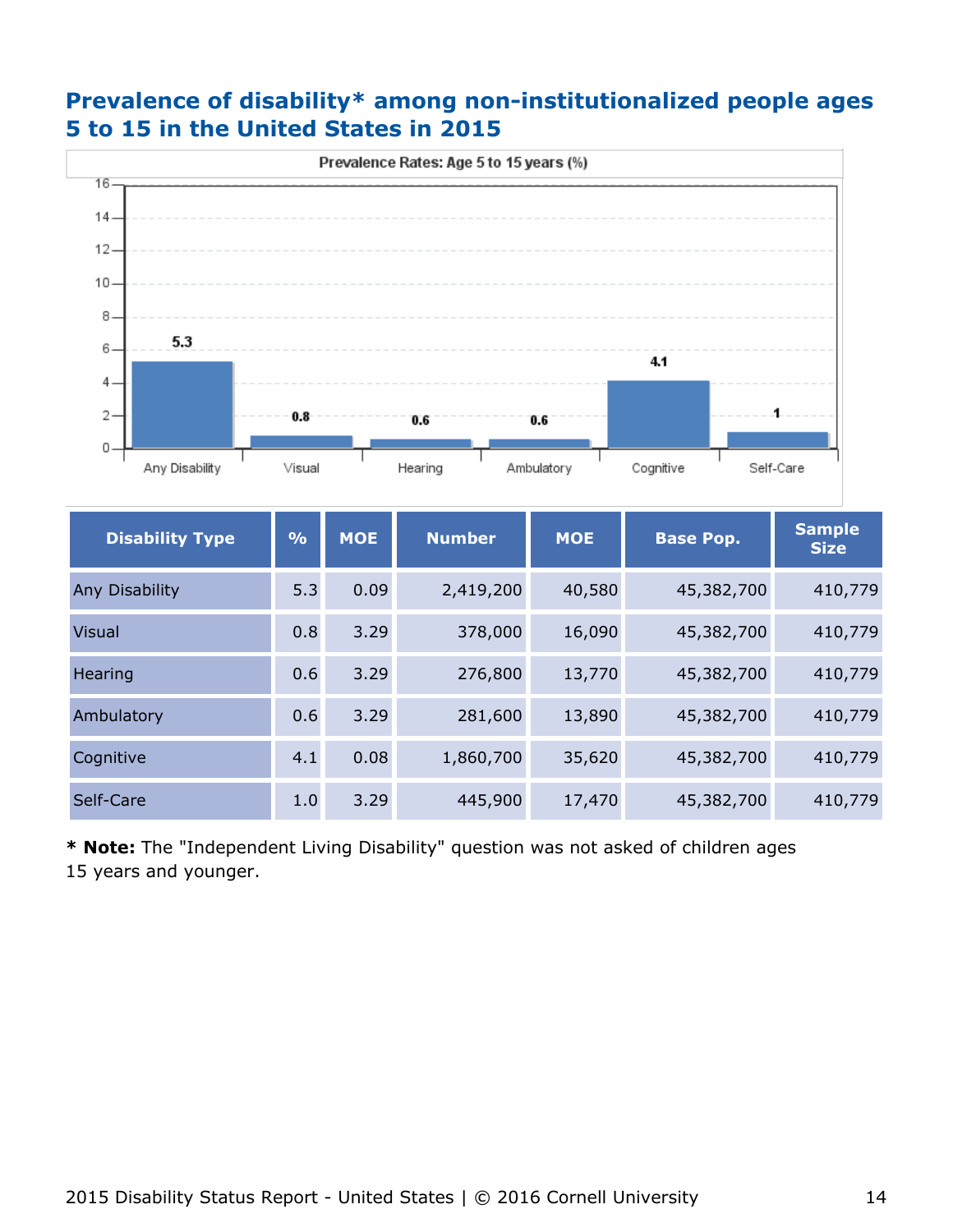## <span id="page-15-0"></span>**Prevalence**

## **Ages 16 to 20 years**

#### **Introduction**

This section focuses on the prevalence of disability among non-institutionalized people ages 16 to 20 in the United States, using data from the 2015 American Community Survey (ACS). For definitions of terms, see Glossary.



- In 2015, the overall percentage (prevalence rate) of  $\bullet$ people with a disability ages 16 to 20 in the US was 5.9 percent.
- In other words, in 2015, 1,266,800 of the 21,535,400  $\bullet$ individuals ages 16 to 20 in the US reported one or more disabilities.
- In the US in 2015, among the six types of disabilities  $\bullet$ identified in the ACS, the highest prevalence rate was for "Cognitive Disability," 4.1 percent. The lowest prevalence rate was for "Self-Care Disability," 0.7 percent.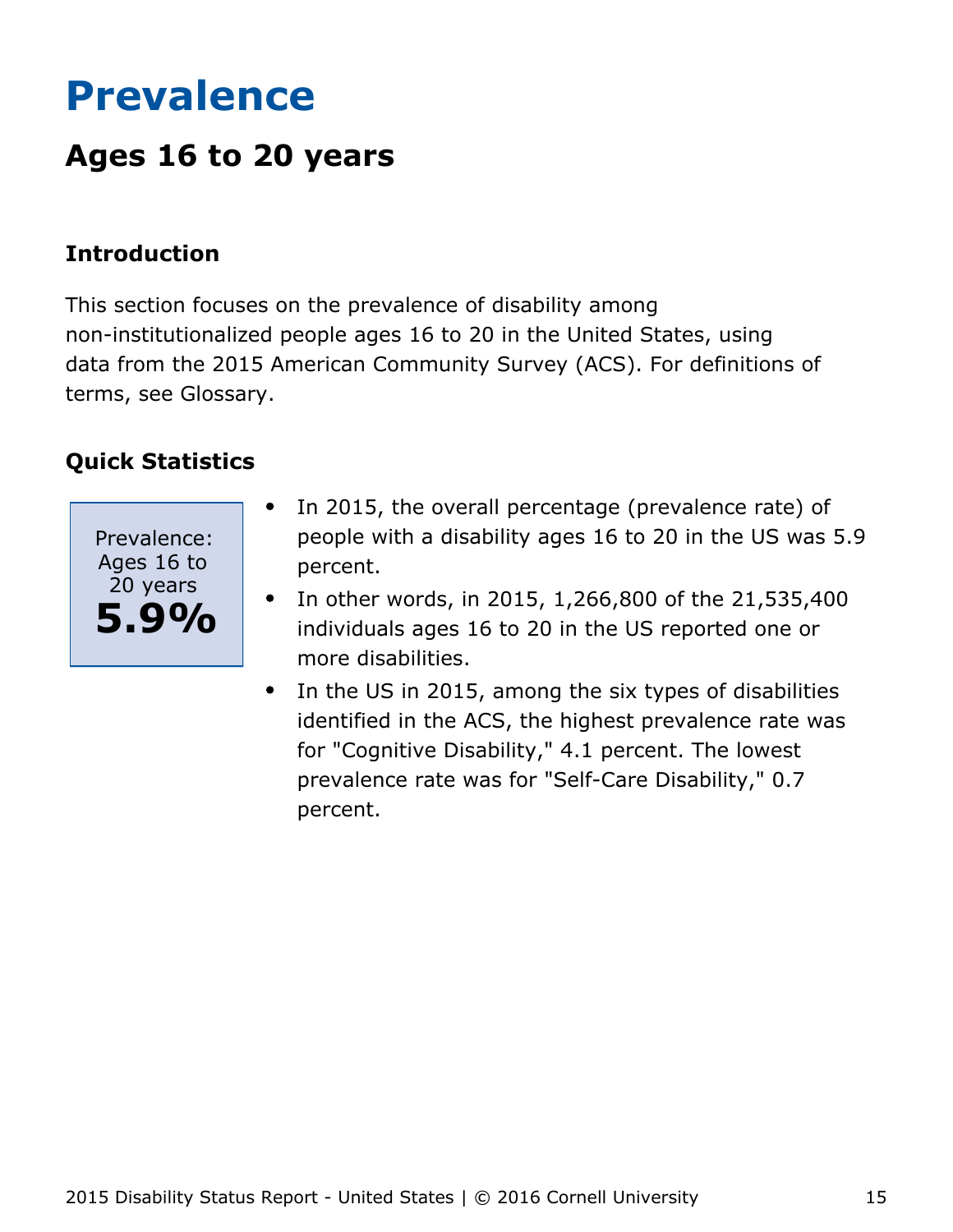#### **Prevalence of disability among non-institutionalized people ages 16 to 20 in the United States in 2015**



| <b>Disability Type</b>    | $\frac{O}{O}$ | <b>MOE</b> | <b>Number</b> | <b>MOE</b> | <b>Base Pop.</b> | <b>Sample</b><br><b>Size</b> |
|---------------------------|---------------|------------|---------------|------------|------------------|------------------------------|
| Any Disability            | 5.9           | 0.13       | 1,266,800     | 29,420     | 21,535,400       | 205,715                      |
| Visual                    | 1.0           | 3.29       | 213,800       | 12,110     | 21,535,400       | 205,715                      |
| Hearing                   | 0.7           | 3.29       | 145,500       | 9,990      | 21,535,400       | 205,715                      |
| Ambulatory                | 0.8           | 3.29       | 170,000       | 10,800     | 21,535,400       | 205,715                      |
| Cognitive                 | 4.1           | 0.11       | 882,500       | 24,570     | 21,535,400       | 205,715                      |
| Self-Care                 | 0.7           | 3.29       | 152,400       | 10,220     | 21,535,400       | 205,715                      |
| <b>Independent Living</b> | 2.2           | 0.08       | 474,100       | 18,020     | 21,535,400       | 205,715                      |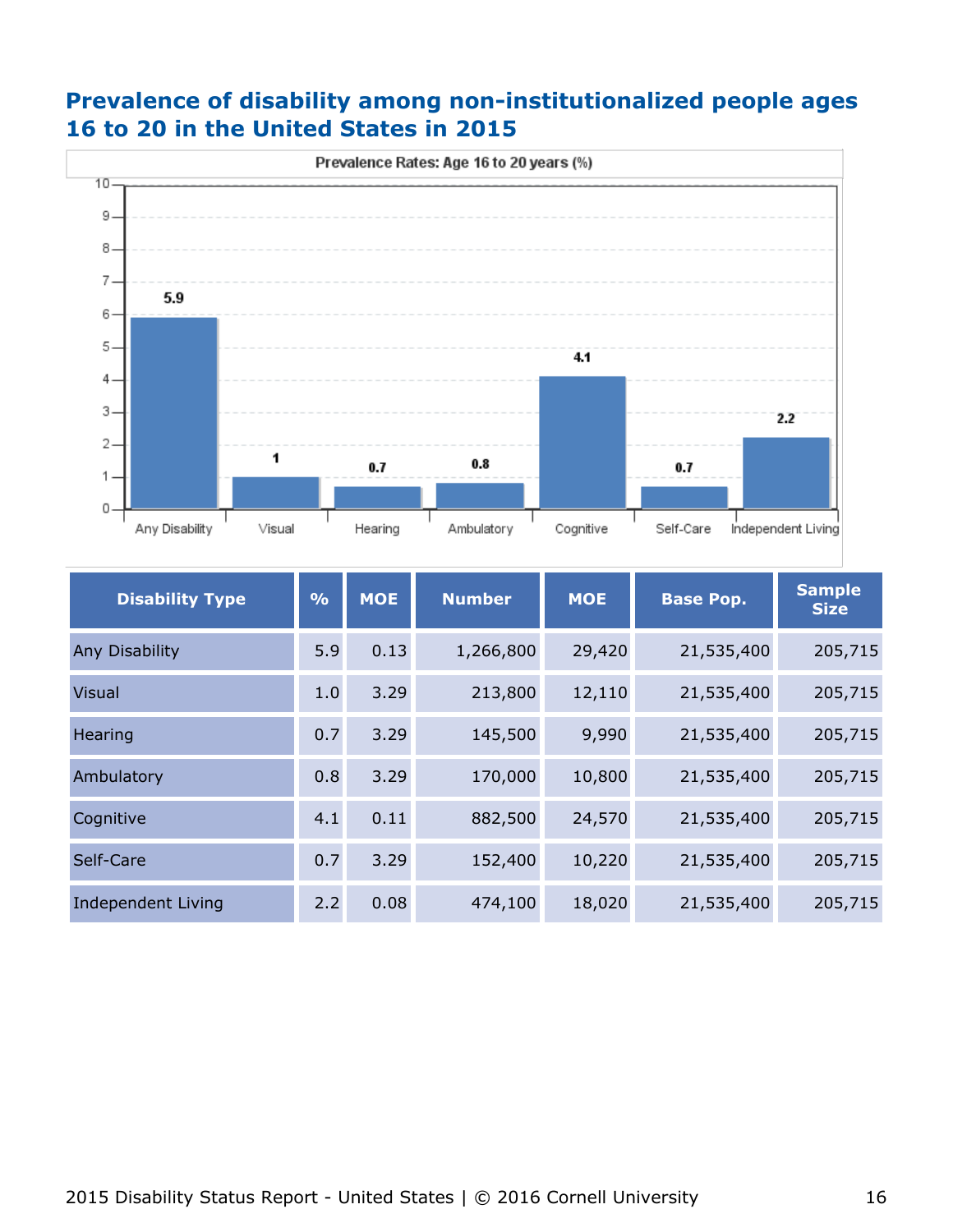## <span id="page-17-0"></span>**Prevalence**

## **Ages 21 to 64 years**

#### **Introduction**

This section focuses on the prevalence of disability among non-institutionalized working-age people (ages 21 to 64) in the United States, using data from the 2015 American Community Survey (ACS). For definitions of terms, see Glossary.



- In 2015, the overall percentage (prevalence rate) of working age people (ages 21 to 64) with a disability in the US was 10.7 percent.
- In other words, in 2015, 19,703,800 of the  $\bullet$ 184,411,700 individuals ages 21 to 64 in the US reported one or more disabilities.
- In the US in 2015, among the six types of disabilities identified in the ACS, the highest prevalence rate was for "Ambulatory Disability," 5.4 percent. The lowest prevalence rate was "Self-Care Disability," 1.9 percent.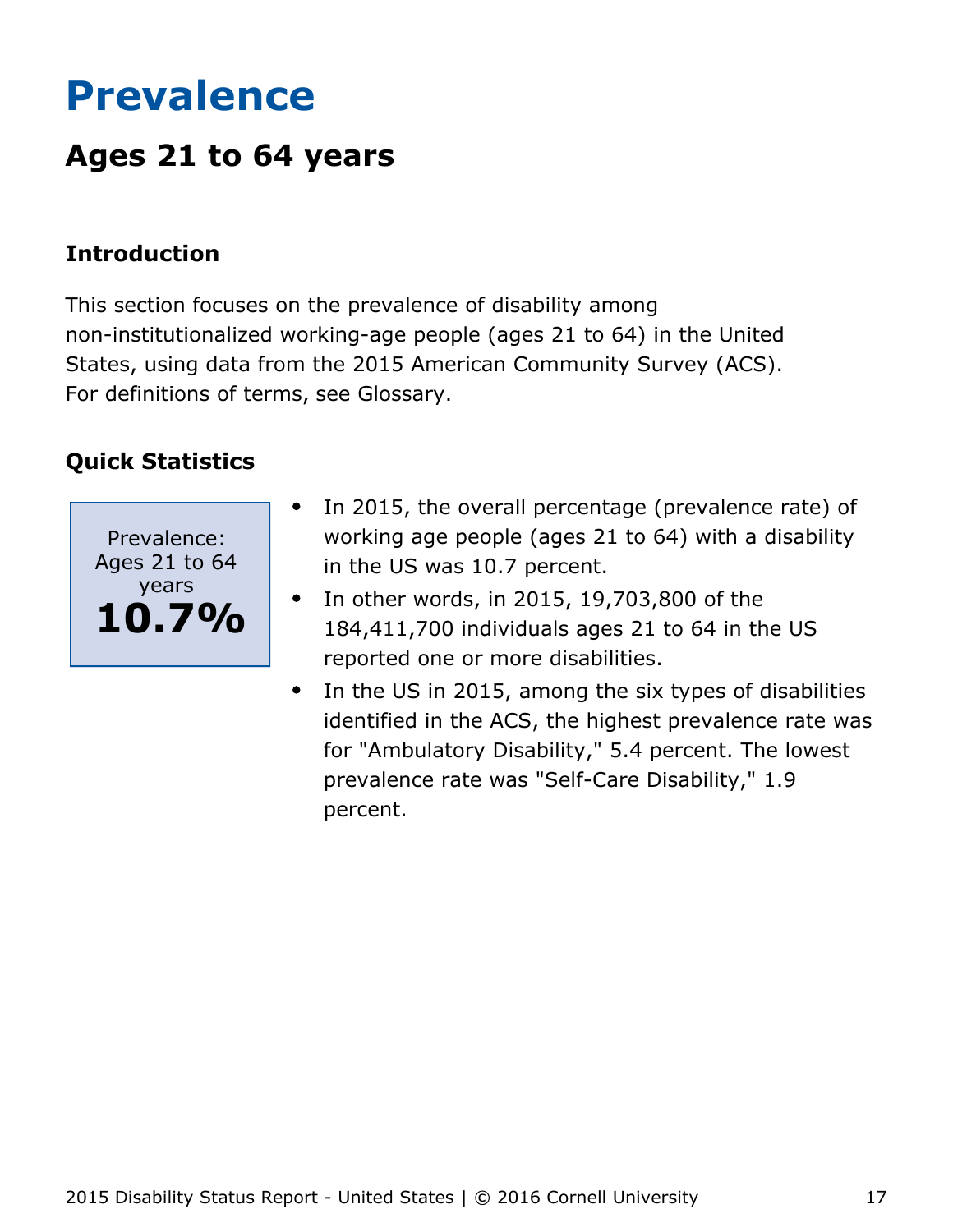#### **Prevalence of disability among non-institutionalized people ages 21 to 64 in the United States in 2015**



| <b>Disability Type</b> | $\frac{O}{O}$ | <b>MOE</b> | <b>Number</b> | <b>MOE</b> | <b>Base Pop.</b> | <b>Sample</b><br><b>Size</b> |
|------------------------|---------------|------------|---------------|------------|------------------|------------------------------|
| Any Disability         | 10.7          | 0.06       | 19,703,800    | 112,630    | 184,411,700      | 1,739,386                    |
| Visual                 | 2.0           | 3.29       | 3,633,200     | 49,630     | 184,411,700      | 1,739,386                    |
| Hearing                | 2.1           | 0.03       | 3,875,800     | 51,240     | 184,411,700      | 1,739,386                    |
| Ambulatory             | 5.4           | 0.04       | 9,989,000     | 81,470     | 184,411,700      | 1,739,386                    |
| Cognitive              | 4.5           | 0.04       | 8,245,400     | 74,230     | 184,411,700      | 1,739,386                    |
| Self-Care              | 1.9           | 3.29       | 3,556,300     | 49,110     | 184,411,700      | 1,739,386                    |
| Independent Living     | 3.8           | 0.04       | 6,993,100     | 68,500     | 184,411,700      | 1,739,386                    |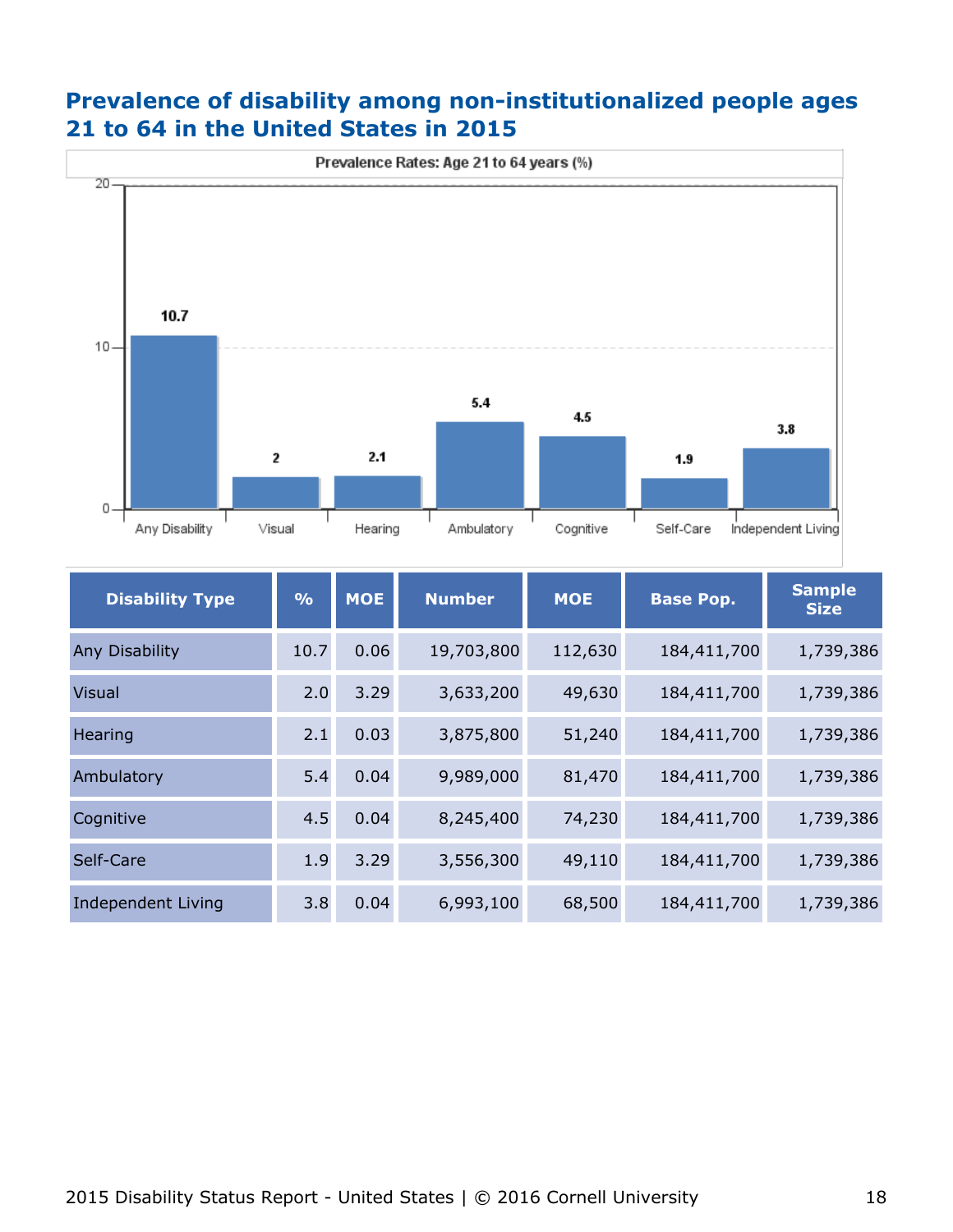## <span id="page-19-0"></span>**Prevalence**

## **Ages 65 to 74 years**

### **Introduction**

This section explores the prevalence of disability among non-institutionalized people ages 65 to 74 in the United States, using data from the 2015 American Community Survey (ACS). For definitions of terms, see Glossary.



- In 2015, the overall percentage (prevalence rate) of people with a disability ages 65 to 74 in the US was 25.4 percent.
- In other words, in 2015, 6,943,700 of the 27,296,300  $\bullet$ individuals ages 65 to 74 in the US reported one or more disabilities.
- $\bullet$ In the US in 2015, among the six types of disabilities identified in the ACS, the highest prevalence rate was for "Ambulatory Disability," 15.6 percent. The lowest prevalence rate was for "Visual Disability," 4.2 percent.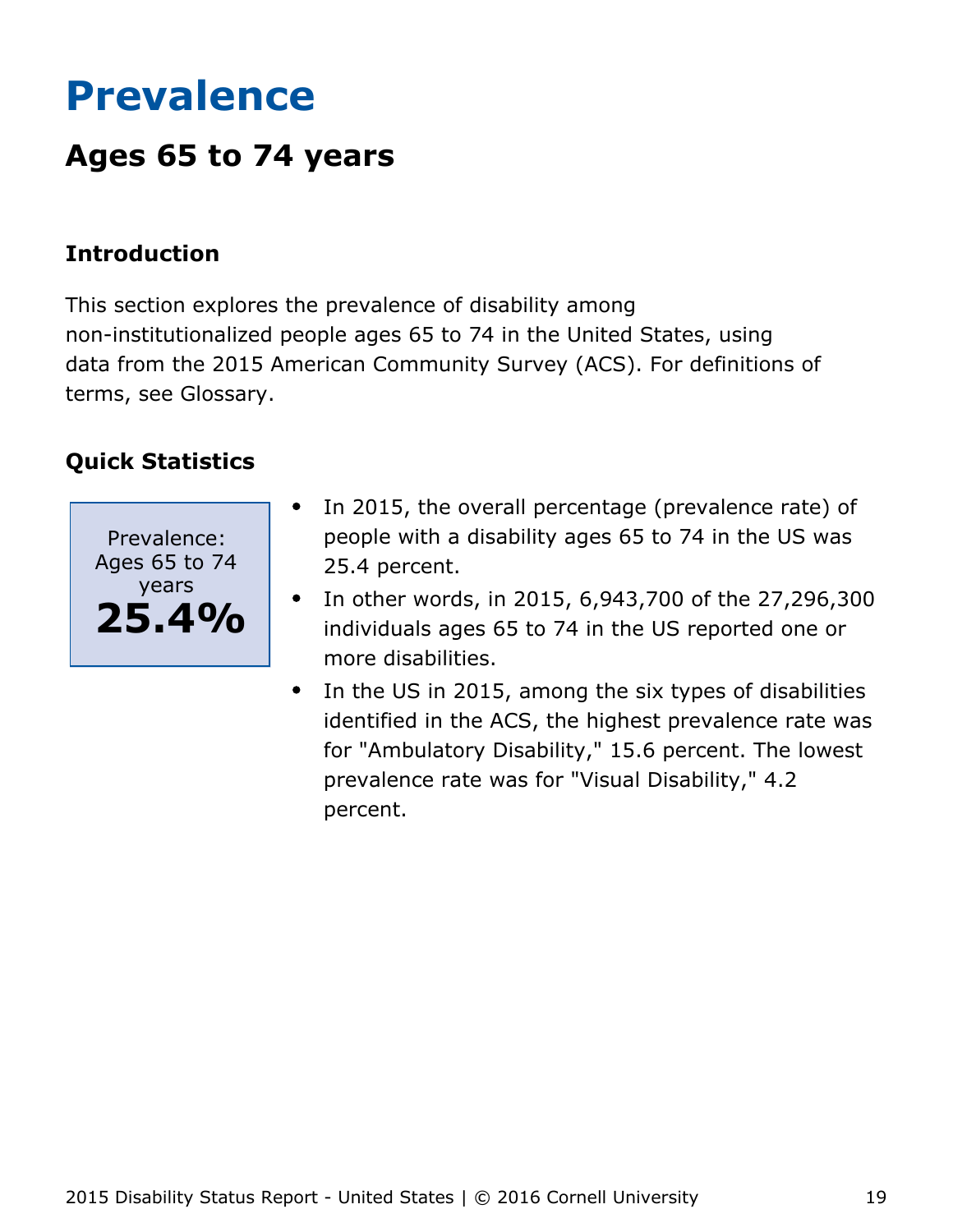#### **Prevalence of disability among non-institutionalized people ages 65 to 74 in the United States in 2015**



| <b>Disability Type</b>    | $\frac{0}{0}$ | <b>MOE</b> | <b>Number</b> | <b>MOE</b> | <b>Base Pop.</b> | <b>Sample</b><br><b>Size</b> |
|---------------------------|---------------|------------|---------------|------------|------------------|------------------------------|
| Any Disability            | 25.4          | 0.22       | 6,943,700     | 68,260     | 27,296,300       | 328,776                      |
| Visual                    | 4.2           | 0.10       | 1,144,600     | 27,970     | 27,296,300       | 328,776                      |
| Hearing                   | 9.3           | 0.15       | 2,541,400     | 41,580     | 27,296,300       | 328,776                      |
| Ambulatory                | 15.6          | 0.18       | 4,256,600     | 53,670     | 27,296,300       | 328,776                      |
| Cognitive                 | 5.3           | 0.11       | 1,453,400     | 31,500     | 27,296,300       | 328,776                      |
| Self-Care                 | 4.5           | 0.10       | 1,215,000     | 28,810     | 27,296,300       | 328,776                      |
| <b>Independent Living</b> | 7.7           | 0.13       | 2,108,200     | 37,900     | 27,296,300       | 328,776                      |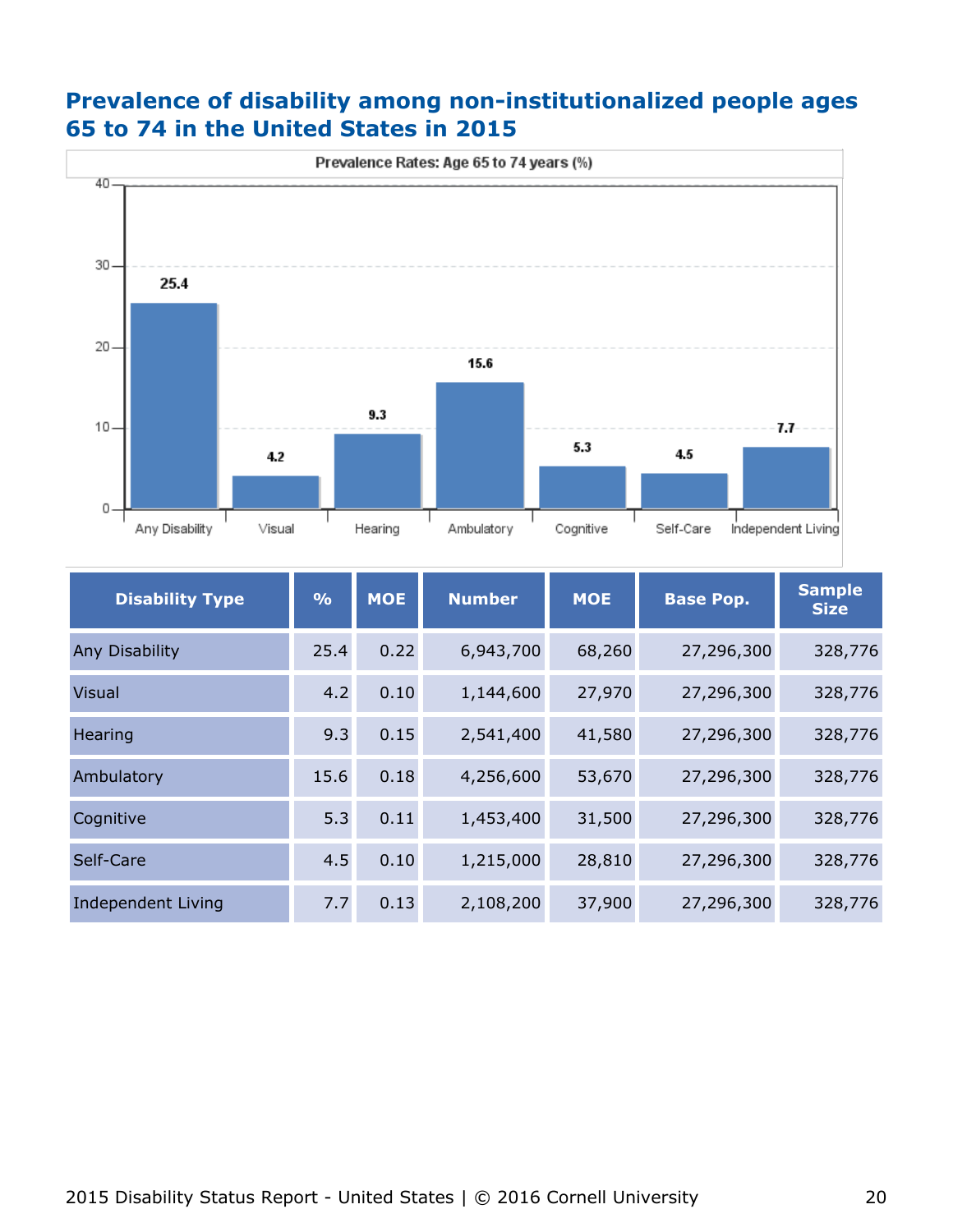## <span id="page-21-0"></span>**Prevalence**

## **Ages 75 and Older**

### **Introduction**

This section focuses on the prevalence of disability among non-institutionalized people ages 75 and older in the United States, using data from the 2015 American Community Survey (ACS). For definitions of terms, see Glossary.



- In 2015, the overall percentage (prevalence rate) of  $\bullet$ people with a disability ages 75 and older in the US was 49.8 percent.
- In other words, in 2015, 9,521,300 of the 19,122,700  $\bullet$ individuals ages 75 and older in the US reported one or more disabilities.
- In the US in 2015, among the six types of disabilities  $\bullet$ identified in the ACS, the highest prevalence rate was for "Ambulatory Disability," 32.6 percent. The lowest prevalence rate was for "Visual Disability," 9.6 percent.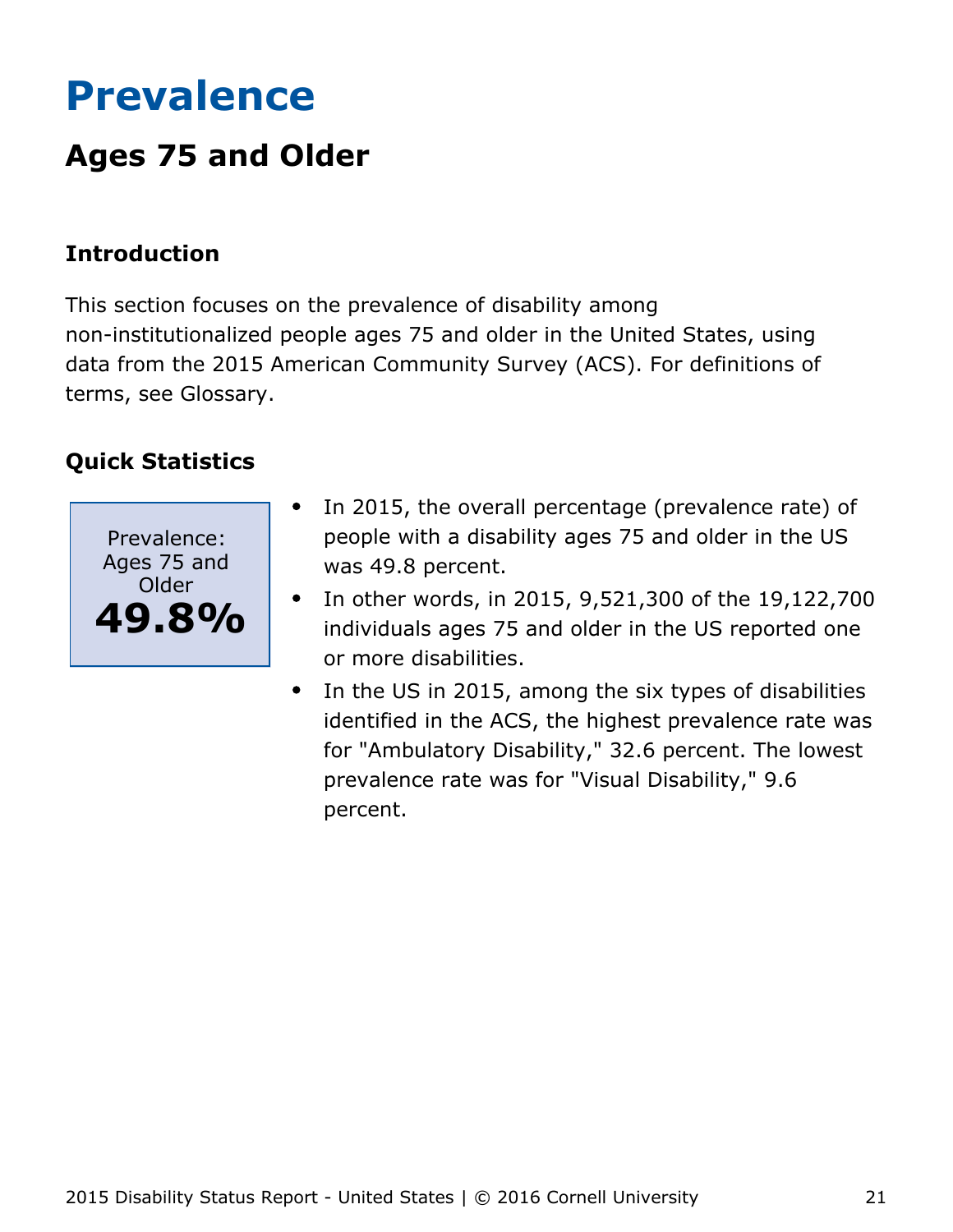#### **Prevalence of disability among non-institutionalized people ages 75 and older in the United States in 2015**



| <b>Disability Type</b>    | $\frac{0}{0}$ | <b>MOE</b> | <b>Number</b> | <b>MOE</b> | <b>Base Pop.</b> | <b>Sample</b><br><b>Size</b> |
|---------------------------|---------------|------------|---------------|------------|------------------|------------------------------|
| Any Disability            | 49.8          | 0.30       | 9,521,300     | 79,600     | 19,122,700       | 229,354                      |
| Visual                    | 9.6           | 0.18       | 1,841,200     | 35,430     | 19,122,700       | 229,354                      |
| Hearing                   | 22.6          | 0.25       | 4,314,700     | 54,030     | 19,122,700       | 229,354                      |
| Ambulatory                | 32.6          | 0.28       | 6,243,300     | 64,800     | 19,122,700       | 229,354                      |
| Cognitive                 | 14.1          | 0.21       | 2,693,800     | 42,800     | 19,122,700       | 229,354                      |
| Self-Care                 | 13.7          | 0.21       | 2,611,200     | 42,150     | 19,122,700       | 229,354                      |
| <b>Independent Living</b> | 25.2          | 0.26       | 4,813,300     | 57,020     | 19,122,700       | 229,354                      |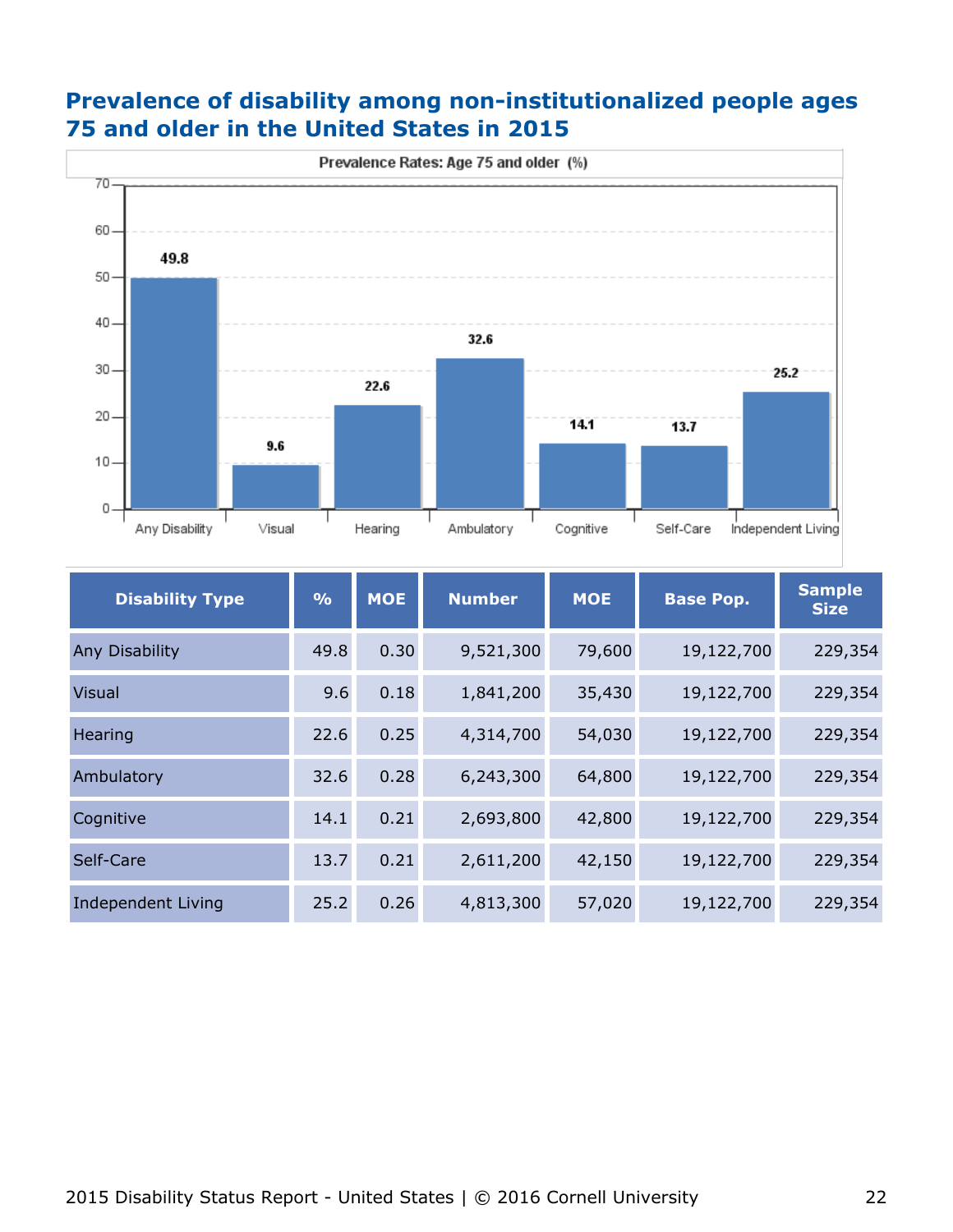## <span id="page-23-0"></span>**Prevalence**

## **Gender and Age**

### **Introduction**

This section examines the prevalence of disability among people by gender and age group in the United States, using data from the 2015 American Community Survey (ACS)\*. For definitions of terms, see Glossary.

### **Quick Statistics**



- In the US in 2015, the overall percentage (prevalence rate) of males with a disability of all ages was 12.5 percent.
- $\bullet$  In other words, in 2015, 19,403,700 of the 155,411,400 males of all ages in the US reported one or more disabilities.
- In the US in 2015, the overall percentage (prevalence rate) of females with a disability of all ages was 12.7 percent.
- In other words, in 2015, 20,593,100 of the 162,068,700 females of all ages in the US reported one or more disabilities.

**\* Note:** Children ages 0-4 were only asked about visual and hearing disabilities, children ages 5-15 were not asked the "Independent Living Disability" question.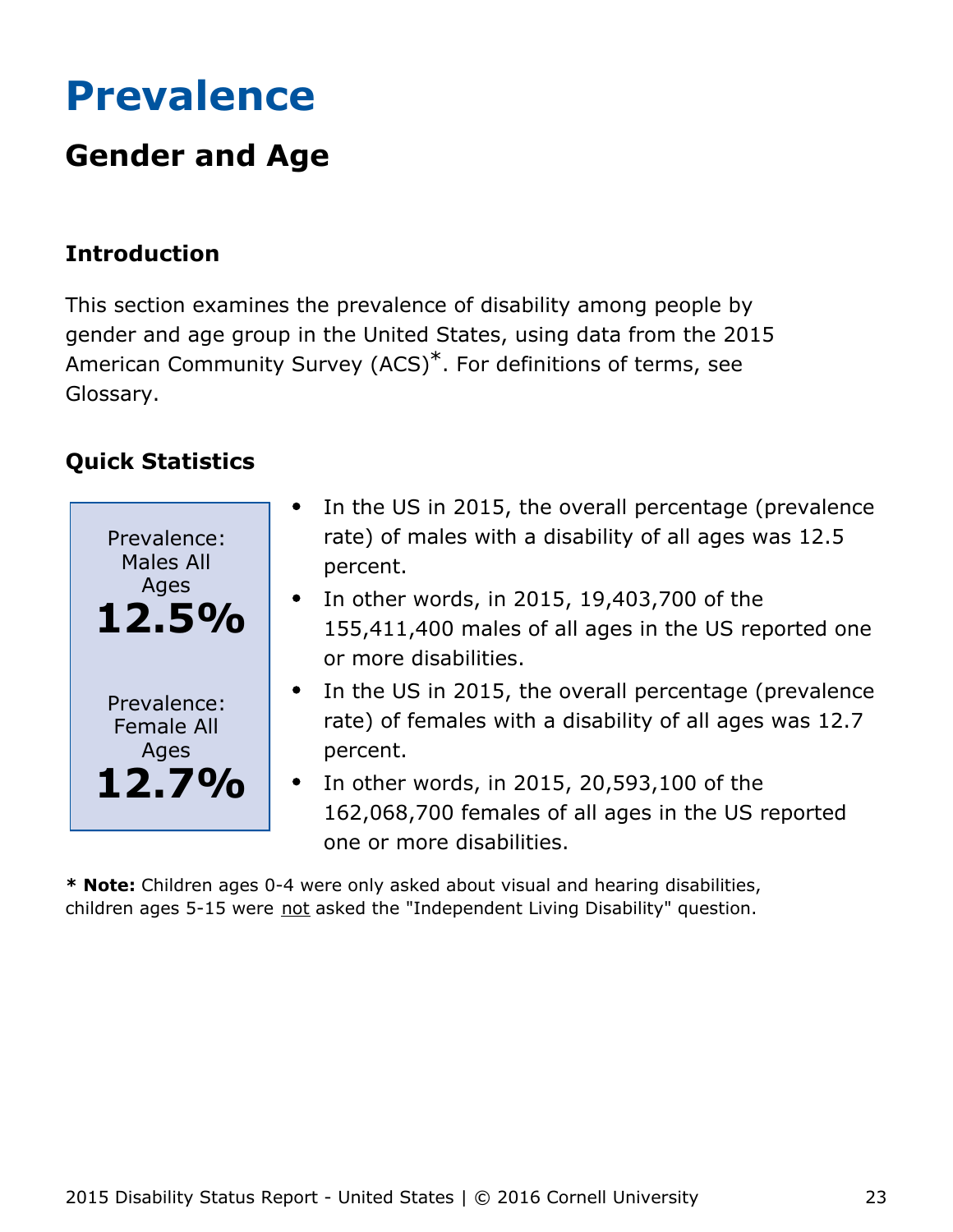#### **Prevalence of disability among non-institutionalized people by gender and age group in the United States in 2015**

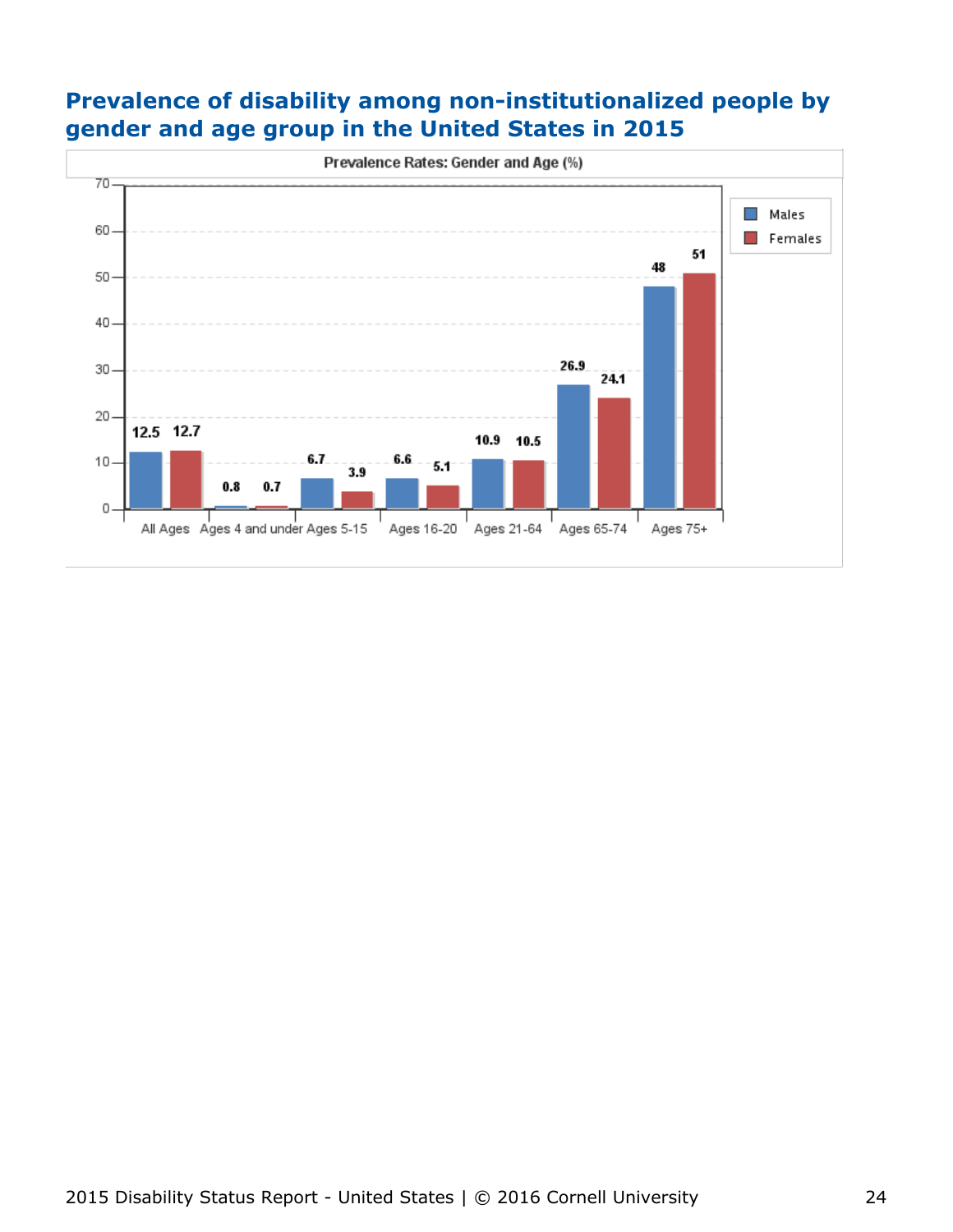| <b>Gender &amp; Age</b>   | $\frac{0}{0}$ | <b>MOE</b> | <b>Number</b> | <b>MOE</b> | <b>Base Pop.</b> | <b>Sample</b><br><b>Size</b> |  |  |  |  |
|---------------------------|---------------|------------|---------------|------------|------------------|------------------------------|--|--|--|--|
| <b>Males</b>              |               |            |               |            |                  |                              |  |  |  |  |
| Males: All Ages           | 12.5          | 0.07       | 19,403,700    | 111,820    | 155,411,400      | 1,490,053                    |  |  |  |  |
| Males: Ages 4 and under   | 0.8           | 3.29       | 77,500        | 7,290      | 10,098,900       | 82,931                       |  |  |  |  |
| Males: Ages 5-15          | 6.7           | 0.14       | 1,547,300     | 32,500     | 23,176,000       | 209,929                      |  |  |  |  |
| Males: Ages 16-20         | 6.6           | 0.20       | 724,800       | 22,270     | 10,962,000       | 104,564                      |  |  |  |  |
| Males: Ages 21-64         | 10.9          | 0.09       | 9,855,200     | 80,940     | 90,586,000       | 842,969                      |  |  |  |  |
| Males: Ages 65-74         | 26.9          | 0.33       | 3,432,300     | 48,260     | 12,738,800       | 153,722                      |  |  |  |  |
| Males: Ages 75+           | 48.0          | 0.47       | 3,766,600     | 50,530     | 7,849,800        | 95,938                       |  |  |  |  |
| <b>Females</b>            |               |            |               |            |                  |                              |  |  |  |  |
| Females: All Ages         | 12.7          | 0.07       | 20,593,100    | 114,970    | 162,068,700      | 1,585,811                    |  |  |  |  |
| Females: Ages 4 and under | 0.7           | 3.29       | 64,600        | 6,650      | 9,632,400        | 78,923                       |  |  |  |  |
| Females: Ages 5-15        | 3.9           | 0.11       | 871,900       | 24,420     | 22,206,700       | 200,850                      |  |  |  |  |
| Females: Ages 16-20       | 5.1           | 0.18       | 542,000       | 19,260     | 10,573,400       | 101,151                      |  |  |  |  |
| Females: Ages 21-64       | 10.5          | 0.08       | 9,848,600     | 80,920     | 93,825,800       | 896,417                      |  |  |  |  |
| Females: Ages 65-74       | 24.1          | 0.29       | 3,511,400     | 48,800     | 14,557,500       | 175,054                      |  |  |  |  |
| Females: Ages 75+         | 51.0          | 0.39       | 5,754,700     | 62,260     | 11,272,900       | 133,416                      |  |  |  |  |

**\* Note:** Children ages 0-4 were only asked about visual and hearing disabilities, children ages 5-15 were not asked the "Independent Living Disability" question.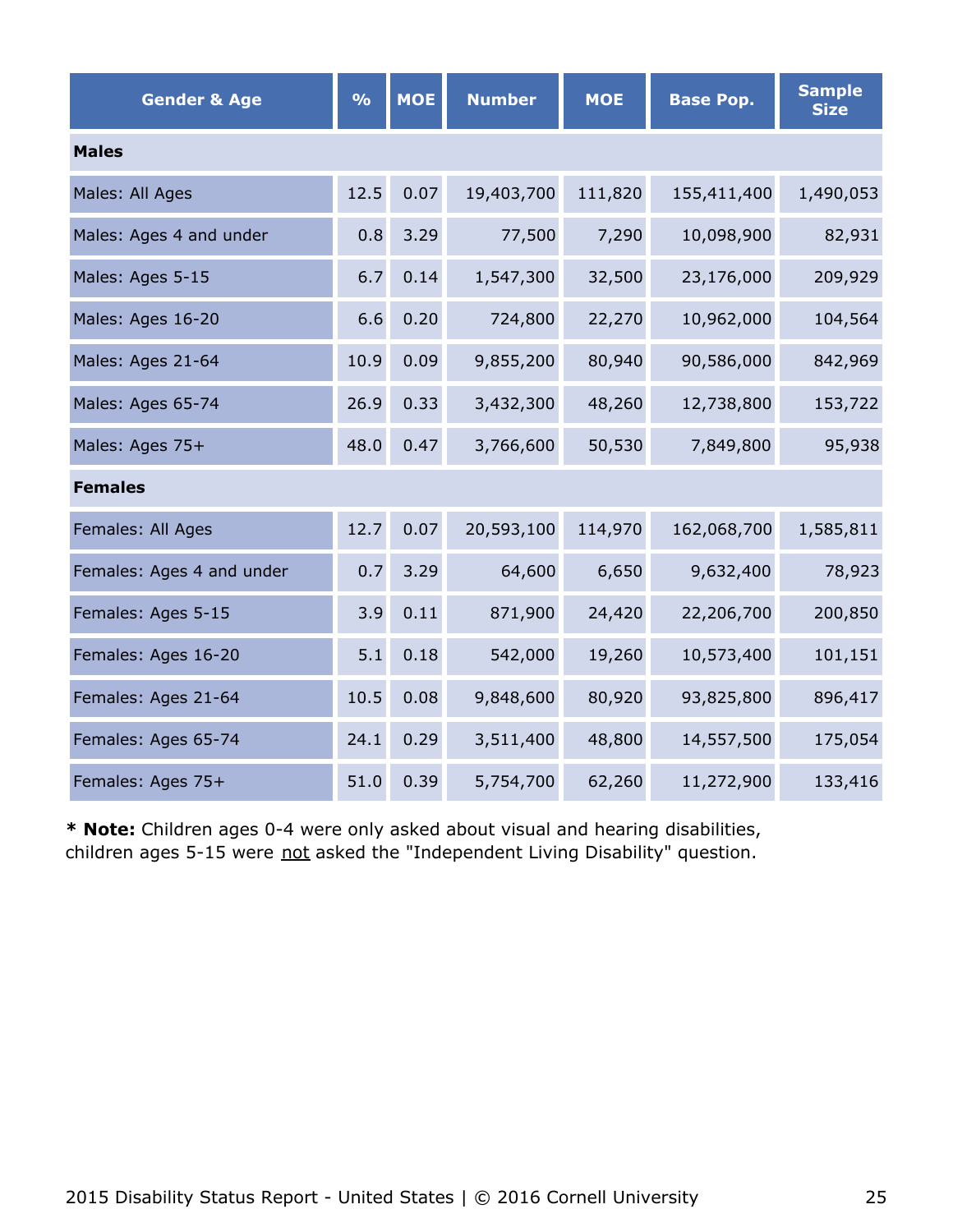## <span id="page-26-0"></span>**Prevalence**

## **Hispanic/Latino Origin and Age**

### **Introduction**

This section examines the prevalence of disability among people by Hispanic/Latino origin and age group in the United States, using data from the 2015 American Community Survey (ACS)\*. For definitions of terms, see Glossary.

### **Quick Statistics**



- In the US in 2015, the overall percentage (prevalence rate) of disability among people of Hispanic/Latino origin of all ages was 8.7 percent.
- In other words, in 2015, 4,869,400 of the 55,902,800 people of Hispanic/Latino origin of all ages in the US reported one or more disabilities.
- In the US in 2015, the overall percentage (prevalence rate) of disability among people of non-Hispanic/Latino origin of all ages was 13.4 percent.
- In other words, in 2015, 35,127,500 of the 261,577,300 people of non-Hispanic/Latino origin of all ages in the US reported one or more disabilities.

**\* Note:** Children ages 0-4 were only asked about visual and hearing disabilities, children age 5-15 were not asked the "Independent Living Disability" question.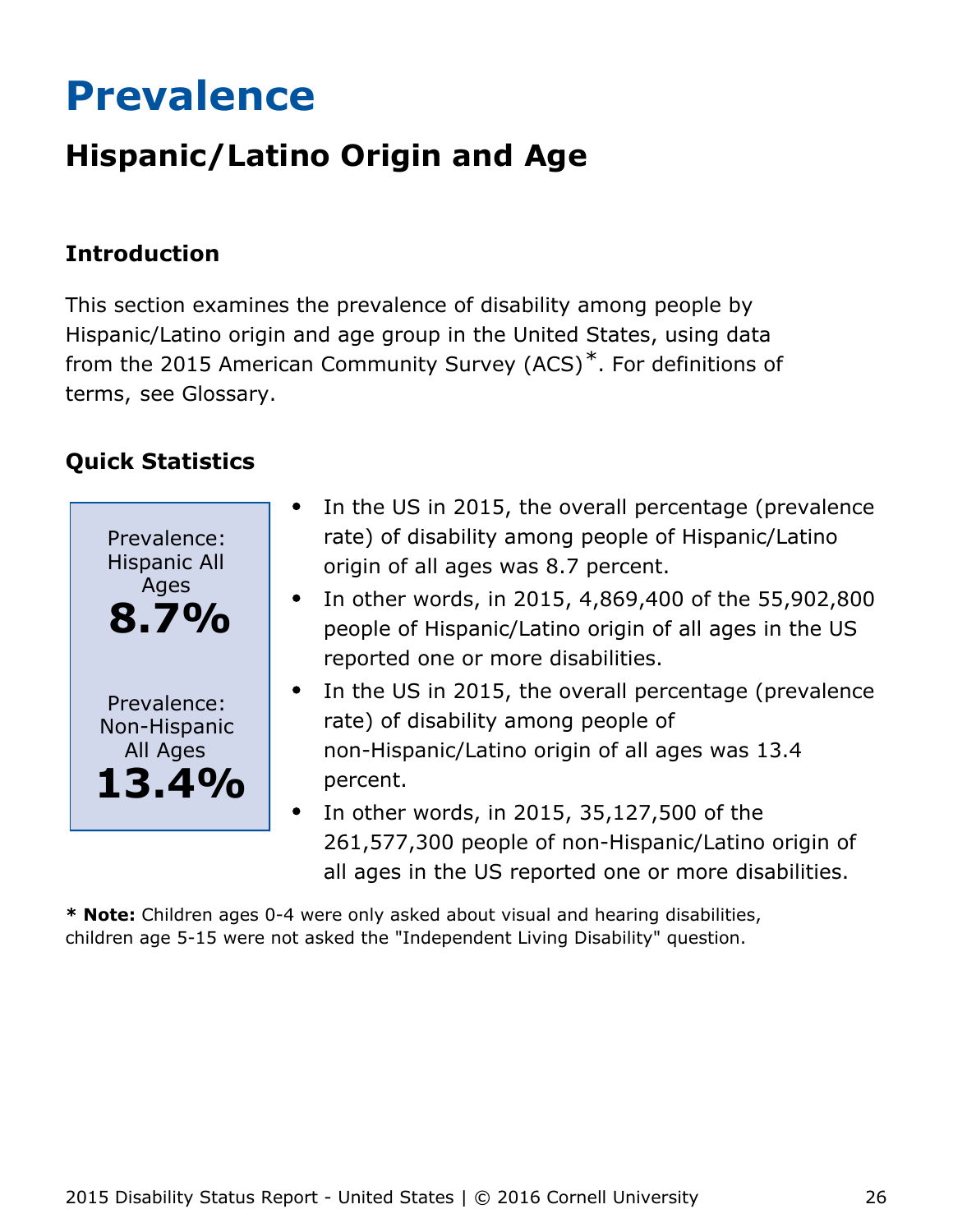### **Prevalence of disability among non-institutionalized people by Hispanic / Latino origin and age group in the United States in 2015**

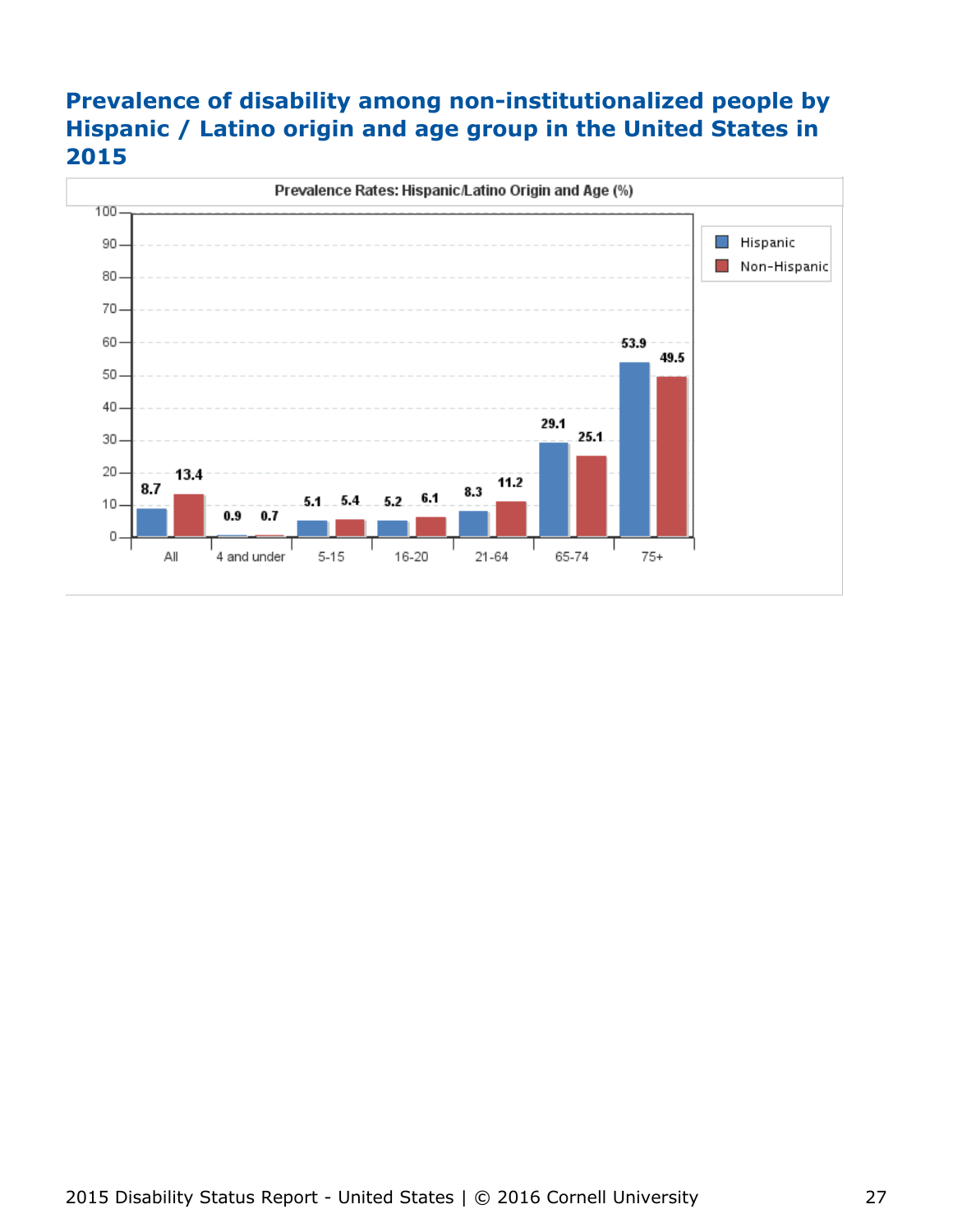| <b>Hispanic/Latino</b><br><b>Origin &amp; Age</b> | $\frac{9}{6}$ | <b>MOE</b> | <b>Number</b> | <b>MOE</b> | <b>Base Pop.</b> | <b>Sample</b><br><b>Size</b> |  |  |  |
|---------------------------------------------------|---------------|------------|---------------|------------|------------------|------------------------------|--|--|--|
| <b>Hispanic</b>                                   |               |            |               |            |                  |                              |  |  |  |
| Hispanic - All Ages                               | 8.7           | 0.10       | 4,869,400     | 57,350     | 55,902,800       | 438,975                      |  |  |  |
| Hispanic - Ages 4 and under                       | 0.9           | 3.29       | 44,400        | 5,520      | 5,072,800        | 34,455                       |  |  |  |
| Hispanic - Ages 5-15                              | 5.1           | 0.17       | 563,700       | 19,640     | 11,147,600       | 86,558                       |  |  |  |
| Hispanic - Ages 16-20                             | 5.2           | 0.27       | 246,100       | 12,990     | 4,753,700        | 38,850                       |  |  |  |
| Hispanic - Ages 21-64                             | 8.3           | 0.13       | 2,594,800     | 42,010     | 31,254,100       | 242,386                      |  |  |  |
| Hispanic - Ages 65-74                             | 29.1          | 0.79       | 658,600       | 21,230     | 2,261,900        | 22,335                       |  |  |  |
| Hispanic - Ages 75+                               | 53.9          | 1.10       | 761,900       | 22,830     | 1,412,700        | 14,391                       |  |  |  |
| <b>Non-Hispanic</b>                               |               |            |               |            |                  |                              |  |  |  |
| Non-Hispanic - All Ages                           | 13.4          | 0.06       | 35,127,500    | 146,490    | 261,577,300      | 2,636,889                    |  |  |  |
| Non-Hispanic - Ages 4 and under                   | 0.7           | 3.29       | 97,700        | 8,180      | 14,658,600       | 127,399                      |  |  |  |
| Non-Hispanic - Ages 5-15                          | 5.4           | 0.10       | 1,855,500     | 35,570     | 34,235,100       | 324,221                      |  |  |  |
| Non-Hispanic - Ages 16-20                         | 6.1           | 0.15       | 1,020,700     | 26,420     | 16,781,700       | 166,865                      |  |  |  |
| Non-Hispanic - Ages 21-64                         | 11.2          | 0.07       | 17,109,000    | 105,400    | 153,157,600      | 1,497,000                    |  |  |  |
| Non-Hispanic - Ages 65-74                         | 25.1          | 0.23       | 6,285,200     | 65,010     | 25,034,400       | 306,441                      |  |  |  |
| Non-Hispanic - Ages 75+                           | 49.5          | 0.31       | 8,759,500     | 76,440     | 17,709,900       | 214,963                      |  |  |  |

**\* Note:** Children ages 0-4 were only asked about visual and hearing disabilities, children ages 5-15 were not asked the "Independent Living Disability" question.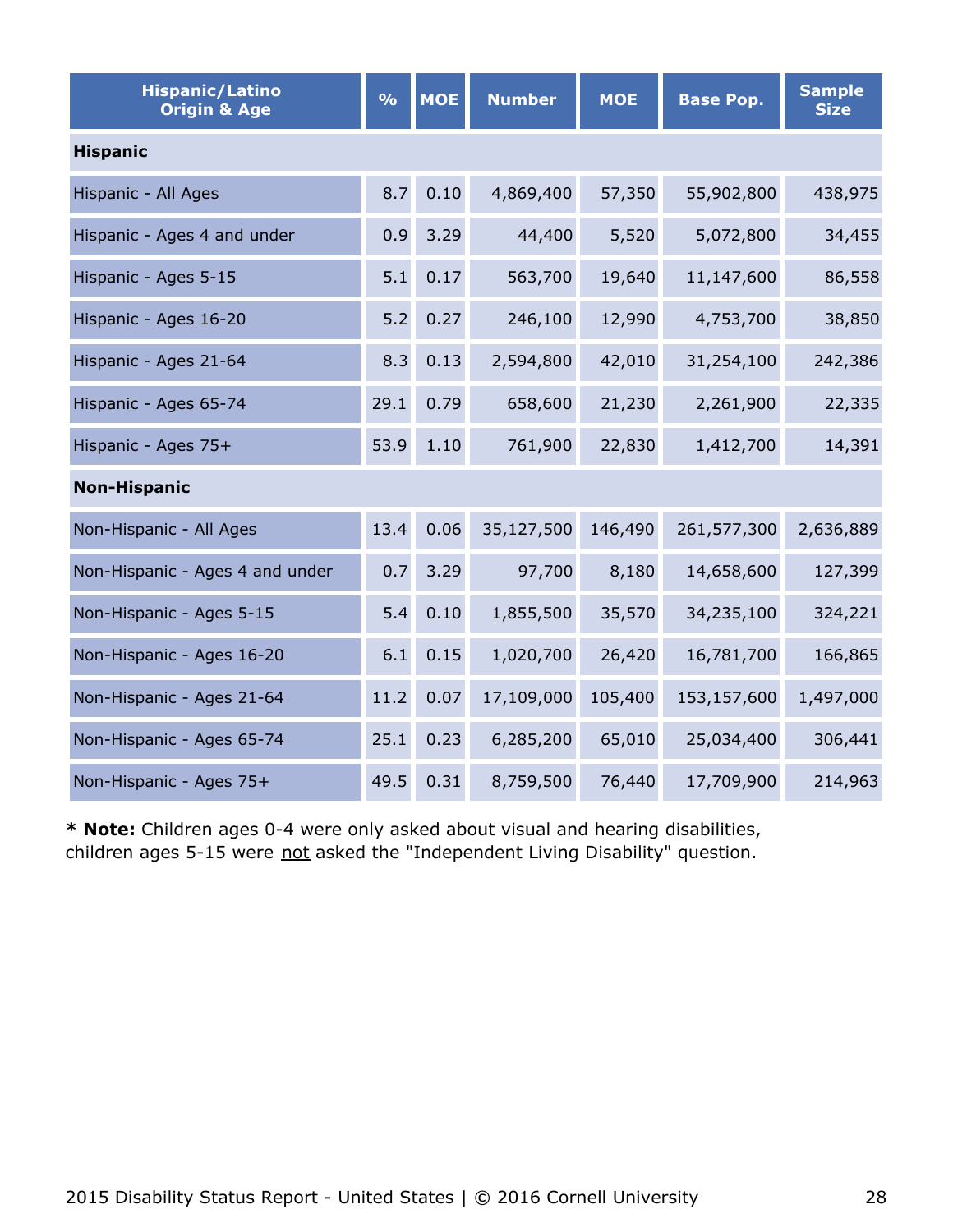## <span id="page-29-0"></span>**Prevalence**

## **Race**

### **Introduction**

This section presents the disability prevalence rate among non-institutionalized working-age people (ages 21 to 64) by race category in the US, using data from the 2015 American Community Survey (ACS). For definitions of terms, see Glossary.

### **Quick Statistics**

In 2015, among working-age people in the US:

- 10.7 percent of persons who were White reported a disability.  $\bullet$
- 13.8 percent of persons who were Black/African American reported a  $\bullet$ disability.
- 17.7 percent of persons who were Native American reported a disability.  $\bullet$
- 4.4 percent of persons who were Asian reported a disability.
- 9.8 percent of persons who were some other race(s) reported a disability.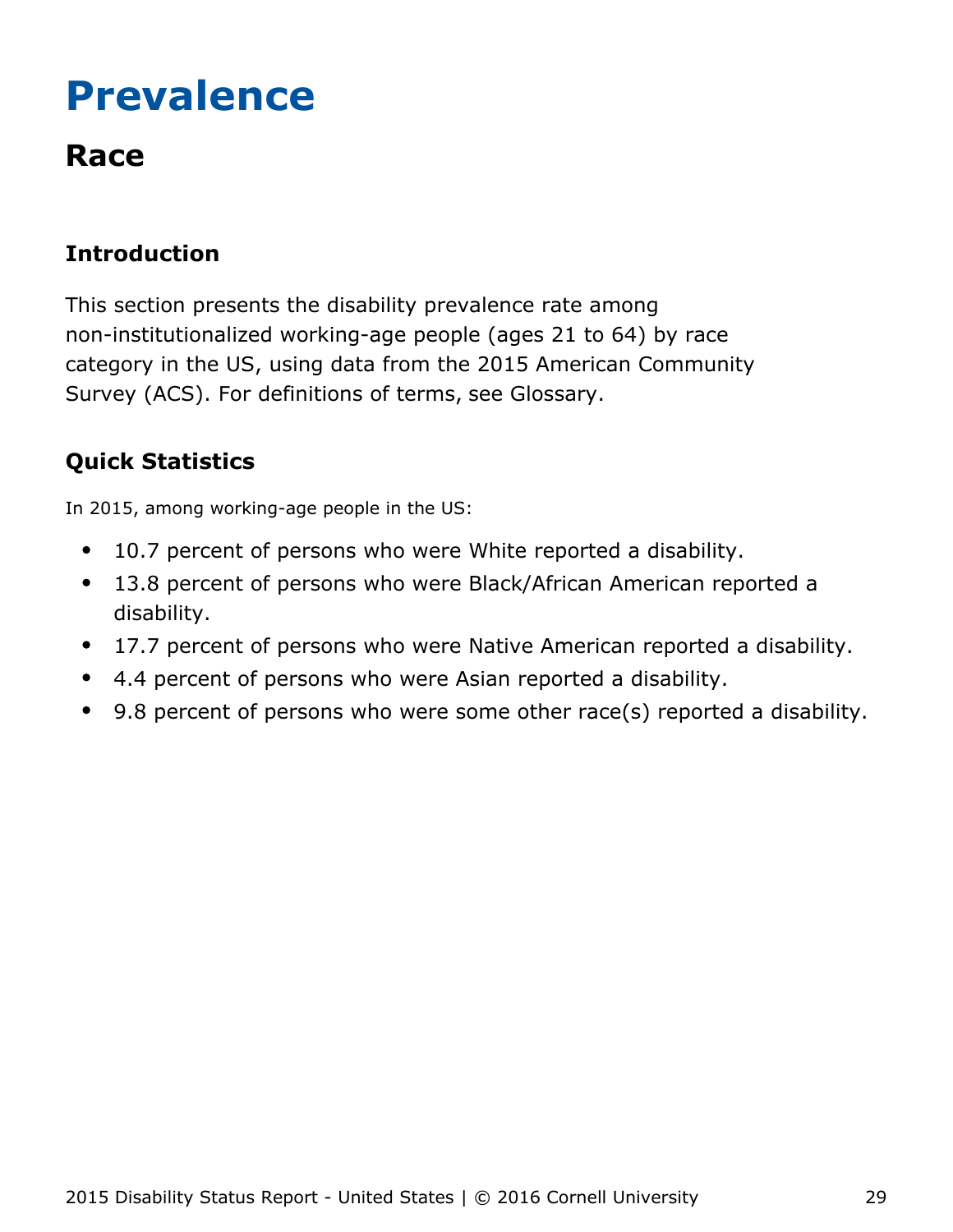#### **Prevalence of disability among non-institutionalized working-age people (ages 21 to 64) by race in the United States in 2015**



| Race                                | $\frac{0}{0}$ | <b>MOE</b> | <b>Number</b> | <b>MOE</b> | <b>Base Pop.</b> | <b>Sample</b><br><b>Size</b> |
|-------------------------------------|---------------|------------|---------------|------------|------------------|------------------------------|
| White                               | 10.7          | 0.07       | 14,409,100    | 97,150     | 135,052,700      | 1,336,251                    |
| <b>Black/African American</b>       | 13.8          | 0.19       | 3,217,200     | 46,740     | 23,262,000       | 176,556                      |
| Native American or<br>Alaska Native | 17.7          | 0.82       | 261,800       | 13,390     | 1,476,400        | 18,384                       |
| Asian                               | 4.4           | 0.16       | 484,800       | 18,220     | 11,079,900       | 99,627                       |
| Some other race(s)                  | 9.8           | 0.21       | 1,330,900     | 30,150     | 13,540,800       | 108,568                      |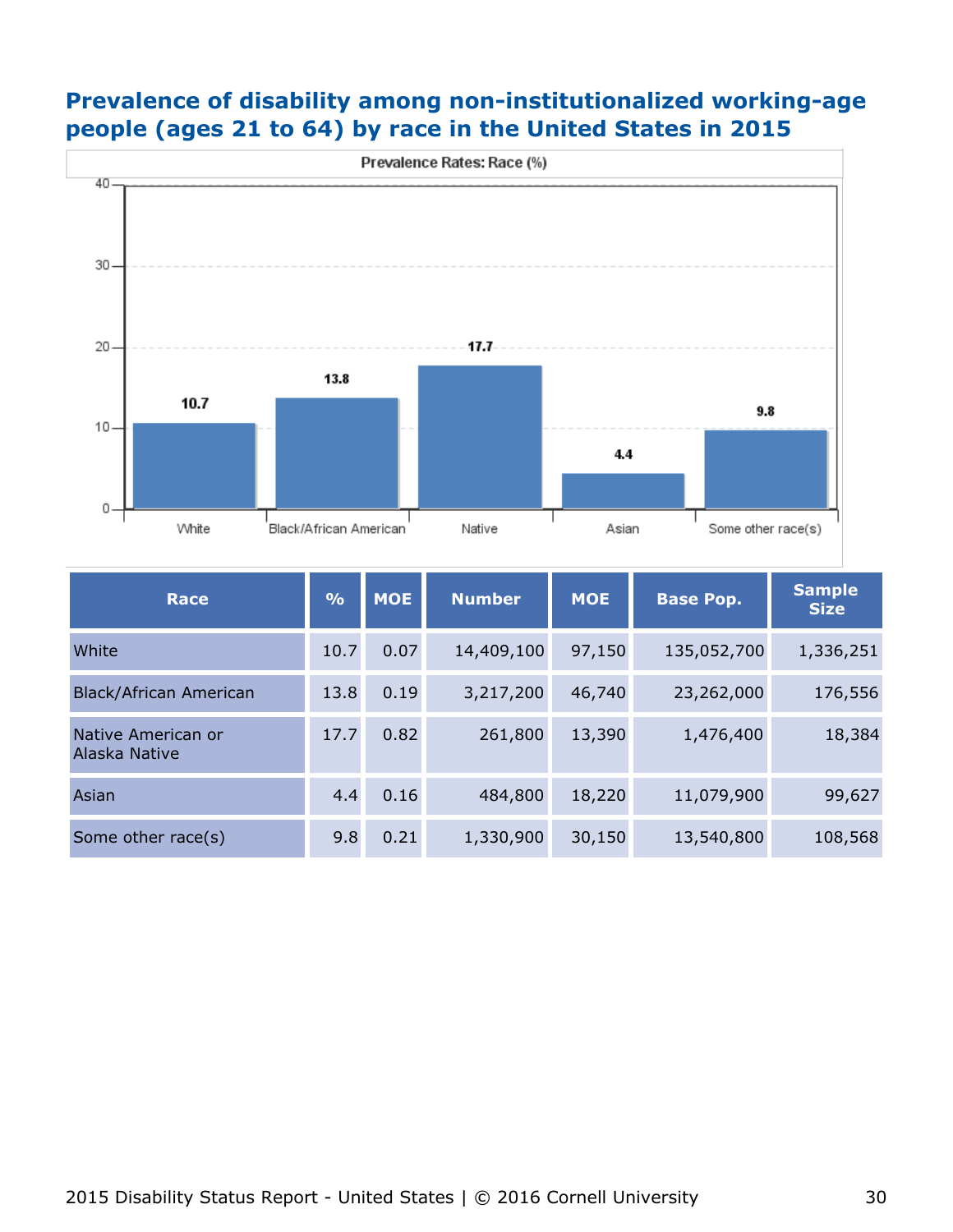# <span id="page-31-0"></span>**Employment**

### **Introduction**

This section examines the employment rates of non-institutionalized working-age people (ages 21 to 64) with disabilities in the United States, using data from the 2015 American Community Survey (ACS). For definitions of terms, see Glossary.



- In 2015, the employment rate of working-age people  $\bullet$ with disabilities in the US was 35.2 percent.
- In 2015, the employment rate of working-age people  $\bullet$ without disabilities in the US was 78.3 percent.
- The gap between the employment rates of  $\bullet$ working-age people with and without disabilities was 43.1 percentage points.
- Among the six types of disabilities identified in the ACS, the highest employment rate was for people with a "Hearing Disability," 51.8 percent. The lowest employment rate was for people with a "Self-Care Disability," 15.8 percent.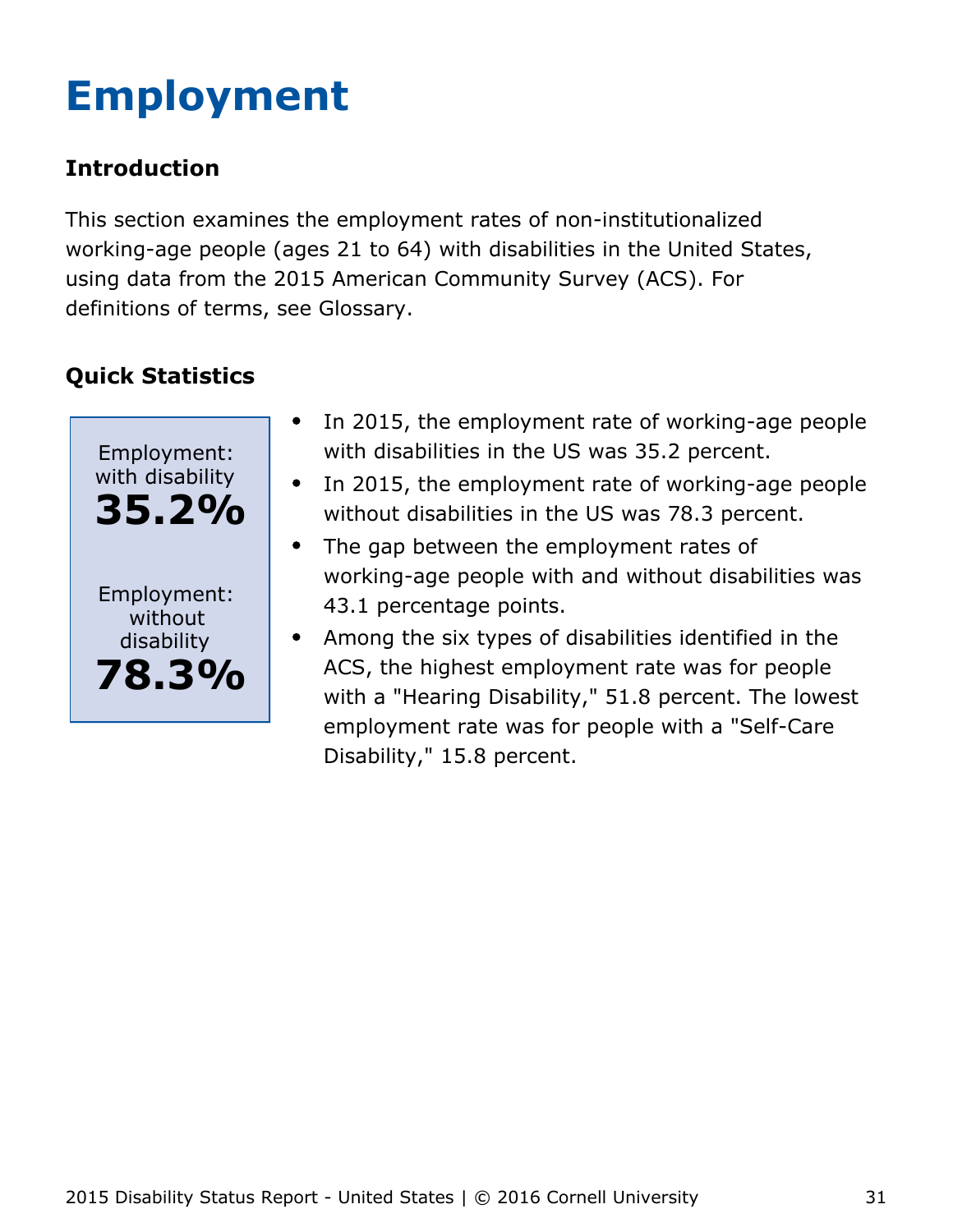

#### **Employment of non-institutionalized working-age people (ages 21 to 64) by disability status in the United States in 2015**

| <b>Disability Type</b> | $\frac{9}{6}$ | <b>MOE</b> | <b>Number</b> | <b>MOE</b><br><b>Base Pop.</b> |             | <b>Sample</b><br><b>Size</b> |
|------------------------|---------------|------------|---------------|--------------------------------|-------------|------------------------------|
| No Disability          | 78.3          | 0.08       | 128,901,400   | 229,150                        | 164,707,900 | 1,540,991                    |
| Any Disability         | 35.2          | 0.28       | 6,927,100     | 68,170                         | 19,703,800  | 198,395                      |
| <b>Visual</b>          | 42.0          | 0.68       | 1,526,100     | 32,270                         | 3,633,200   | 35,287                       |
| Hearing                | 51.8          | 0.66       | 2,007,100     | 36,980                         | 3,875,800   | 39,826                       |
| Ambulatory             | 24.3          | 0.36       | 2,423,100     | 40,610                         | 9,989,000   | 100,725                      |
| Cognitive              | 25.5          | 0.40       | 2,101,700     | 37,840                         | 8,245,400   | 81,971                       |
| Self-Care              | 15.8          | 0.51       | 561,300       | 19,600                         | 3,556,300   | 36,465                       |
| Independent Living     | 16.3          | 0.37       | 1,141,900     | 27,930                         | 6,993,100   | 71,602                       |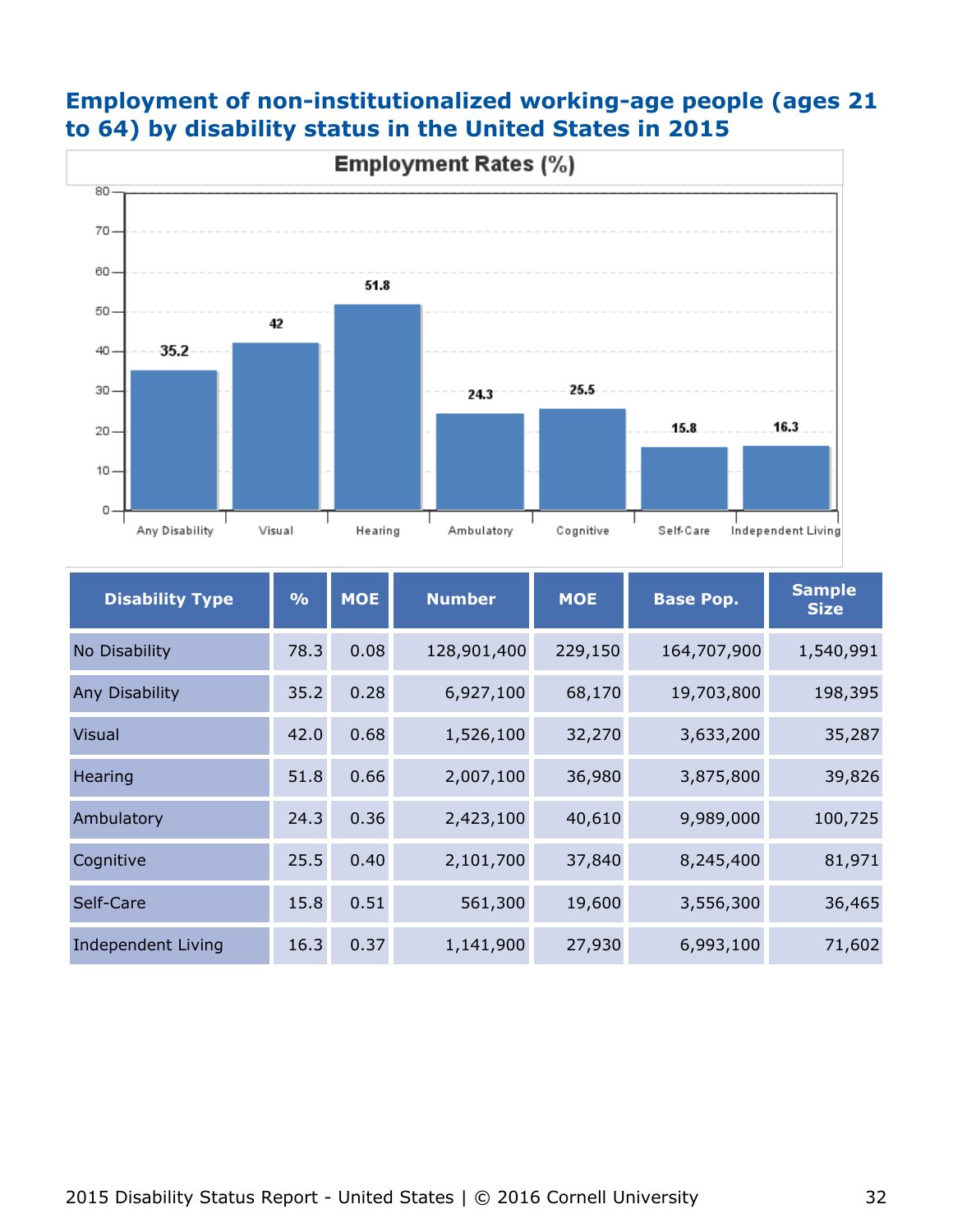# <span id="page-33-0"></span>**Not Working but Actively Looking for Work**

### **Introduction**

This section focuses on the percentage of non-institutionalized working-age people (ages 21 to 64) with disabilities in the United States who are not working but actively looking for work, using data from the 2015 American Community Survey (ACS). For definitions of terms, see Glossary.



- In 2015 in the US, the percentage of working-age people with disabilities who were not working but actively looking for work was 8.3 percent.
- In 2015 in the US, the percentage of working-age people without disabilities who were not working but actively looking for work was 19.9 percent.
- $\bullet$ The difference in the percentage of not working but actively looking for work between working-age people with and without disabilities was 11.6 percentage points.
	- Among the six types of disabilities identified in the ACS, the highest percentage of not working but actively looking for work was for people with a "Hearing Disability," 9.6 percent. The lowest percentage was for people with a "Self-Care Disability," 3.7 percent.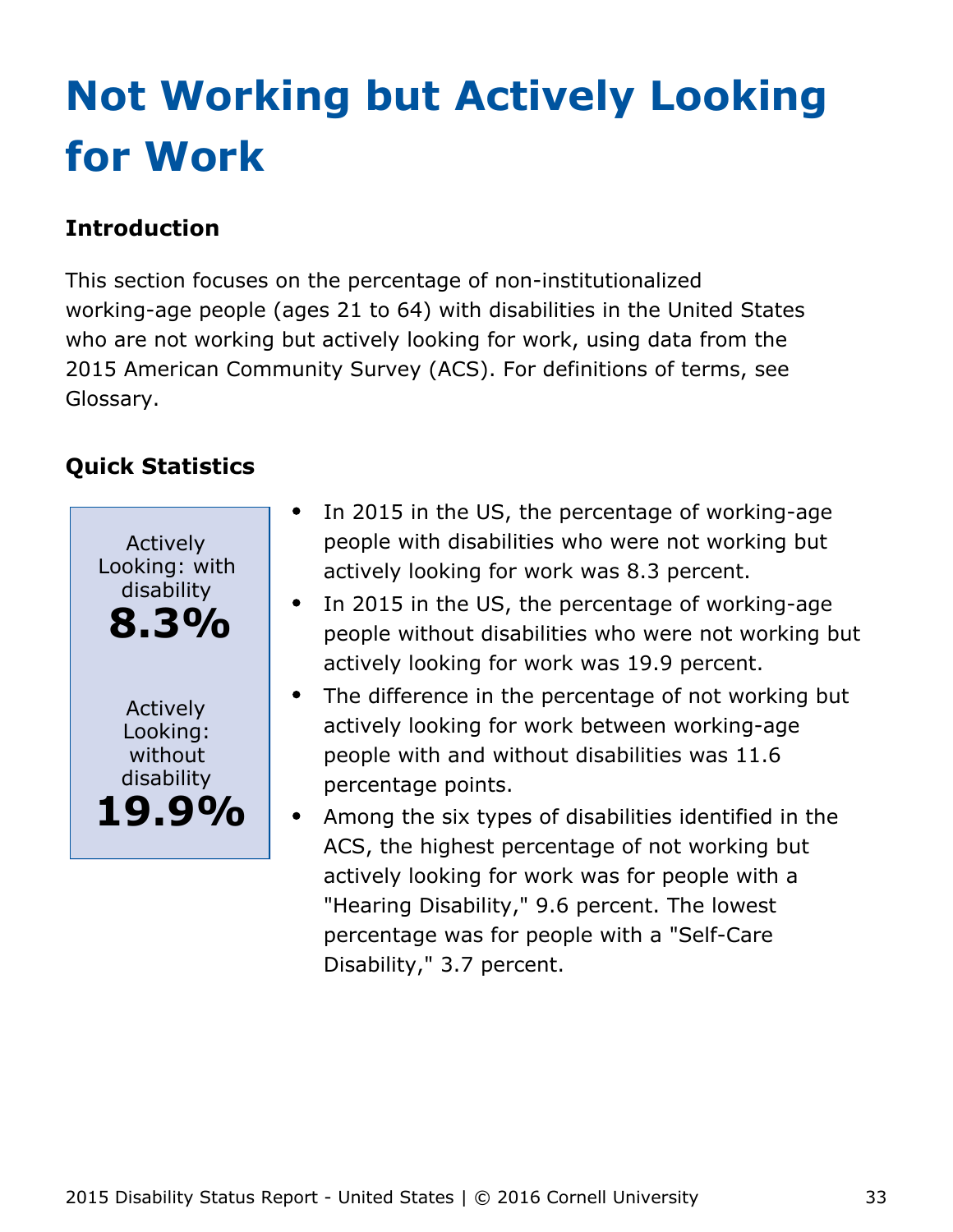#### **Percentage who are not working but actively looking for work among non-institutionalized working-age people (ages 21 to 64) in the United States in 2015**



| <b>Disability Type</b>    | $\frac{9}{6}$ | <b>MOE</b> | <b>Number</b> | <b>MOE</b><br><b>Base Pop.</b> |            | <b>Sample</b><br><b>Size</b> |
|---------------------------|---------------|------------|---------------|--------------------------------|------------|------------------------------|
| No Disability             | 19.9          | 0.17       | 7,114,400     | 69,070                         | 35,806,500 | 336,895                      |
| Any Disability            | 8.3           | 0.20       | 1,056,300     | 26,870                         | 12,776,600 | 129,002                      |
| <b>Visual</b>             | 8.9           | 0.51       | 187,500       | 11,340                         | 2,107,200  | 20,356                       |
| Hearing                   | 9.6           | 0.56       | 180,300       | 11,120                         | 1,868,700  | 19,114                       |
| Ambulatory                | 5.3           | 0.21       | 398,900       | 16,530                         | 7,565,900  | 76,620                       |
| Cognitive                 | 8.8           | 0.30       | 538,700       | 19,210                         | 6,143,800  | 61,889                       |
| Self-Care                 | 3.7           | 0.29       | 110,500       | 8,700                          | 2,995,000  | 30,858                       |
| <b>Independent Living</b> | 4.9           | 0.23       | 288,500       | 14,060                         | 5,851,200  | 60,075                       |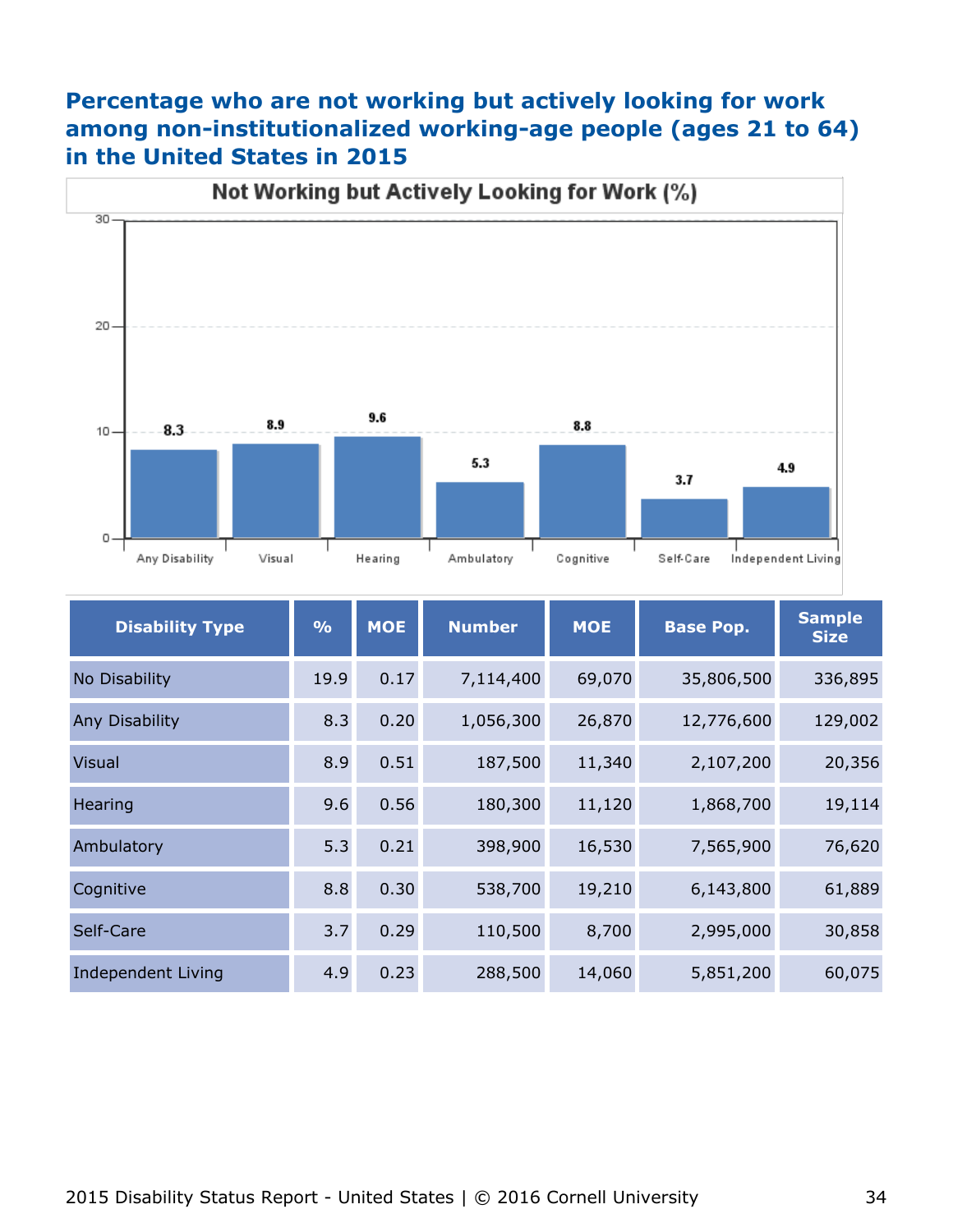# <span id="page-35-0"></span>**Full-Time / Full-Year Employment**

#### **Introduction**

This section presents the percentage of non-institutionalized working-age people (ages 21 to 64) with disabilities working full-time/full-year in the United States, using data from the 2015 American Community Survey (ACS). For definitions of terms, see Glossary.



- In 2015, the percentage of working-age people with disabilities working full-time/full-year in the US was 22.0 percent.
- In 2015, the percentage of working-age people without disabilities working full-time/full-year in the US was 58.6 percent.
- The difference in the percentage working full-time/full-year between working-age people with and without disabilities was 36.6 percentage points.
- Among the six types of disabilities identified in the  $\bullet$ ACS, the highest full-time/full-year employment rate was for people with "Hearing Disability," 37.5 percent. The lowest full-time/full-year employment rate was for people with "Independent Living Disability," 7.4 percent.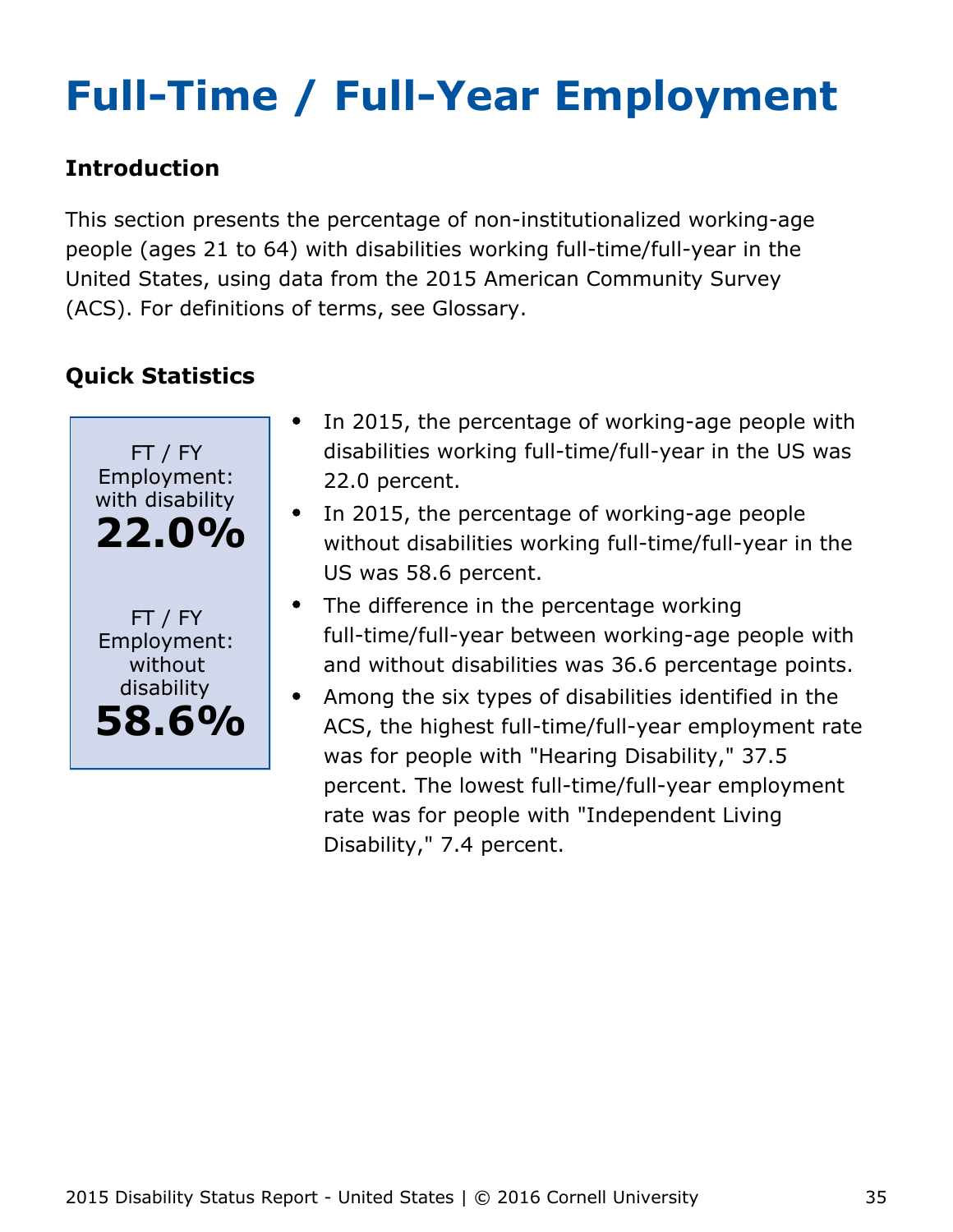#### **Full-Time/Full-Year employment of non-institutionalized working-age people (ages 21 to 64) by disability status in the United States in 2015**



| <b>Disability Type</b>    | $\frac{9}{6}$ | <b>MOE</b> | <b>Number</b> | <b>MOE</b> | <b>Base Pop.</b> | <b>Sample</b><br><b>Size</b> |
|---------------------------|---------------|------------|---------------|------------|------------------|------------------------------|
| No Disability             | 58.6          | 0.10       | 96,497,400    | 215,200    | 164,707,900      | 1,540,991                    |
| <b>Any Disability</b>     | 22.0          | 0.24       | 4,329,400     | 54,120     | 19,703,800       | 198,395                      |
| <b>Visual</b>             | 28.0          | 0.62       | 1,019,100     | 26,390     | 3,633,200        | 35,287                       |
| Hearing                   | 37.5          | 0.64       | 1,454,200     | 31,510     | 3,875,800        | 39,826                       |
| Ambulatory                | 14.8          | 0.29       | 1,477,600     | 31,760     | 9,989,000        | 100,725                      |
| Cognitive                 | 12.5          | 0.30       | 1,029,600     | 26,530     | 8,245,400        | 81,971                       |
| Self-Care                 | 8.5           | 0.39       | 303,400       | 14,420     | 3,556,300        | 36,465                       |
| <b>Independent Living</b> | 7.4           | 0.26       | 515,100       | 18,780     | 6,993,100        | 71,602                       |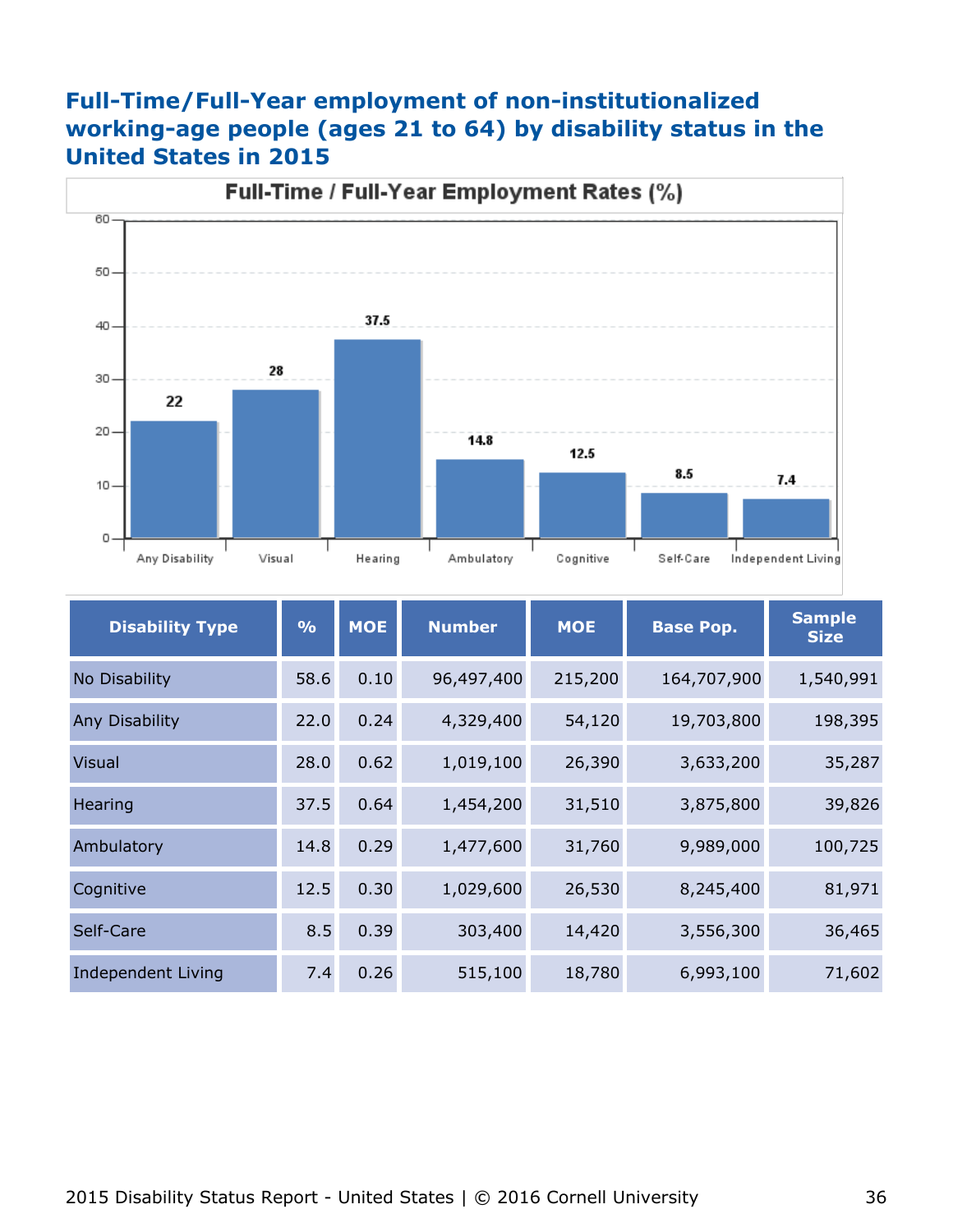# <span id="page-37-0"></span>**Annual Earnings (Full-Time / Full-Year workers)**

### **Introduction**

This section examines the median annual earnings of non-institutionalized working-age people (ages 21 to 64) with disabilities who work full-time/full-year in the United States, using data from the 2015 American Community Survey (ACS). For definitions of terms, see Glossary.



- In 2015, the median earnings of working-age people with disabilities who worked full-time/full-year in the US was \$40,100.
- In 2015, the median earnings of working-age people without disabilities who worked full-time/full-year in the US was \$45,100.
- The difference in the median earnings between working-age people with and without disabilities who worked full-time/full-year was \$5,000.
- Among the six types of disabilities identified in the ACS, the highest annual earnings was for people with "Hearing Disability," \$45,100. The lowest annual earnings was for people with "Cognitive Disability," \$33,200.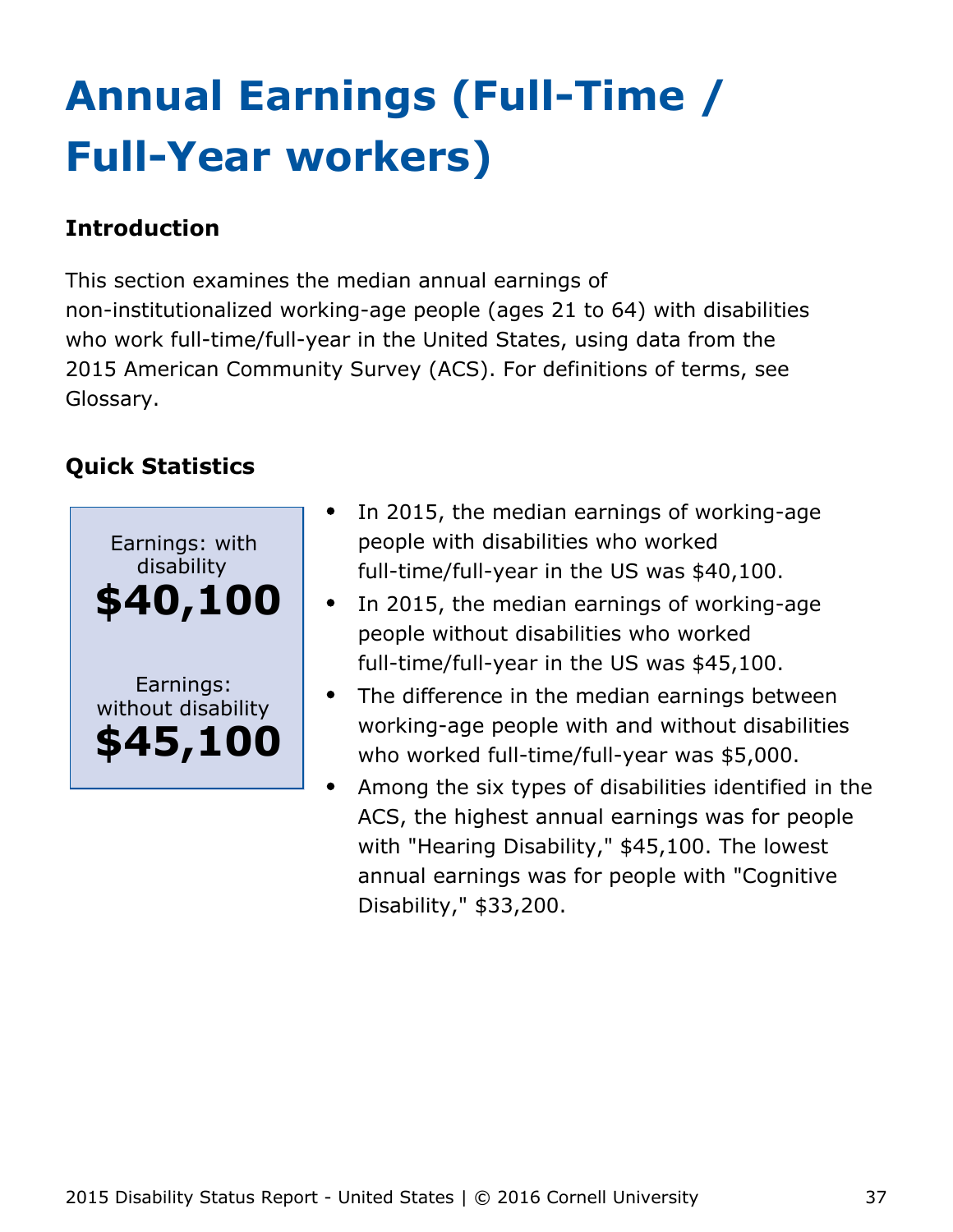#### **Median annual earnings of non-institutionalized working-age people (ages 21 to 64) who work full-time/full-year by disability status in the United States in 2015**



| <b>Disability Type</b>    | <b>Median</b><br><b>Earnings</b> | <b>MOE</b><br><b>Base Pop.</b> |            | <b>Sample</b><br><b>Size</b> |
|---------------------------|----------------------------------|--------------------------------|------------|------------------------------|
| No Disability             | \$45,100                         | \$110                          | 96,497,000 | 900,564                      |
| Any Disability            | \$40,100                         | \$440                          | 4,329,000  | 43,706                       |
| <b>Visual</b>             | \$37,600                         | \$940                          | 1,019,000  | 10,033                       |
| Hearing                   | \$45,100                         | \$890                          | 1,454,000  | 15,124                       |
| Ambulatory                | \$38,000                         | \$730                          | 1,478,000  | 14,750                       |
| Cognitive                 | \$33,200                         | \$730                          | 1,030,000  | 9,735                        |
| Self-Care                 | \$38,000                         | \$1,670                        | 303,000    | 2,930                        |
| <b>Independent Living</b> | \$35,000                         | \$1,170                        | 515,000    | 5,038                        |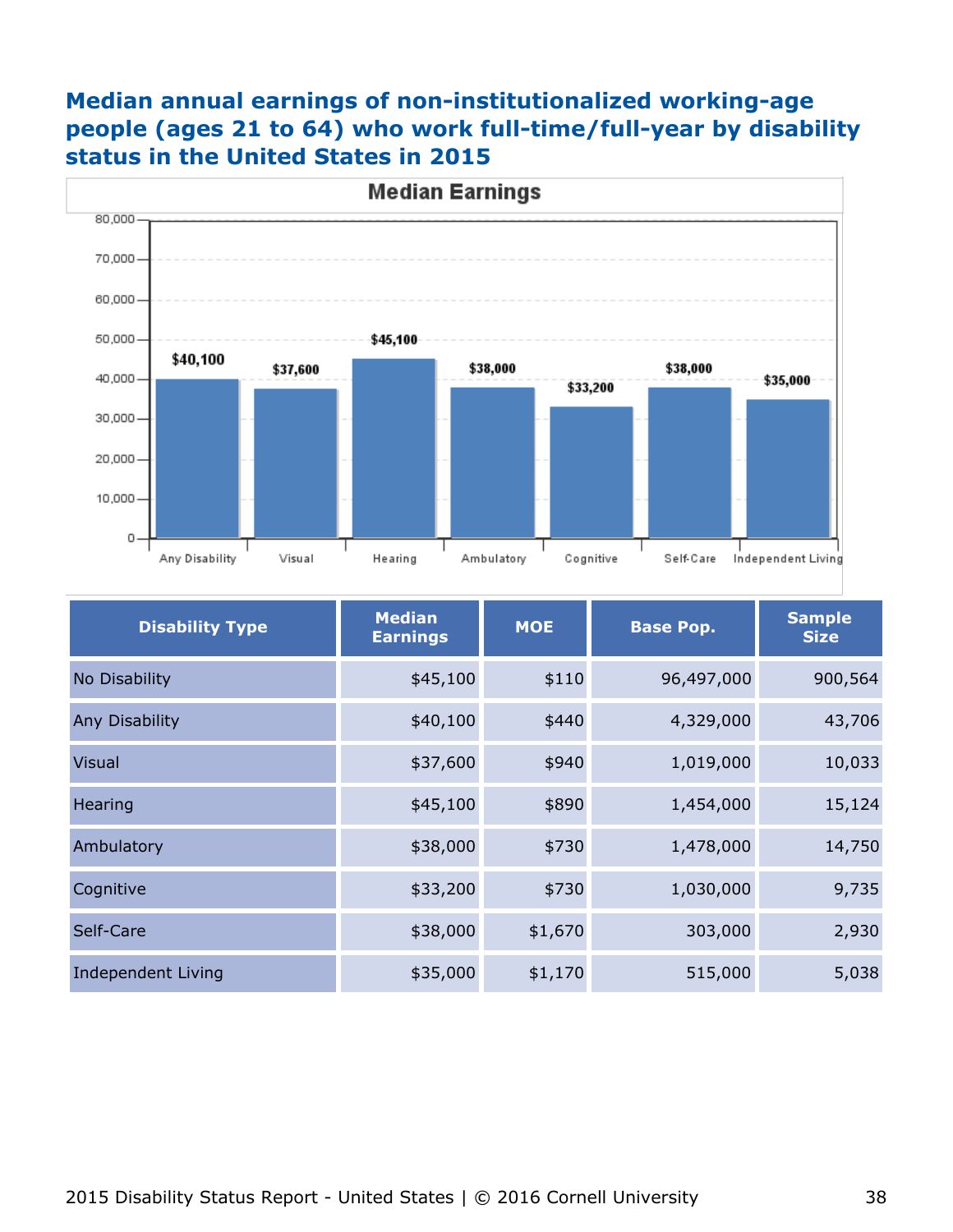# <span id="page-39-0"></span>**Annual Household Income**

### **Introduction**

This section illustrates the median annual income\* of households that include any working-age people (ages 21 to 64) with disabilities in the United States, using data from the 2015 American Community Survey (ACS). For definitions of terms, see Glossary.

## **Quick Statistics**



- In 2015, the median income of households that include any working-age people with disabilities in the US was \$41,600.
- In 2015, the median income of households that do not include any working-age people with disabilities in the US was \$65,900.
- The difference in the median income between households including and not including working-age people with disabilities was \$24,300.
- Among the six types of disabilities identified in the ACS, the highest median income was for households including persons with a "Hearing Disability," \$53,300. The lowest median income was for households containing persons with a "Cognitive Disability" \$35,000 .

**\* Note:** Household income is not available for persons living in group quarters.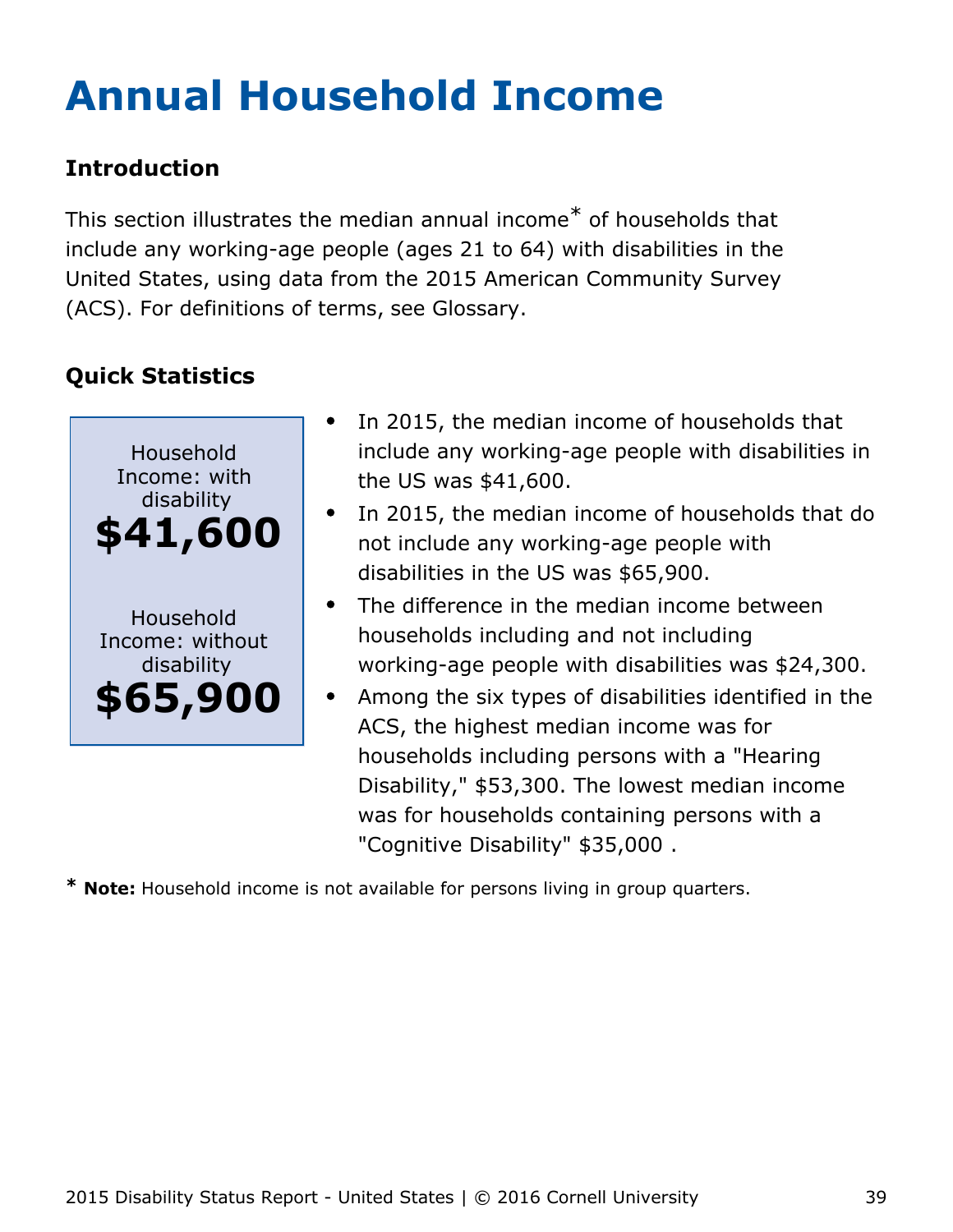### **Median annual income\* of households including any working-age people (ages 21 to 64) by disability status in the United States in 2015**



| <b>Disability Type</b>    | <b>Median</b><br><b>MOE</b><br><b>Base Pop.</b><br><b>H.H. Income</b> |       | <b>Sample</b><br><b>Size</b> |         |
|---------------------------|-----------------------------------------------------------------------|-------|------------------------------|---------|
| No Disability             | \$65,900                                                              | \$220 | 80,124,000                   | 787,245 |
| Any Disability            | \$41,600                                                              | 400   | 15,456,000                   | 163,441 |
| <b>Visual</b>             | \$39,700                                                              | 860   | 3,075,000                    | 31,312  |
| Hearing                   | \$53,300                                                              | 970   | 3,448,000                    | 37,050  |
| Ambulatory                | \$36,000                                                              | 480   | 8,387,000                    | 88,379  |
| Cognitive                 | \$35,000                                                              | 550   | 6,371,000                    | 66,462  |
| Self-Care                 | \$35,000                                                              | 790   | 2,951,000                    | 31,308  |
| <b>Independent Living</b> | \$35,700                                                              | 590   | 5,555,000                    | 60,054  |

**\* Note:** Household income is not available for persons living in group quarters.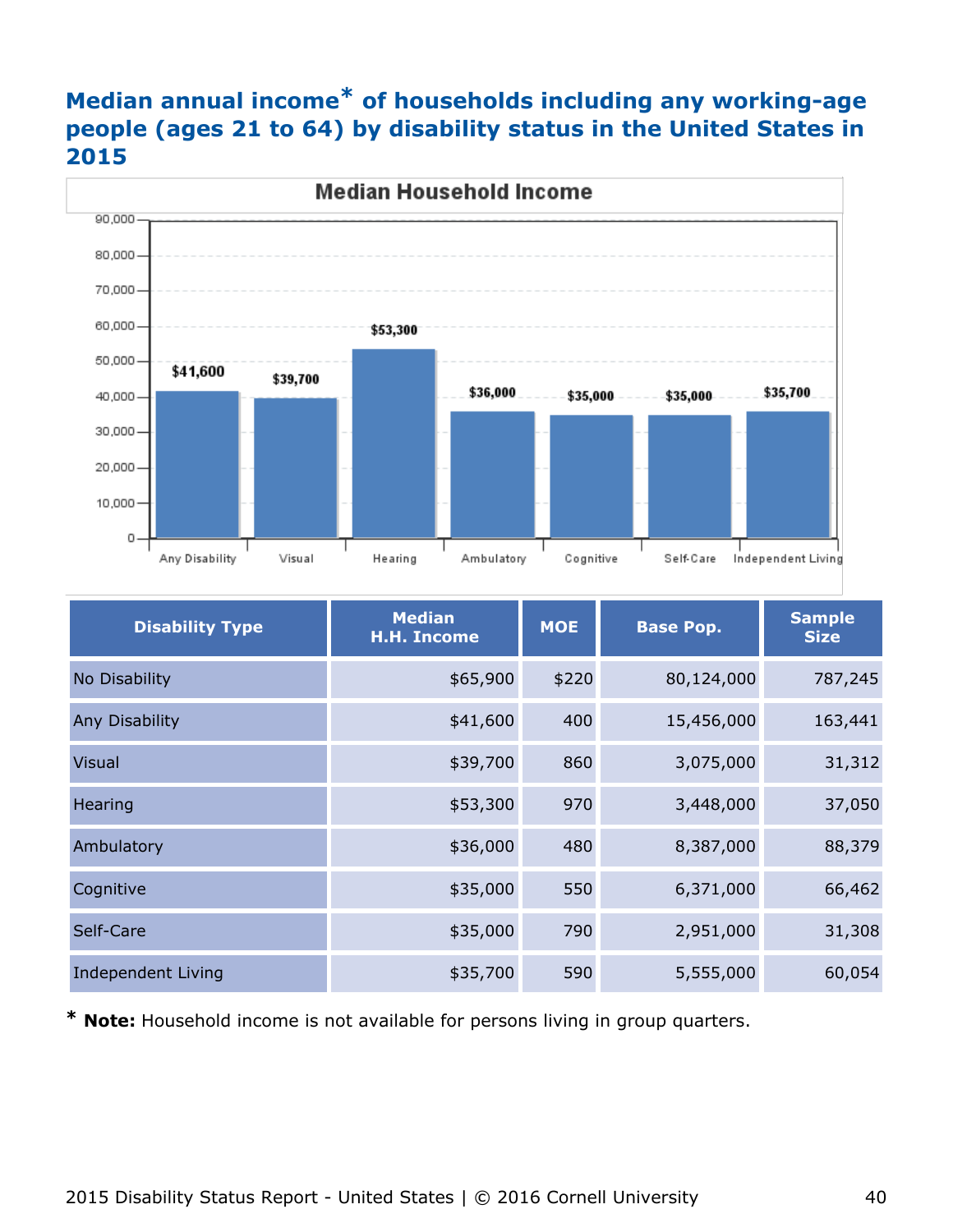## <span id="page-41-0"></span>**Poverty**

### **Introduction**

This section examines the poverty rates\* of non-institutionalized working-age people (ages 21 to 64) with disabilities in the United States, using data from the 2015 American Community Survey (ACS). For definitions of terms, see Glossary.

## **Quick Statistics**



- In 2015, the poverty rate of working-age people with disabilities in the US was 27.0 percent.
- In 2015, the poverty rate of working-age people  $\bullet$ without disabilities in the US was 11.6 percent.
- The difference in the poverty rate between working-age people with and without disabilities was 15.4 percentage points.
- Among the six types of disabilities identified in the ACS, the highest poverty rate was for people with "Cognitive Disability," 32.8 percent. The lowest poverty rate was for people with "Hearing Disability," 20.1 percent.

**\* Note:** The Census Bureau does not calculate poverty status for those people living in military group quarters or college dormitories.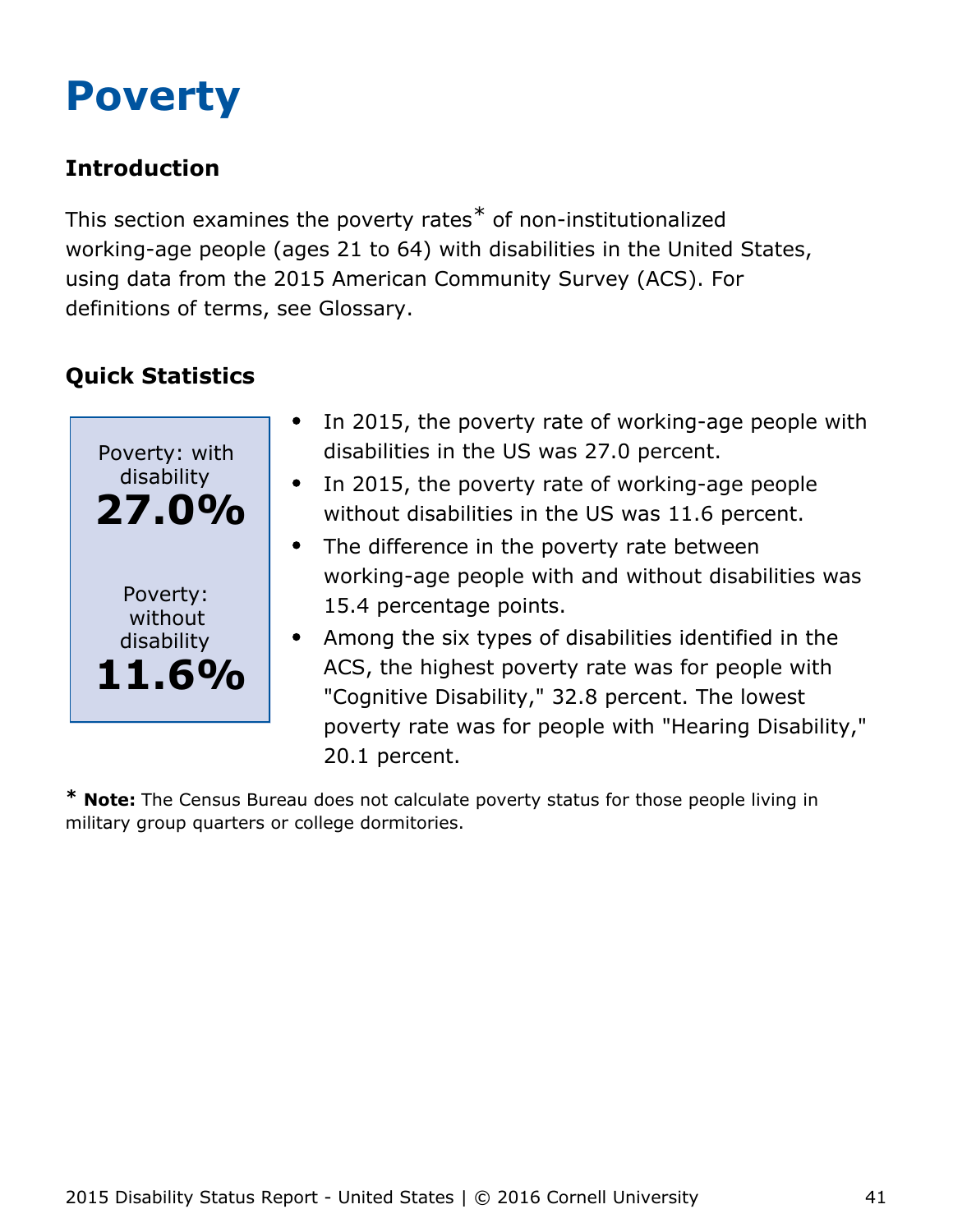

#### **Poverty rates\* of non-institutionalized working-age people (ages 21 to 64) by disability status in the United States in 2015**

| <b>Disability Type</b> | $\frac{0}{0}$ | <b>MOE</b> | <b>Number</b> | <b>MOE</b> | <b>Base Pop.</b> |           |
|------------------------|---------------|------------|---------------|------------|------------------|-----------|
| No Disability          | 11.6          | 0.08       | 19,075,100    | 131,730    | 163,977,000      | 1,528,485 |
| Any Disability         | 27.0          | 0.31       | 5,308,000     | 71,050     | 19,669,700       | 197,770   |
| <b>Visual</b>          | 29.0          | 0.74       | 1,052,500     | 31,850     | 3,627,300        | 35,181    |
| Hearing                | 20.1          | 0.63       | 778,900       | 27,410     | 3,870,600        | 39,739    |
| Ambulatory             | 29.7          | 0.45       | 2,964,100     | 53,290     | 9,984,000        | 100,629   |
| Cognitive              | 32.8          | 0.51       | 2,697,900     | 50,860     | 8,224,200        | 81,579    |
| Self-Care              | 31.6          | 0.77       | 1,124,400     | 32,920     | 3,555,000        | 36,436    |
| Independent Living     | 31.8          | 0.55       | 2,220,000     | 46,180     | 6,989,600        | 71,534    |

**\* Note:** The Census Bureau does not calculate poverty status for those people living in military group quarters or college dormitories.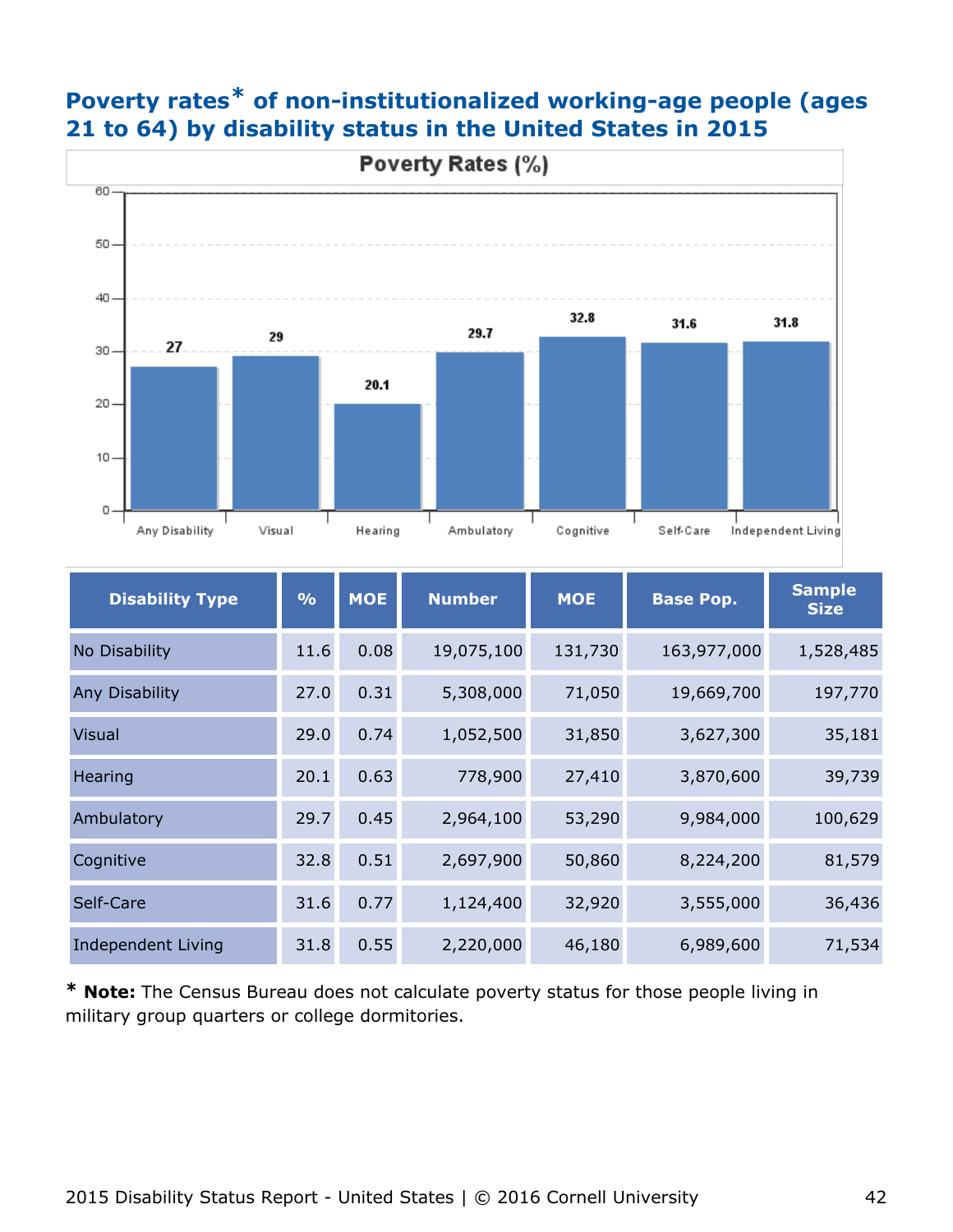# <span id="page-43-0"></span>**Supplemental Security Income (SSI)**

### **Introduction**

This section focuses on the percentage of non-institutionalized working-age people (ages 21 to 64) with disabilities who receive Supplemental Security Income (SSI) payments in the United States, using data from the 2015 American Community Survey (ACS). For definitions of terms, see Glossary. Please note that these results will differ from official Social Security Administration reports for several reasons. For additional information, please email [DisabilityStatistics@cornell.edu](mailto:DisabilityStatistics@cornell.edu).



- In 2015, the percentage of working-age people with  $\bullet$ disabilities receiving Supplemental Security Income payments in the US was 19.3 percent.
- In 2015, the number of working-age people with disabilities receiving Supplemental Security Income payments in the US was 3,801,100.
- Among the six types of disabilities identified in the  $\bullet$ ACS, the highest percentage that received SSI was people with "Independent Living Disability," 29.7 percent. The lowest percentage that received SSI was people with "Hearing Disability," 12.2 percent.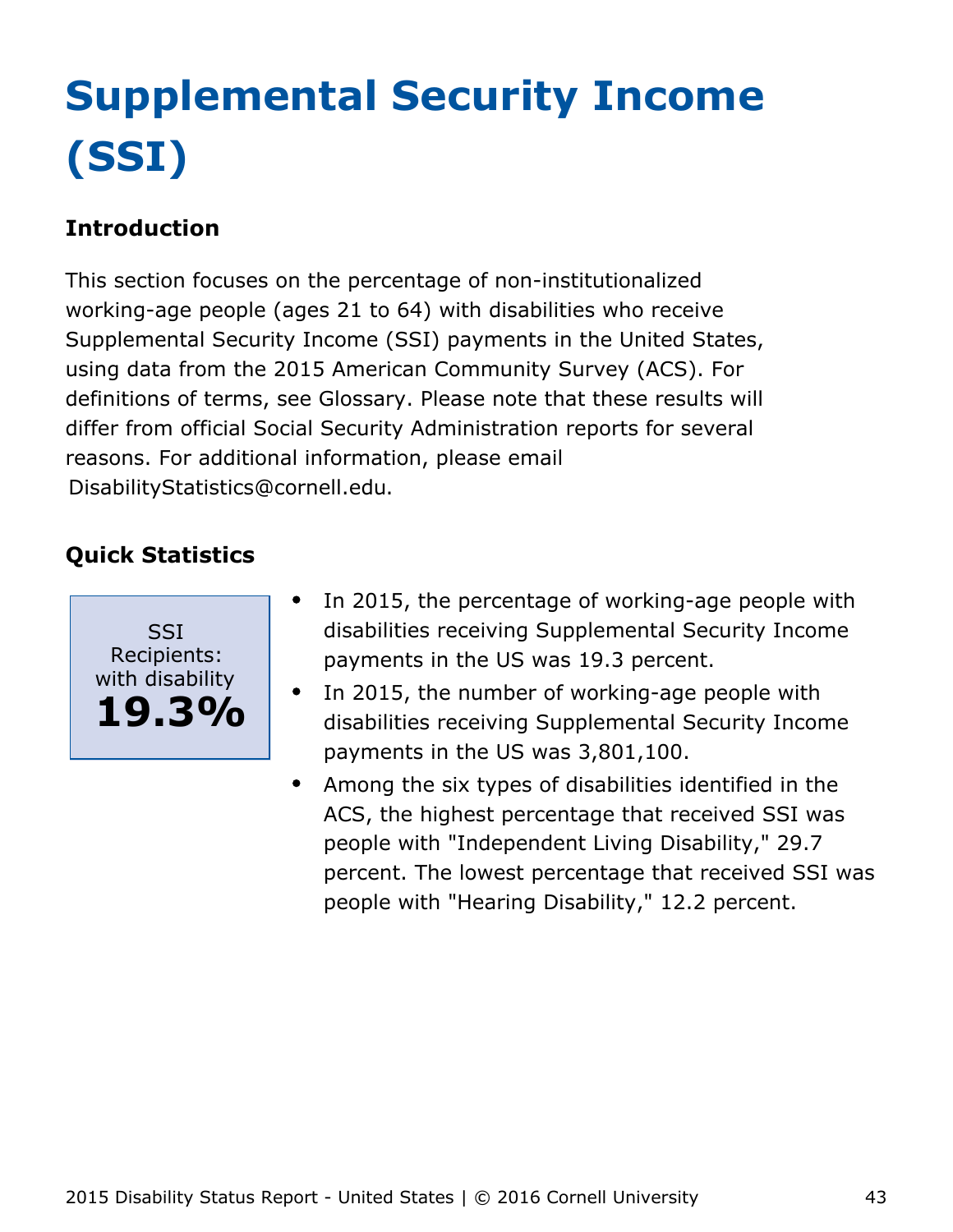#### **Percentage of non-institutionalized working-age people (ages 21 to 64) with disabilities who receive Supplemental Security Income (SSI) payments in the United States in 2015**



| <b>Disability Type</b> | $\frac{0}{0}$ | <b>MOE</b> | <b>Number</b> | <b>MOE</b> |            | <b>Sample</b><br><b>Size</b> |
|------------------------|---------------|------------|---------------|------------|------------|------------------------------|
| Any Disability         | 19.3          | 0.23       | 3,801,100     | 50,750     | 19,703,800 | 198,395                      |
| <b>Visual</b>          | 17.3          | 0.52       | 628,900       | 20,750     | 3,633,200  | 35,287                       |
| Hearing                | 12.2          | 0.44       | 473,500       | 18,010     | 3,875,800  | 39,826                       |
| Ambulatory             | 22.0          | 0.34       | 2,198,400     | 38,700     | 9,989,000  | 100,725                      |
| Cognitive              | 26.5          | 0.40       | 2,182,400     | 38,560     | 8,245,400  | 81,971                       |
| Self-Care              | 29.3          | 0.63       | 1,043,000     | 26,700     | 3,556,300  | 36,465                       |
| Independent Living     | 29.7          | 0.45       | 2,076,700     | 37,620     | 6,993,100  | 71,602                       |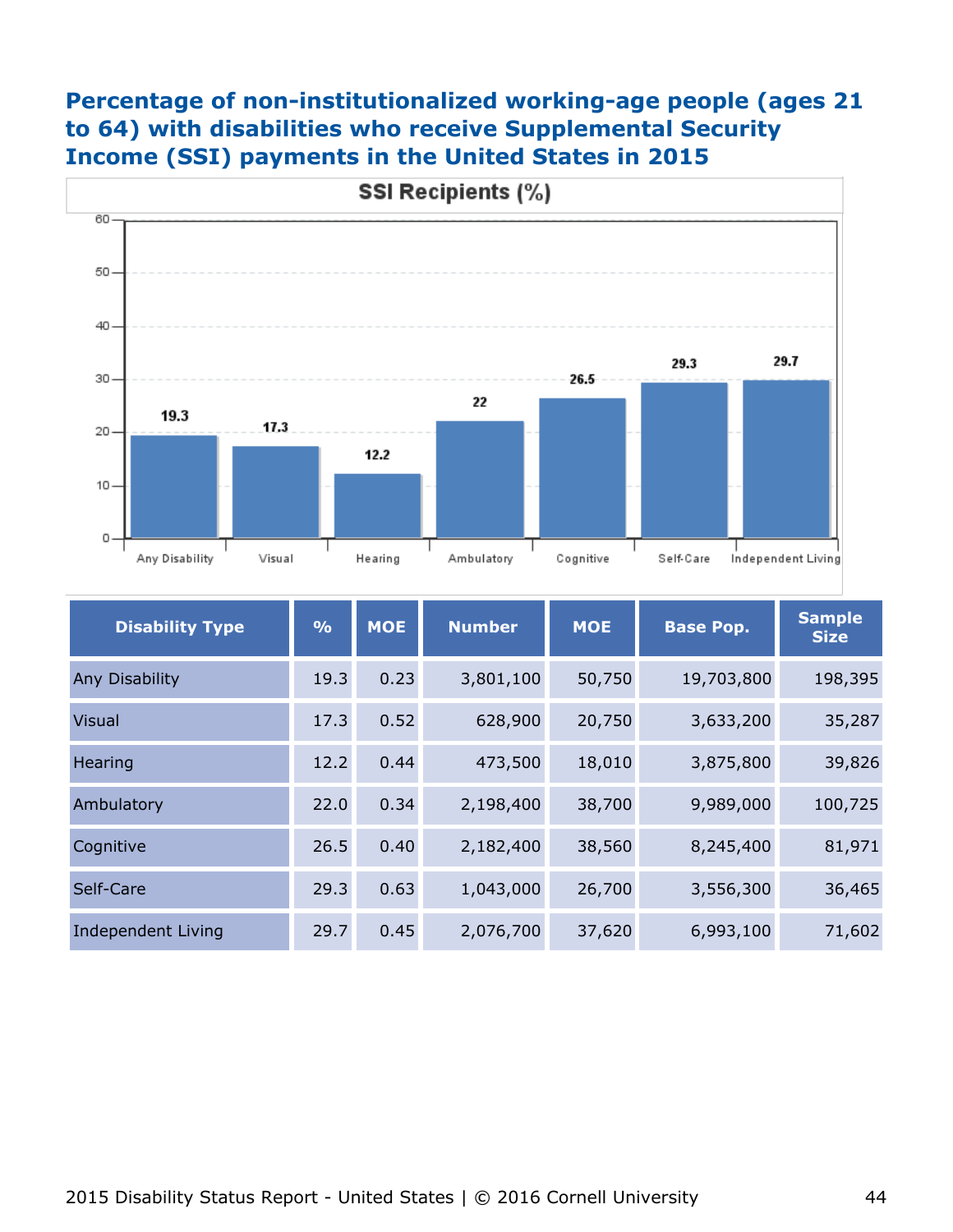# <span id="page-45-0"></span>**Education**

## **High School Diploma/Equivalent**

### **Introduction**

This section explores the percentage of non-institutionalized working-age people (ages 21 to 64) with disabilities with only a high school diploma or equivalent in the United States, using data from the 2015 American Community Survey (ACS). For definitions of terms, see Glossary.



- In 2015, the percentage of working-age people with  $\bullet$ disabilities with only a high school diploma or equivalent in the US was 34.4 percent.
- In 2015, the percentage of working-age people without disabilities with only a high school diploma or equivalent in the US was 25.2 percent.
- The difference in the percentage with only a high school diploma or equivalent between working-age people with and without disabilities was 9.2 percentage points.
- Among the six types of disabilities identified in the ACS, the highest percentage with only a high school diploma or equivalent was for people with "Independent Living Disability," 37.2 percent. The lowest percentage with only a high school diploma or equivalent was for people with "Visual Disability," 31.3 percent.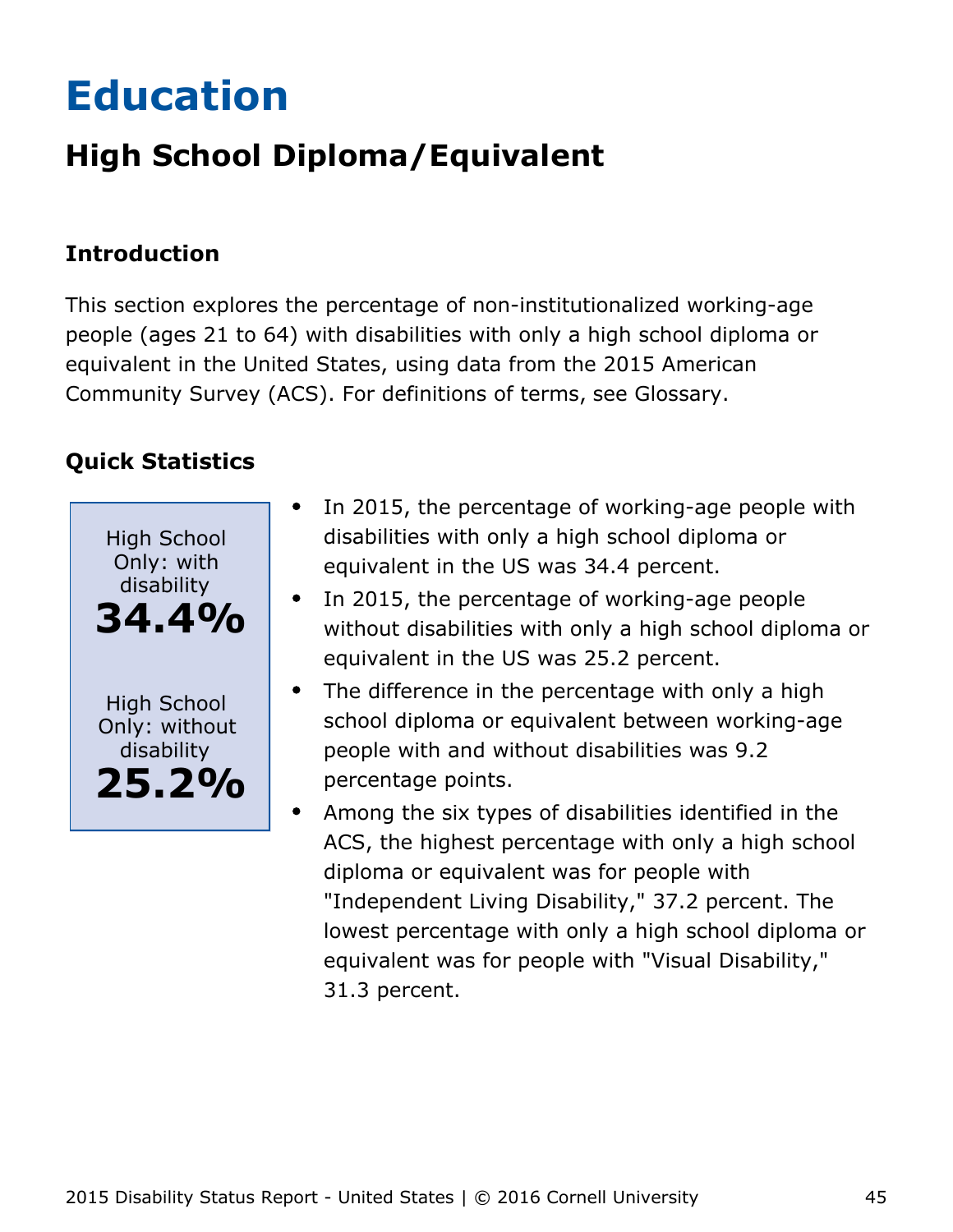#### **Percentage of non-institutionalized working-age people (ages 21 to 64) with only a high school diploma or equivalent by disability status in the US in 2015**



| <b>Disability Type</b> | $\frac{9}{6}$ | <b>MOE</b> | <b>Number</b> | <b>MOE</b> | <b>Base Pop.</b> |           |
|------------------------|---------------|------------|---------------|------------|------------------|-----------|
| No Disability          | 25.2          | 0.09       | 41,449,900    | 157,360    | 164,707,900      | 1,540,991 |
| Any Disability         | 34.4          | 0.28       | 6,770,300     | 67,420     | 19,703,800       | 198,395   |
| <b>Visual</b>          | 31.3          | 0.64       | 1,138,100     | 27,890     | 3,633,200        | 35,287    |
| Hearing                | 32.0          | 0.62       | 1,239,900     | 29,100     | 3,875,800        | 39,826    |
| Ambulatory             | 35.0          | 0.40       | 3,491,200     | 48,670     | 9,989,000        | 100,725   |
| Cognitive              | 35.9          | 0.44       | 2,959,800     | 44,850     | 8,245,400        | 81,971    |
| Self-Care              | 34.8          | 0.66       | 1,236,300     | 29,060     | 3,556,300        | 36,465    |
| Independent Living     | 37.2          | 0.48       | 2,599,900     | 42,060     | 6,993,100        | 71,602    |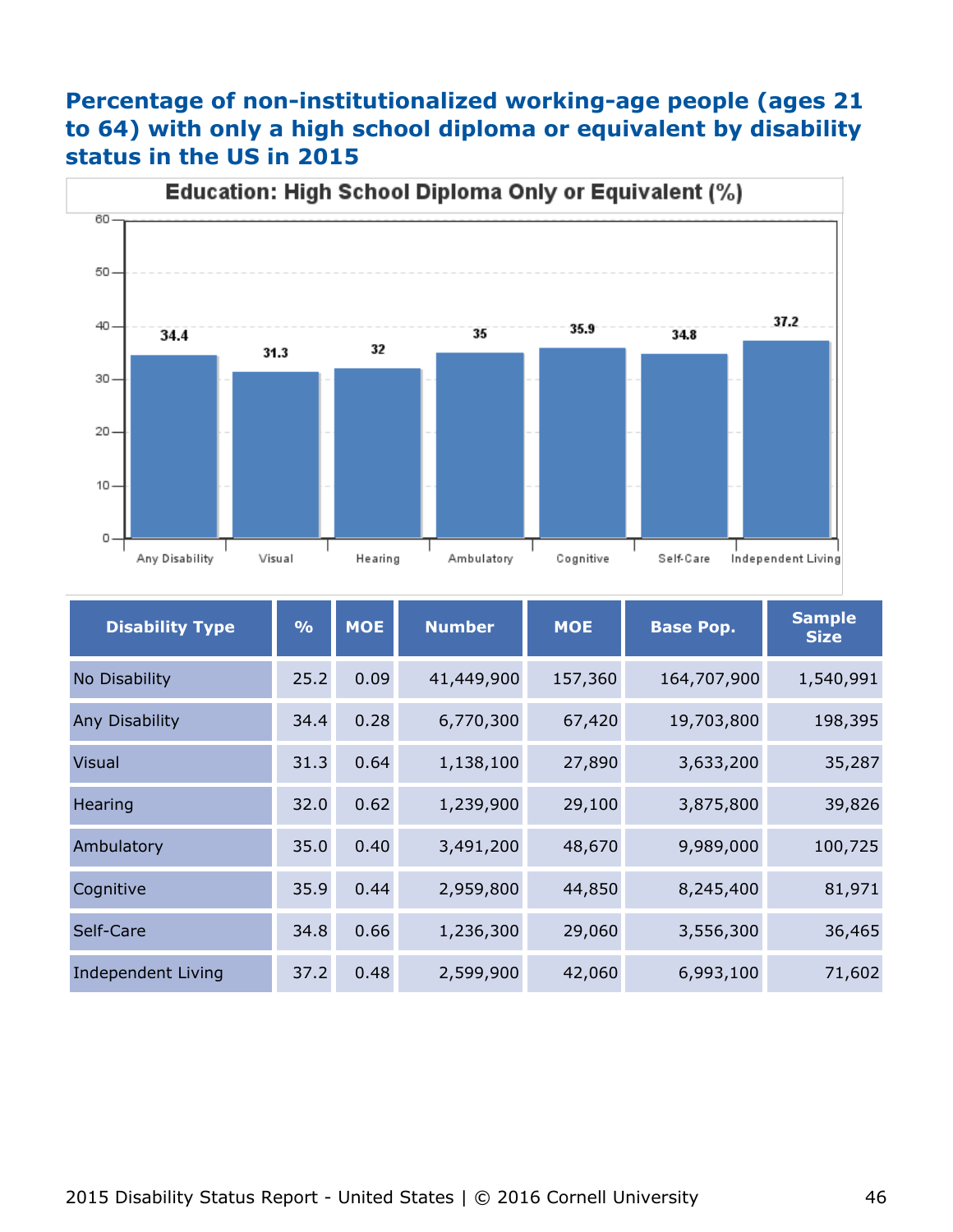# <span id="page-47-0"></span>**Education**

## **Some College/Associate's Degree**

#### **Introduction**

This section examines the percentage of non-institutionalized working-age people (ages 21 to 64) with disabilities with only some college or an Associate's degree in the United States, using data from the 2015 American Community Survey (ACS). For definitions of terms, see Glossary.



- In 2015, the percentage of working-age people with  $\bullet$ disabilities with only some college or an Associate's degree in the US was 31.5 percent.
- In 2015, the percentage of working-age people without disabilities with only some college or an Associate's degree in the US was 31.9 percent.
- The difference in the percentage with only some  $\bullet$ college or an Associate's degree between working-age people with and without disabilities was 0.4 percentage points.
- Among the six types of disabilities identified in the ACS, the highest percentage with only some college or an Associate's degree was for people with "Hearing Disability," 33.0 percent. The lowest percentage with only some college or Associate's degree was for people with "Independent Living Disability," 28.1 percent.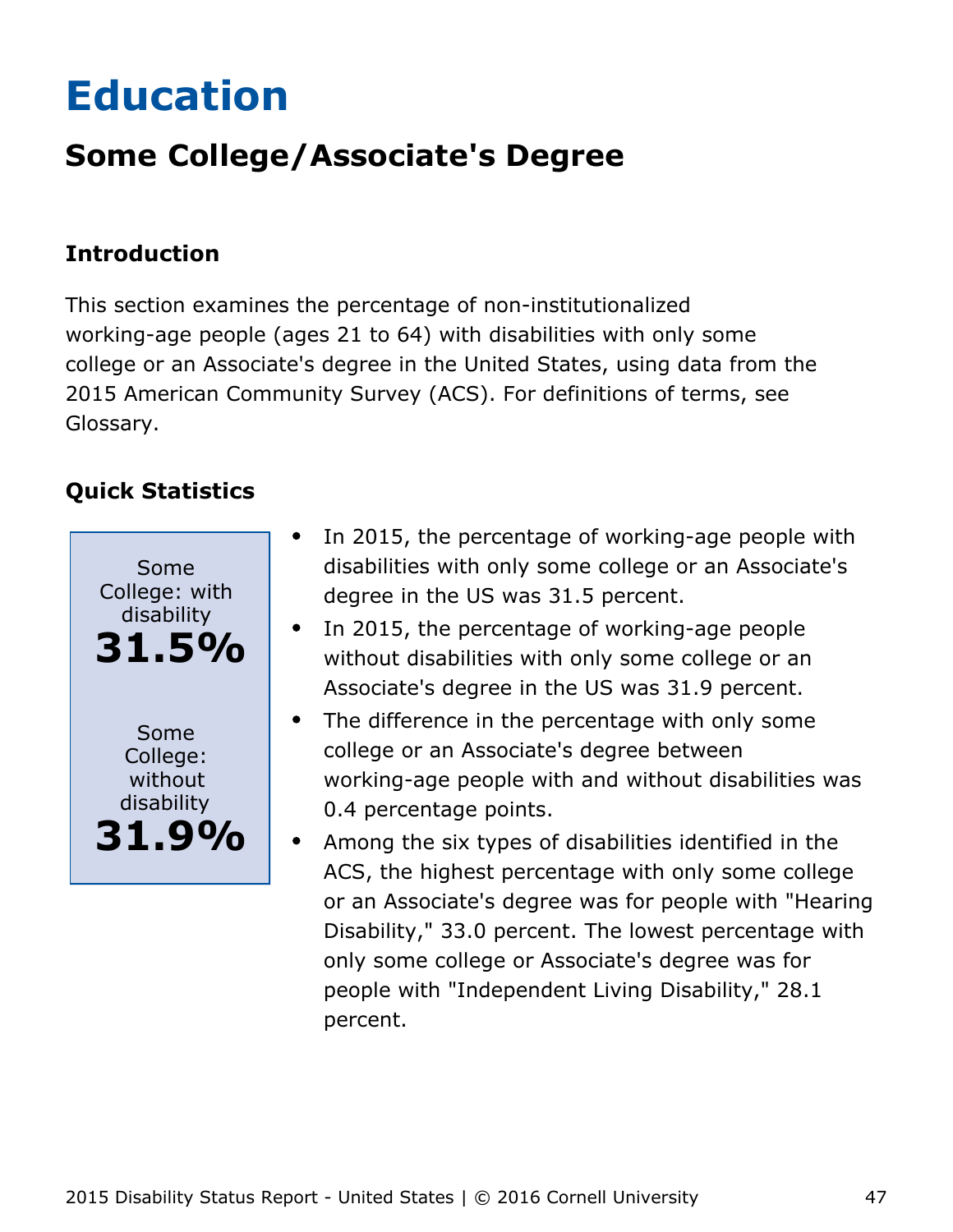#### **Percentage of non-institutionalized working-age people (ages 21 to 64) with only some college or an Associate's degree by disability status in the United States in 2015**



| <b>Disability Type</b>    | $\frac{1}{2}$ | <b>MOE</b> | <b>Number</b> | <b>MOE</b> | <b>Base Pop.</b> | <b>Sample</b><br><b>Size</b> |
|---------------------------|---------------|------------|---------------|------------|------------------|------------------------------|
| No Disability             | 31.9          | 0.10       | 52,465,100    | 173,520    | 164,707,900      | 1,540,991                    |
| Any Disability            | 31.5          | 0.27       | 6,215,900     | 64,660     | 19,703,800       | 198,395                      |
| <b>Visual</b>             | 30.6          | 0.63       | 1,110,800     | 27,550     | 3,633,200        | 35,287                       |
| Hearing                   | 33.0          | 0.63       | 1,279,900     | 29,570     | 3,875,800        | 39,826                       |
| Ambulatory                | 31.8          | 0.39       | 3,181,400     | 46,480     | 9,989,000        | 100,725                      |
| Cognitive                 | 29.5          | 0.42       | 2,431,500     | 40,680     | 8,245,400        | 81,971                       |
| Self-Care                 | 28.9          | 0.63       | 1,028,900     | 26,520     | 3,556,300        | 36,465                       |
| <b>Independent Living</b> | 28.1          | 0.45       | 1,966,600     | 36,610     | 6,993,100        | 71,602                       |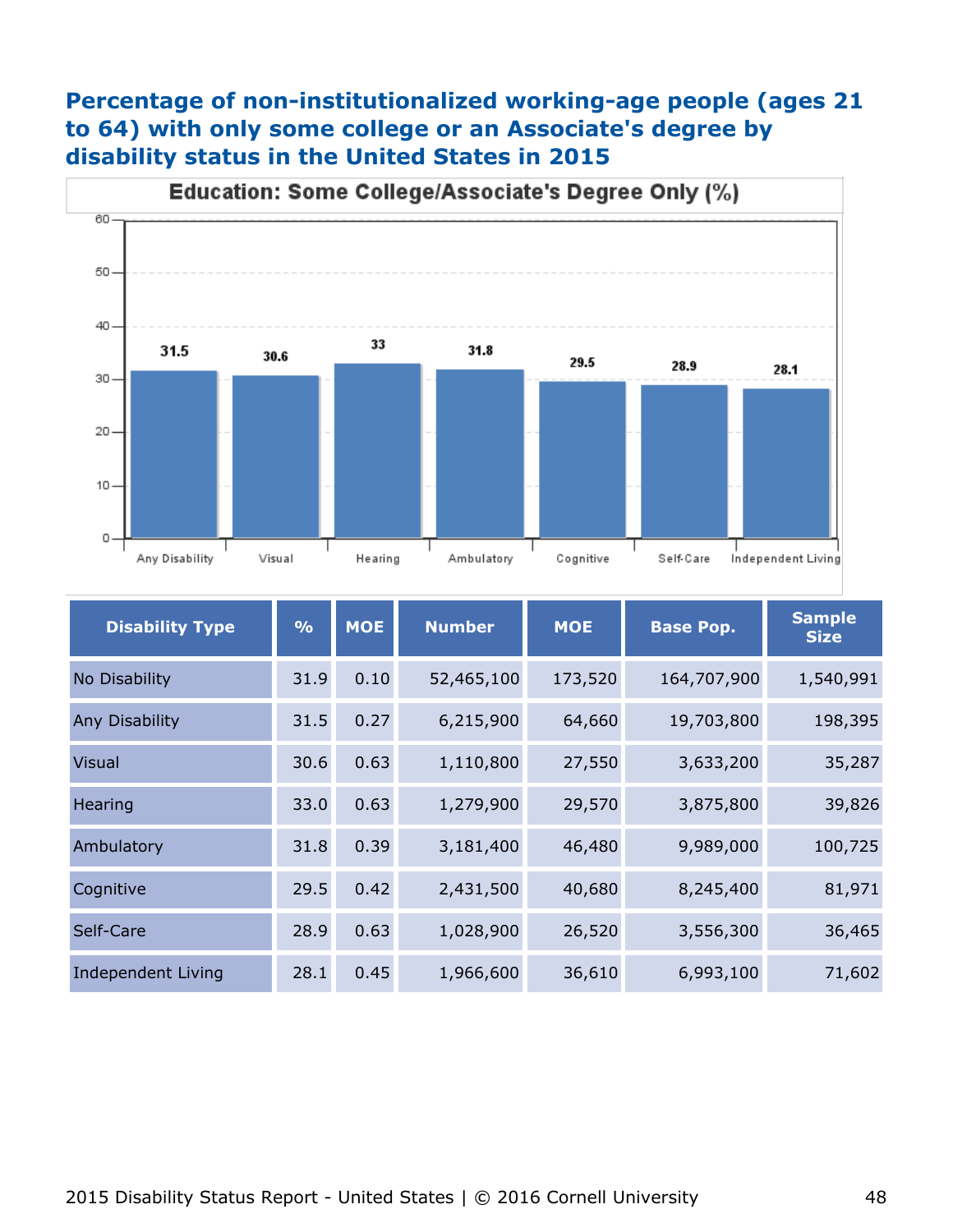# <span id="page-49-0"></span>**Education**

## **Bachelor's Degree or More**

### **Introduction**

This section presents the percentage of non-institutionalized working-age people (ages 21 to 64) with disabilities with a Bachelor's degree or more in the United States, using data from the 2015 American Community Survey (ACS). For definitions of terms, see Glossary.



- In 2015, the percentage of working-age people with disabilities with a Bachelor's degree or more in the US was 14.0 percent.
- In 2015, the percentage of working-age people without disabilities with a Bachelor's degree or more in the US was 33.0 percent.
- The difference in the percentage with a Bachelor's degree or more between working-age people with and without disabilities was 19 percentage points.
- Among the six types of disabilities identified in the ACS, the highest percentage with a Bachelor's degree or more was for people with "Hearing Disability," 18.0 percent. The lowest percentage with a Bachelor's degree or more was for people with "Independent Living Disability," 10.2 percent.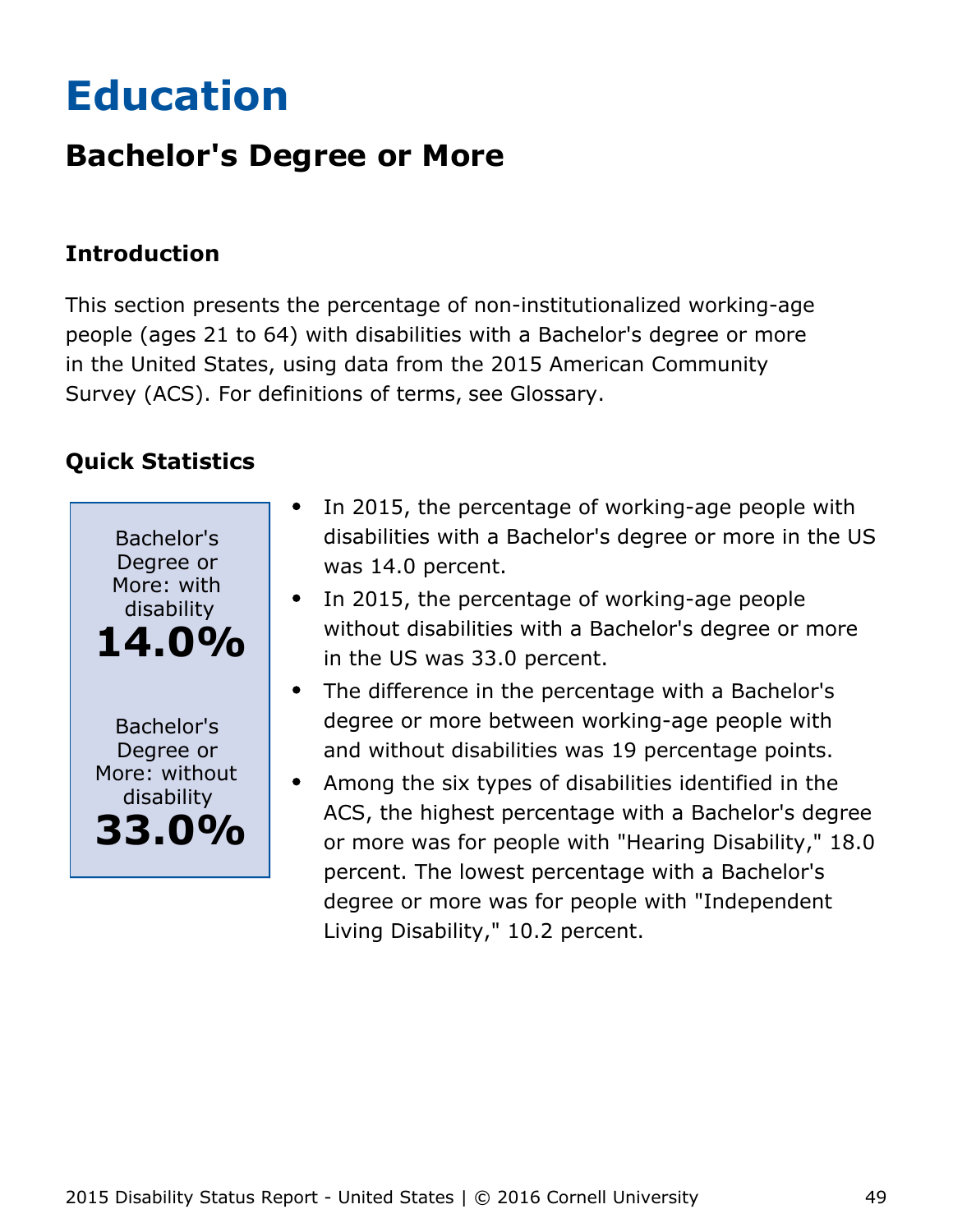### **Percentage of non-institutionalized working-age people (ages 21 to 64) with a Bachelor's degree or more by disability status in the United States in 2015**



| <b>Disability Type</b>    | $\frac{0}{0}$ | <b>MOE</b> | <b>Number</b> | <b>MOE</b><br><b>Base Pop.</b> |             | <b>Sample</b><br><b>Size</b> |
|---------------------------|---------------|------------|---------------|--------------------------------|-------------|------------------------------|
| No Disability             | 33.0          | 0.10       | 54,412,200    | 176,070                        | 164,707,900 | 1,540,991                    |
| <b>Any Disability</b>     | 14.0          | 0.20       | 2,754,700     | 43,280                         | 19,703,800  | 198,395                      |
| <b>Visual</b>             | 14.9          | 0.49       | 541,500       | 19,250                         | 3,633,200   | 35,287                       |
| Hearing                   | 18.0          | 0.51       | 696,400       | 21,830                         | 3,875,800   | 39,826                       |
| Ambulatory                | 11.6          | 0.27       | 1,159,700     | 28,150                         | 9,989,000   | 100,725                      |
| Cognitive                 | 10.5          | 0.28       | 862,200       | 24,280                         | 8,245,400   | 81,971                       |
| Self-Care                 | 10.8          | 0.43       | 383,900       | 16,220                         | 3,556,300   | 36,465                       |
| <b>Independent Living</b> | 10.2          | 0.30       | 714,700       | 22,120                         | 6,993,100   | 71,602                       |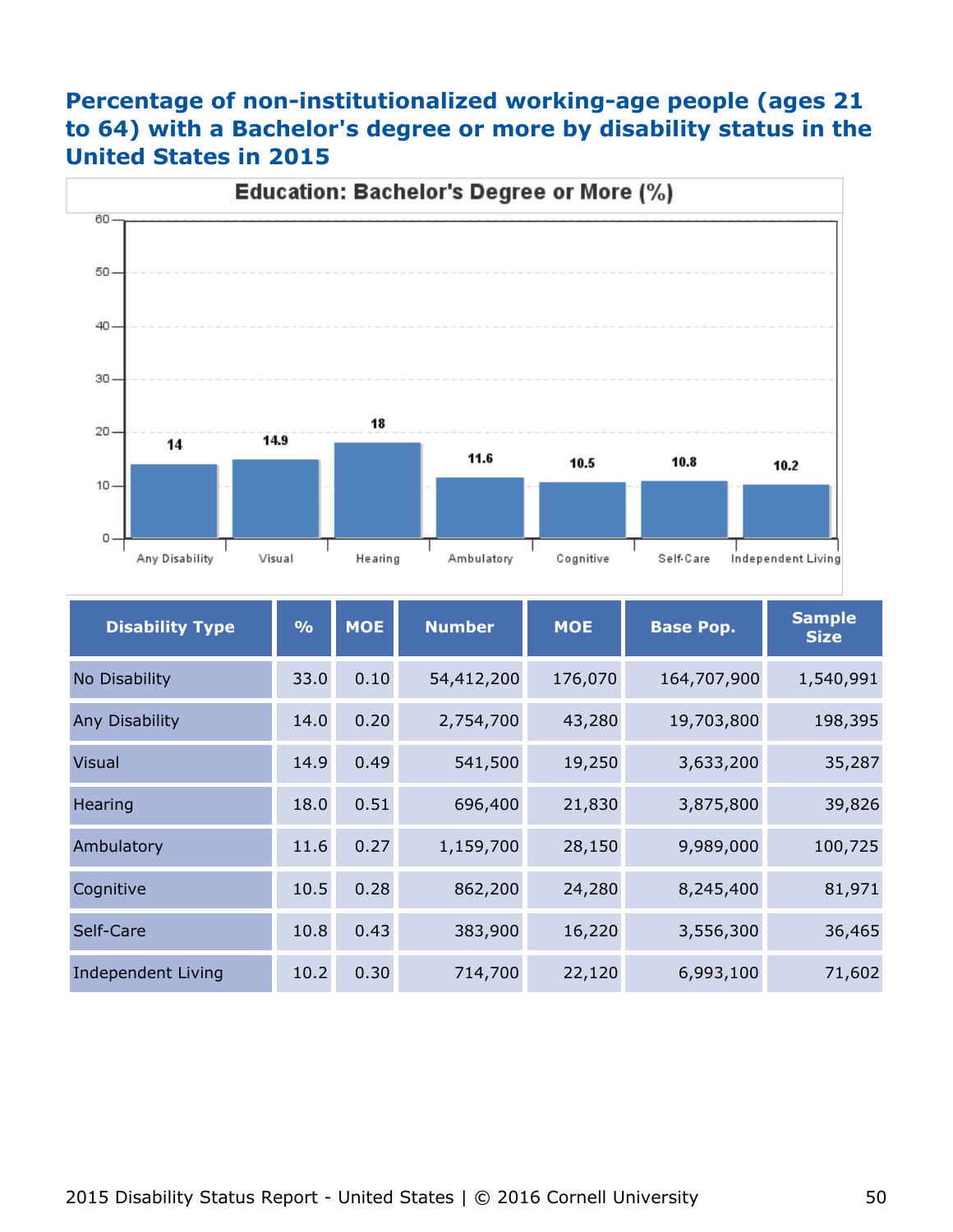# <span id="page-51-0"></span>**Veterans Service-Connected Disability Rating**

#### **Introduction**

This section presents the percentage of non-institutionalized working-age (ages 21 to 64) civilian veterans reporting a service-connected disability rating in the United States. The 2015 American Community Survey (ACS) asks if the veteran has a service-connected disability, and if so, what their rating is (0-100%). A "service-connected" disability is one that has been determined by the Department of Veterans Affairs (VA) as being a result of disease or injury incurred or aggravated during military service. Note that a veteran can receive disability compensation for a wide range of conditions, and a veteran with a service-connected disability may not report having one of the six ACS functional or activity limitation disabilities. For definitions of terms, see Glossary.

### **Quick Statistics**

Veterans with a Service-Connected **Disability 23.6%**

- In 2015, there were 9,382,000 working-age civilian veterans in the US, of whom 2,212,800 had a VA service-connected disability.
- $\bullet$ In 2015, the percentage of working-age civilian veterans in the US with a VA service-connected disability was 23.6 percent.
- In 2015, 623,700 working-age civilian veterans  $\bullet$ in the US had the most severe service-connected disability rating (70 percent or above).
- In 2015, 28.2 percent of the working-age civilian  $\bullet$ veterans in the US who had a service connected disability had a service-connected disability rating of 70 percent or above.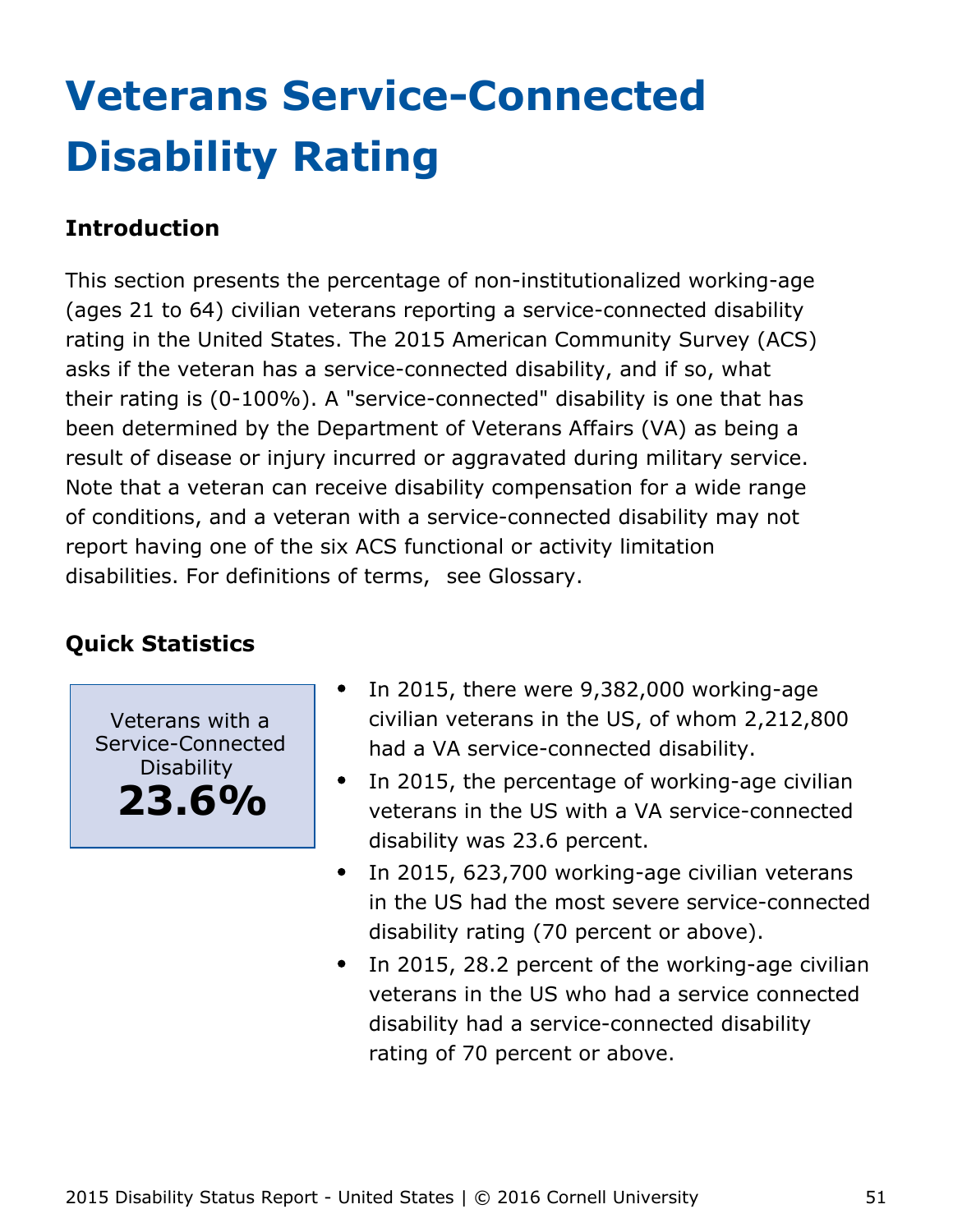#### **Disability rating of working-age civilian veterans (ages 21 to 64) with a service-connected disability in the United States in 2015**



| Service-Connected<br><b>Disability</b>                   |  |  | % MOE Number MOE Base Pop. Sample    |        |
|----------------------------------------------------------|--|--|--------------------------------------|--------|
| Has a service-connected disability rating<br>$(0-100\%)$ |  |  | 23.6 0.36 2,212,800 38,820 9,382,000 | 94,021 |

#### **Disability rating of veterans with a service connected-disability**

| 0 percent            |      | $5.3 \ 0.39$ | 116,900 | 8,950 2,212,800          | 22,442 |
|----------------------|------|--------------|---------|--------------------------|--------|
| 10 or 20 percent     | 28.4 | 0.79         |         | 628,500 20,740 2,212,800 | 22,442 |
| 30 or 40 percent     | 18.4 | 0.68         |         | 406,800 16,690 2,212,800 | 22,442 |
| 50 or 60 percent     | 14.1 | 0.61         |         | 312,000 14,620 2,212,800 | 22,442 |
| 70 percent or higher |      | 28.2 0.79    |         | 623,700 20,660 2,212,800 | 22,442 |
| Rating not reported  |      | 5.6 0.40     | 124,700 | 9,250 2,212,800          | 22,442 |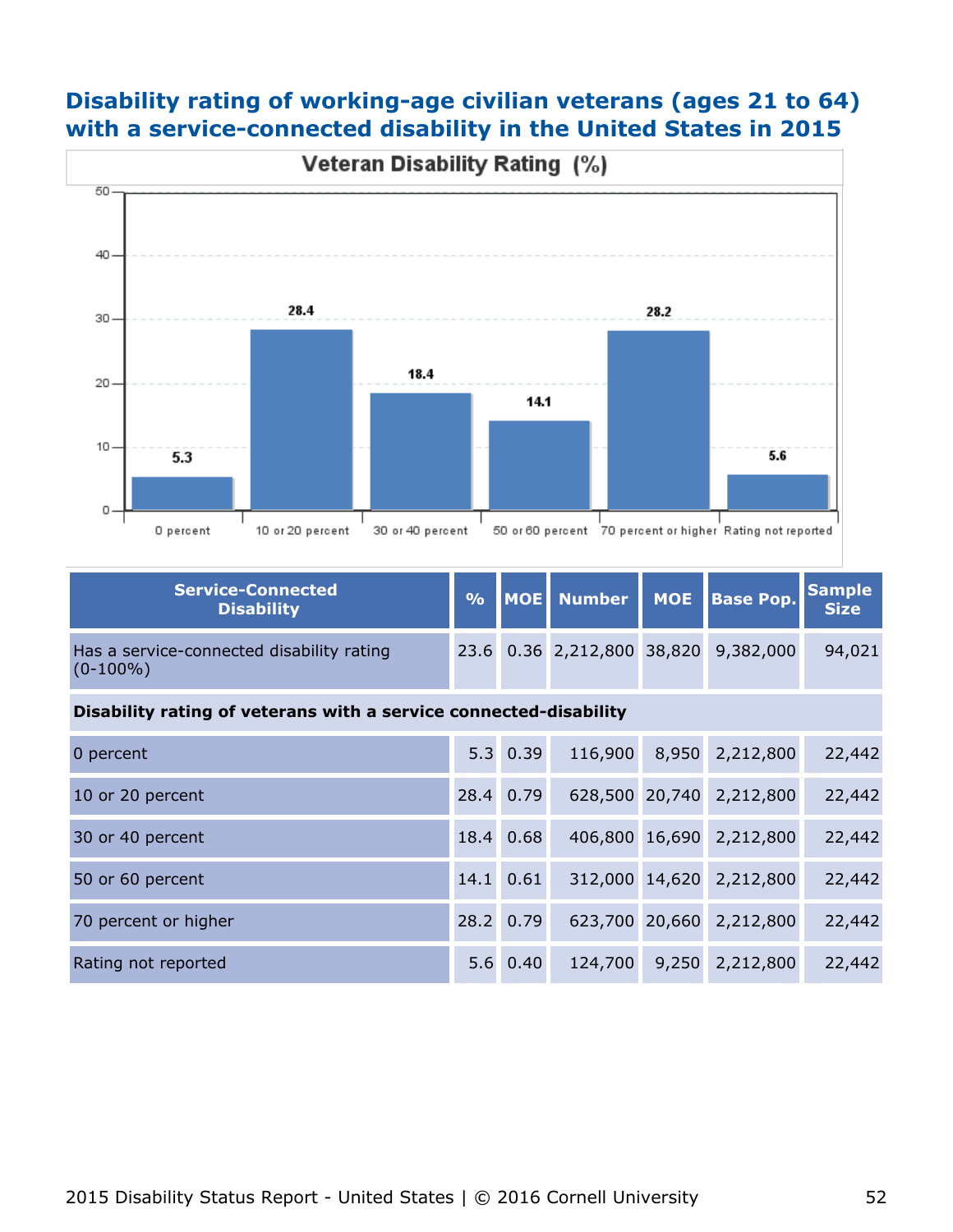# <span id="page-53-0"></span>**Health Insurance Coverage**

### **Introduction**

This section examines the health insurance coverage of non-institutionalized working-age people (ages 21 to 64) with disabilities in the United States, using data from the 2015 American Community Survey (ACS). For definitions of terms, see Glossary.



- In 2015, 89.6 percent of working-age people with disabilities in the US had some type of health insurance coverage.
- In 2015, 86.6 percent of working-age people without disabilities in the US had some type of health insurance coverage.
- The difference in the health insurance coverage rate between working-age people with and without disabilities was 3 percentage points.
- Among the six types of disabilities identified in the  $\bullet$ ACS, the highest health insurance coverage rate was for people with "Self-Care Disability," 92.6 percent. The lowest health insurance coverage rate was for people with "Visual Disability," 86.3 percent.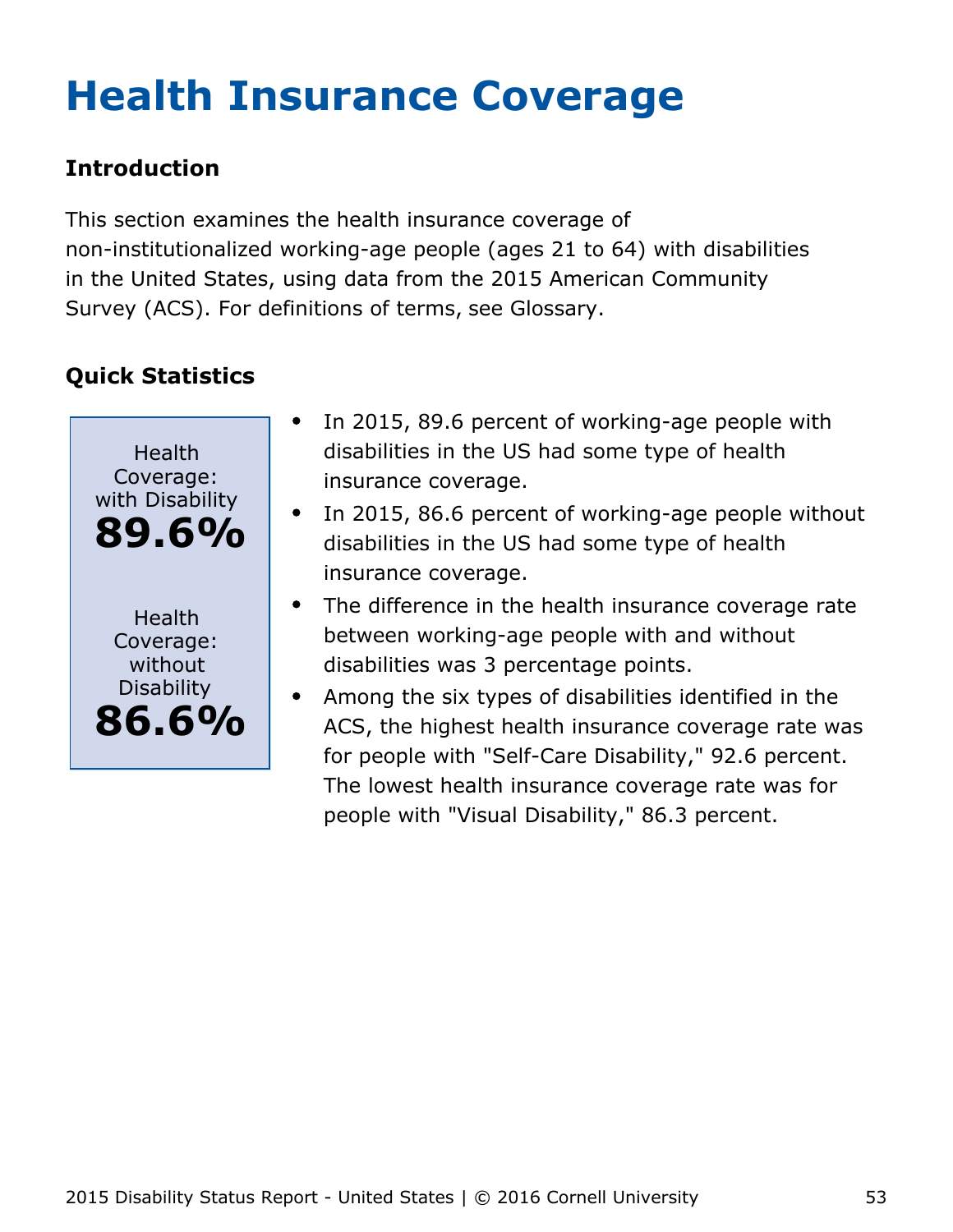#### **Health Insurance Coverage of non-institutionalized working-age people (ages 21 to 64) by disability status in the United States in 2015**



| <b>Disability Type</b> | $\frac{9}{6}$ | <b>MOE</b> | <b>Number</b> | <b>MOE</b> | <b>Base Pop.</b> | <b>Sample</b><br><b>Size</b> |
|------------------------|---------------|------------|---------------|------------|------------------|------------------------------|
| No Disability          | 86.6          | 0.07       | 142,658,600   | 233,270    | 164,707,900      | 1,540,991                    |
| Any Disability         | 89.6          | 0.18       | 17,657,500    | 106,980    | 19,703,800       | 198,395                      |
| <b>Visual</b>          | 86.3          | 0.47       | 3,136,000     | 46,150     | 3,633,200        | 35,287                       |
| Hearing                | 89.7          | 0.40       | 3,476,800     | 48,570     | 3,875,800        | 39,826                       |
| Ambulatory             | 91.1          | 0.24       | 9,100,200     | 77,870     | 9,989,000        | 100,725                      |
| Cognitive              | 90.2          | 0.27       | 7,435,000     | 70,580     | 8,245,400        | 81,971                       |
| Self-Care              | 92.6          | 0.36       | 3,294,200     | 47,290     | 3,556,300        | 36,465                       |
| Independent Living     | 91.9          | 0.27       | 6,429,800     | 65,740     | 6,993,100        | 71,602                       |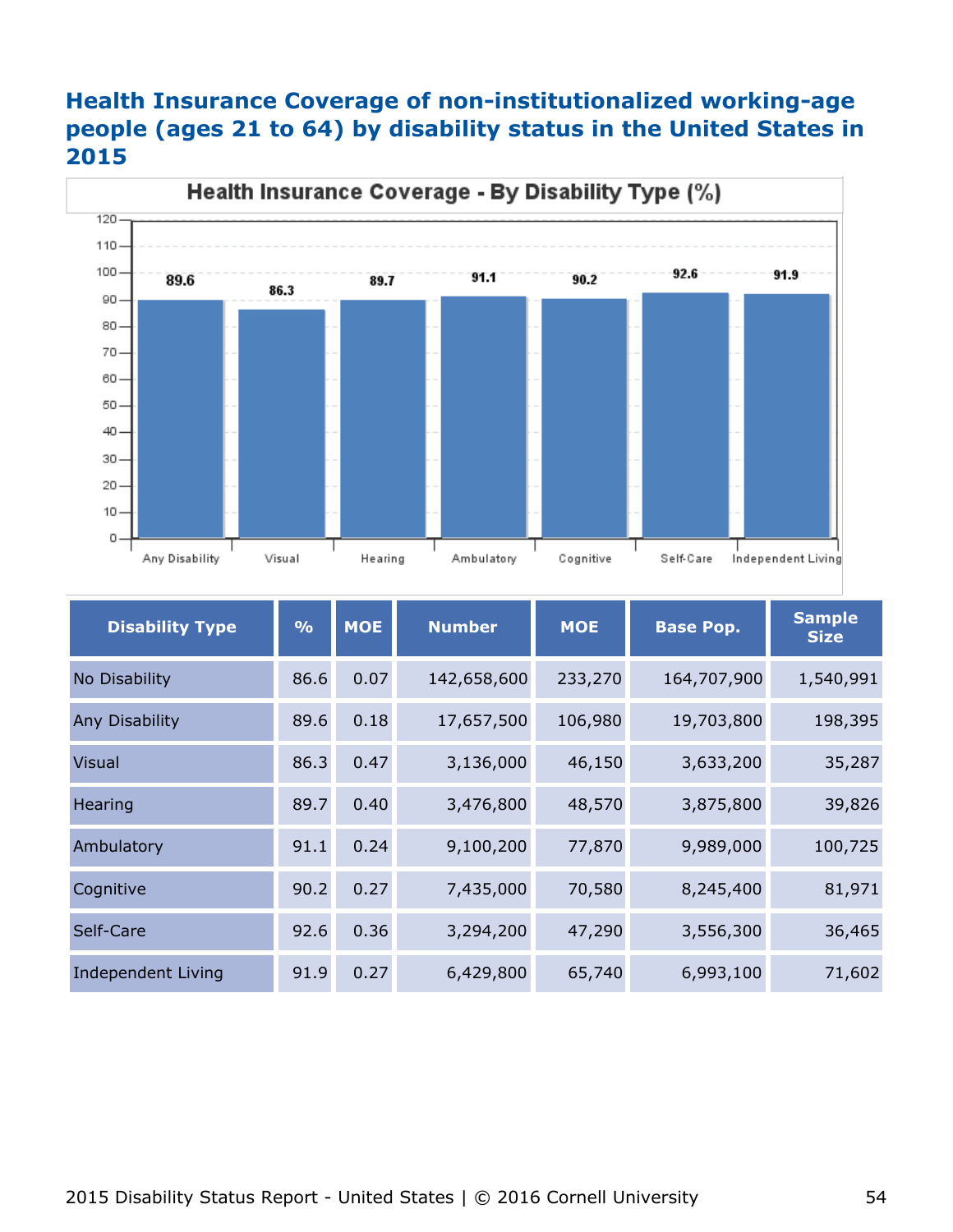# <span id="page-55-0"></span>**Type of Health Insurance Coverage**

### **Introduction**

This section examines the type of health insurance coverage for non-institutionalized working-age people (ages 21 to 64) with disabilities in the United States, using data from the 2015 American Community Survey (ACS). Note that people can report more than one type of insurance coverage. For definitions of terms, see Glossary.



- In 2015, 33.9 percent of working-age people with disabilities in the US reported health insurance coverage through a current or former employer or union (theirs or another family member).
- In 2015, 64.3 percent of working-age people  $\bullet$ without disabilities in the US reported health insurance coverage through a current or former employer or union (theirs or another family member).
- In 2015, 10.8 percent of working-age people with disabilities in the US reported purchasing health insurance coverage directly from an insurance company (by themselves or another family member).
- In 2015, 24.6 percent of working-age people with  $\bullet$ disabilities in the US reported Medicare coverage and 41.4 percent reported Medicaid coverage (or other government-assistance plan for those with low incomes or a disability).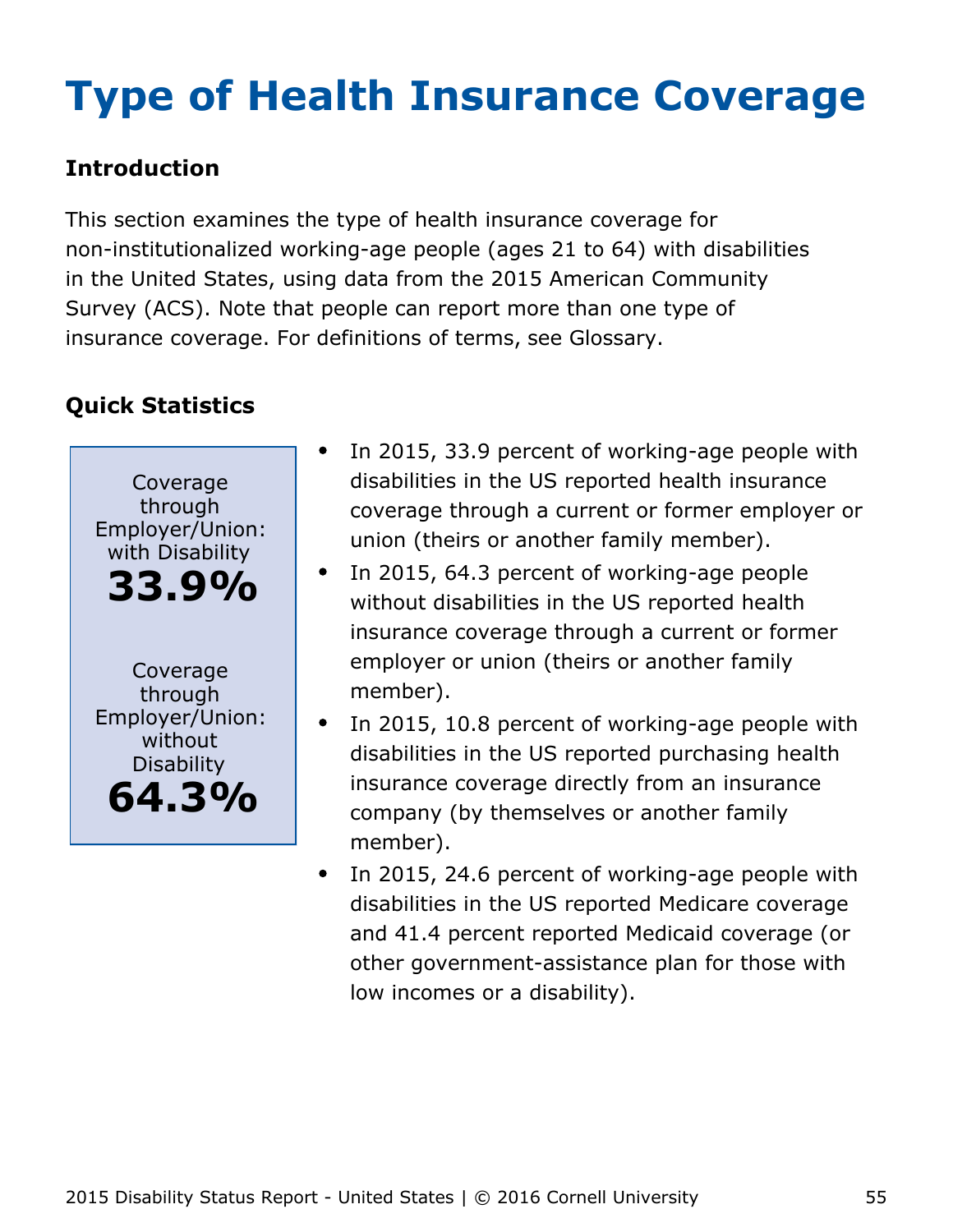#### **Type of Health Insurance Coverage of non-institutionalized working-age people (ages 21 to 64) by disability status in the United States in 2015**

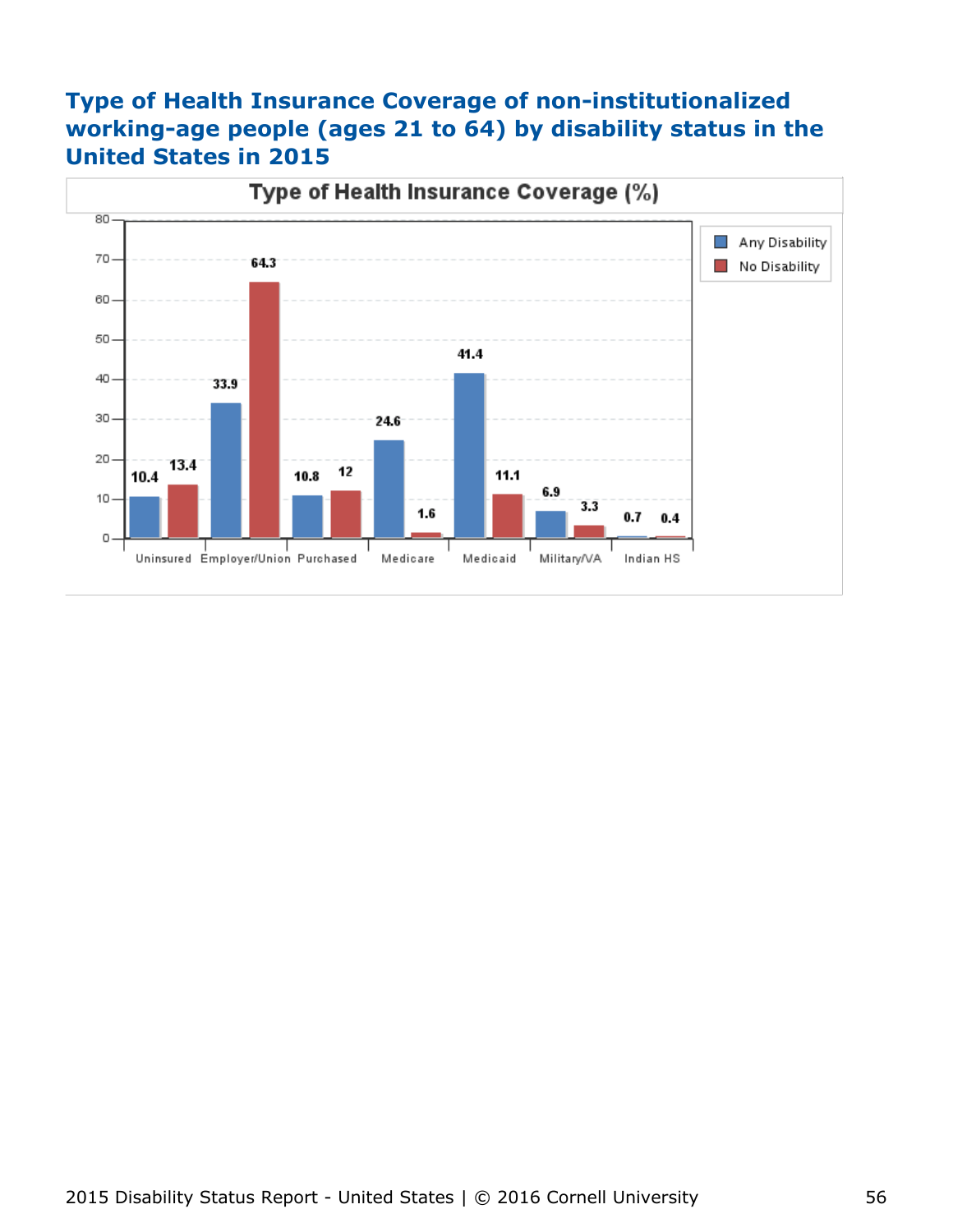| <b>Disability Status/</b><br><b>Insurance Type</b> | $\frac{1}{2}$ | <b>MOE</b> | <b>Number</b> | <b>MOE</b> | <b>Base Pop.</b> | <b>Sample</b><br><b>Size</b> |  |  |  |  |
|----------------------------------------------------|---------------|------------|---------------|------------|------------------|------------------------------|--|--|--|--|
| <b>Any Disability</b>                              |               |            |               |            |                  |                              |  |  |  |  |
| Uninsured                                          | 10.4          | 0.18       | 2,046,200     | 37,340     | 19,703,800       | 198,395                      |  |  |  |  |
| Employer/Union                                     | 33.9          | 0.28       | 6,677,800     | 66,970     | 19,703,800       | 198,395                      |  |  |  |  |
| Purchased                                          | 10.8          | 0.18       | 2,136,000     | 38,150     | 19,703,800       | 198,395                      |  |  |  |  |
| Medicare                                           | 24.6          | 0.25       | 4,855,000     | 57,270     | 19,703,800       | 198,395                      |  |  |  |  |
| Medicaid                                           | 41.4          | 0.29       | 8,161,100     | 73,860     | 19,703,800       | 198,395                      |  |  |  |  |
| Military/VA                                        | 6.9           | 0.15       | 1,364,300     | 30,520     | 19,703,800       | 198,395                      |  |  |  |  |
| <b>Indian Health Service</b>                       | 0.7           | 3.29       | 145,200       | 9,980      | 19,703,800       | 198,395                      |  |  |  |  |
| <b>No Disability</b>                               |               |            |               |            |                  |                              |  |  |  |  |
| Uninsured                                          | 13.4          | 0.07       | 22,049,400    | 118,680    | 164,707,900      | 1,540,991                    |  |  |  |  |
| Employer/Union                                     | 64.3          | 0.10       | 105,826,000   | 220,640    | 164,707,900      | 1,540,991                    |  |  |  |  |
| Purchased                                          | 12.0          | 0.07       | 19,782,500    | 112,840    | 164,707,900      | 1,540,991                    |  |  |  |  |
| Medicare                                           | 1.6           | 3.29       | 2,714,800     | 42,970     | 164,707,900      | 1,540,991                    |  |  |  |  |
| Medicaid                                           | 11.1          | 0.06       | 18,291,600    | 108,770    | 164,707,900      | 1,540,991                    |  |  |  |  |
| Military/VA                                        | 3.3           | 0.04       | 5,486,300     | 60,810     | 164,707,900      | 1,540,991                    |  |  |  |  |
| <b>Indian Health Service</b>                       | 0.4           | 3.29       | 697,500       | 21,850     | 164,707,900      | 1,540,991                    |  |  |  |  |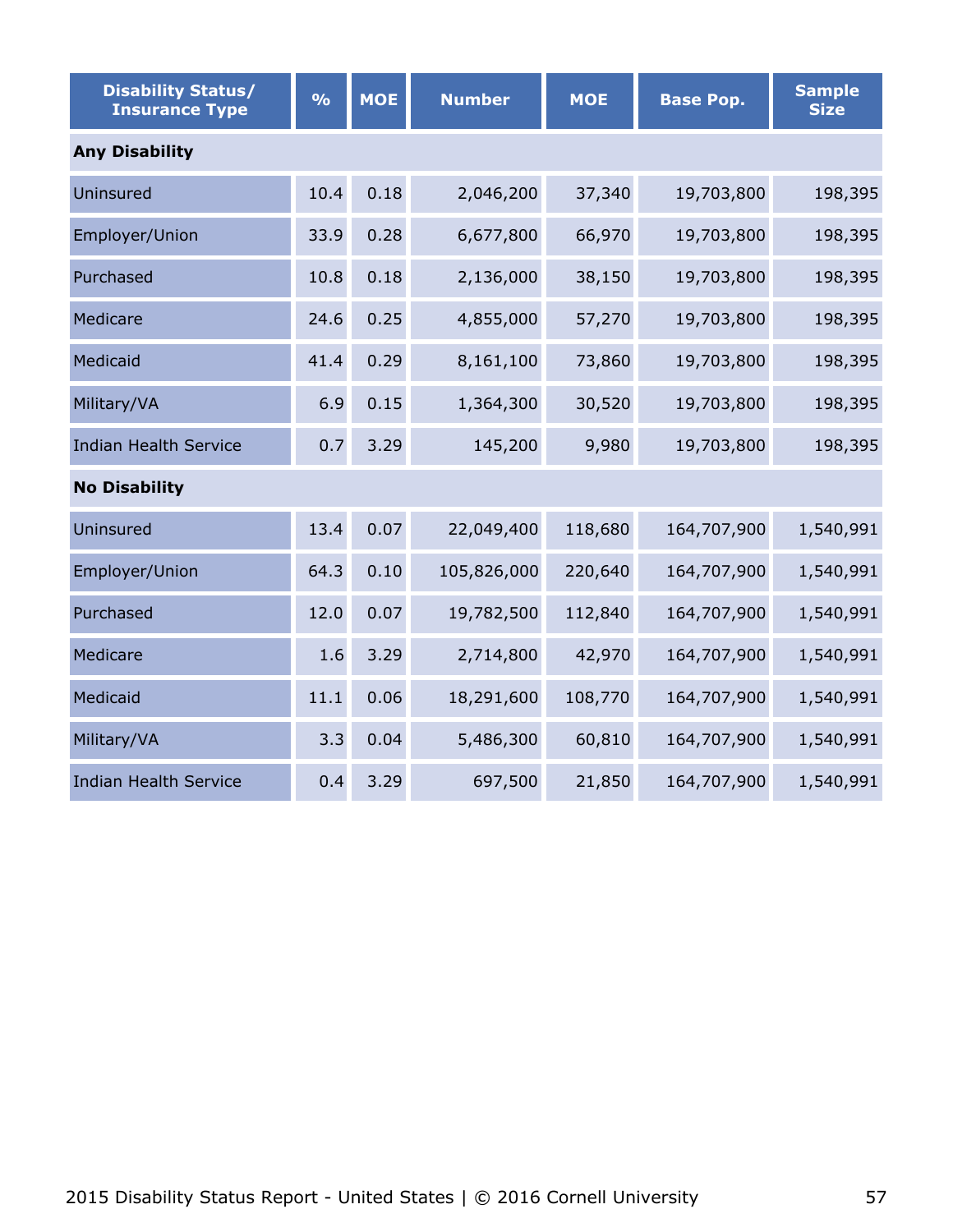## <span id="page-58-0"></span>**Glossary**

#### **Actively Looking for Work**

A person is defined as ACTIVELY looking for work if he or she reports looking for work during the last four weeks.

#### **Ambulatory Disability**

This disability type is based on the question (*asked of persons ages 5 or older*): Does this person have serious difficulty walking or climbing stairs?

#### **Base Population (Base Pop.)**

The estimated number of individuals upon which the calculation is based. (For percentages, this is the denominator).

#### **Cognitive Disability**

This disability type is based on the question (*asked of persons ages 5 or older*): Because of a physical, mental, or emotional condition, does this person have serious difficulty concentrating, remembering, or making decisions?

### **Disability and Disability Types**

The ACS definition of disability is based on six questions. A person is coded as having a disability if he or she or a proxy respondent answers affirmatively for one or more of these six categories.

- *Hearing Disability (asked of all ages):* Is this person deaf or does he/she have serious difficulty hearing?
- *Visual Disability (asked of all ages)*: Is this person blind or does he/she have serious difficulty seeing even when wearing glasses?
- *Cognitive Disability (asked of persons ages 5 or older)*: Because of a physical, mental, or emotional condition, does this person have serious difficulty concentrating, remembering, or making decisions?
- *Ambulatory Disability* (asked of persons ages 5 or older): Does this person have serious difficulty walking or climbing stairs?
- *Self-care Disability (asked of persons ages 5 or older)*: Does this person have difficulty dressing or bathing?
- *Independent Living Disability (asked of persons ages 15 or older):* Because of a physical, mental, or emotional condition, does this person have difficulty doing errands alone such as visiting a doctor's office or shopping?

#### **Earnings**

Earnings are defined as wages, salary, commissions, bonuses, or tips from all jobs including self-employment income (NET income after business expenses) from own nonfarm businesses or farm businesses, including proprietorships and partnerships.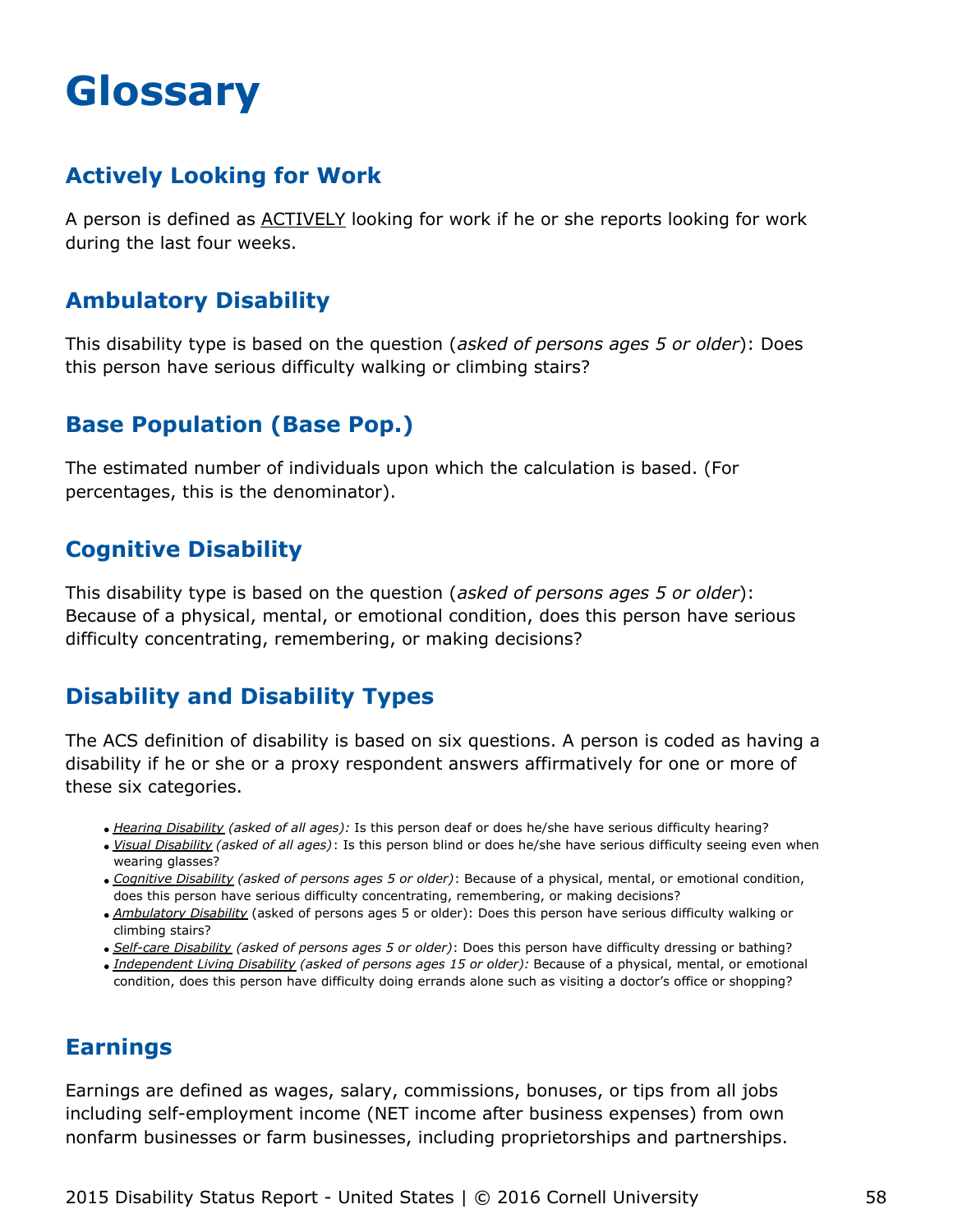#### **Education**

Our definition is based on the responses to the question: "What is the highest degree or level of school this person has completed? If currently enrolled, mark the previous grade or highest degree received." Our category "high school diploma/equivalent" includes those marking the ACS option "Regular high school diploma — GED or alternative credential." Our category "Some college/Associate's degree" includes those marking the ACS options: some college credit, but less than 1 year of college credit; one or more years of college credit but no degree, or "Associate's degree (for example: AA, AS)." Our category "a Bachelor's or more" includes those marking the ACS options: "Bachelor's degree (for example: BA, BS)"; "Master's degree (for example: MA, MS, MEng, MEd, MSW, MBA)"; "Professional degree (for example: MD, DDS, DVM, LLB, JD)"; or "Doctorate degree (for example: PhD, EdD)." Note in 2008 changes were made to some of the response categories and the layout of this question.

#### **Employment**

A person is considered employed if he or she is either

- a. "at work": those who did any work at all during the reference week as a paid employee (worked in his or her own business or profession, worked on his or her own farm, or worked 15 or more hours as an unpaid worker on a family farm or business) or
- b. were "with a job but not at work," : had a job but temporarily did not work at that job during the reference week due to illness, bad weather, industrial dispute, vacation or other personal reasons. The reference week is defined as the week preceding the date the questionnaire was completed.

#### **Full-Time/Full-Year Employment**

A person is considered employed full-time/full-year if he or she worked 35 hours or more per week (full-time) and 50 or more weeks per year (full-year). The reference period is defined as the year preceding the date the questionnaire was completed. Note: this does not signify whether a person is eligible for fringe benefits. The question and response categories regarding weeks worked per year was changed in 2008.

### **Group Quarters (GQ)**

A GQ is a place where people live or stay that is normally owned or managed by an entity or organization providing housing and/or services for the residents. These services may include custodial or medical care as well as other types of assistance, and residency is commonly restricted to those receiving these services. People living in group quarters are usually not related to each other. Group quarters include such places as college residence halls, residential treatment centers, skilled nursing facilities, group homes, military barracks, correctional facilities, and workers' dormitories. See the definitions of institutional GQs and non-institutional GQs for more information. In addition, a description of the types of group quarters included in the 2008 ACS is located on the U.S. Census Bureau's Web site at [www.census.gov/acs/www/Downloads/](http://www.census.gov/acs/www/Downloads/2008_ACS_GQ_Definitions.pdf)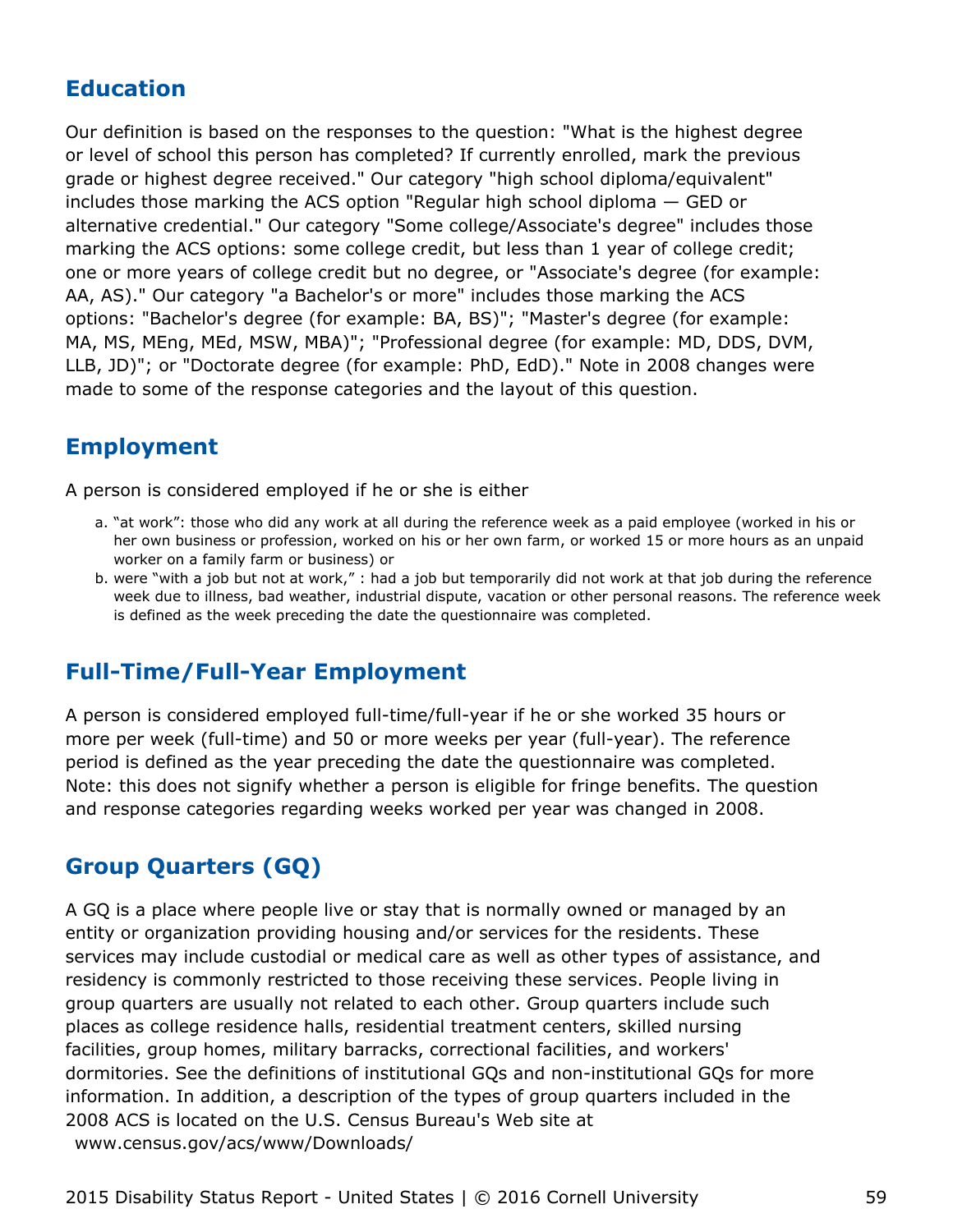#### **Health Insurance Coverage**

Is based on the following question: Is this person CURRENTLY covered by any of the following types of health insurance or health coverage plans? Mark "Yes" or "No" for EACH type of coverage in items a – h.

- a. Insurance through a current or former employer or union (of this person or another family member)
- b. Insurance purchased directly from an insurance company (by this person or another family member)
- c. Medicare, for people 65 and older, or people with certain disabilities
- d. Medicaid, Medical Assistance, or any kind of government-assistance plan for those with low incomes or a disability
- e. VA (including those who have ever used or enrolled for VA health care)
- f. TRICARE or other military health care
- g. Indian Health Service
- h. Any other type of health insurance or health coverage plan Specify (Note: "Other type" were recoded into one of the categories a-g by the Census Bureau)

#### **Hearing Disability**

This disability type is based on the question *(asked of all ages)*: Is this person deaf or does he/she have serious difficulty hearing?

#### **Hispanic or Latino Origin**

People of Hispanic or Latino origin are those who classify themselves in a specific Hispanic or Latino category in response to the question, "Is this person Spanish/Hispanic/Latino?" Specifically, those of Hispanic or Latino origin are those who are Cuban; Mexican, Mexican American, Chicano; Puerto Rican; or other Spanish/Hispanic/Latino. Origin may be the heritage, nationality group, lineage, or country of birth of the person or the person's parents or ancestors before their arrival in the United States. People who identify their origin as Spanish, Hispanic, or Latino may be of any race.

#### **Household Income**

Household Income is defined as the total income of a household including: wages, salary, commissions, bonuses, or tips from all jobs; self-employment income (NET income after business expenses) from own non-farm or farm businesses, including proprietorships and partnerships; interest, dividends, net rental income, royalty income, or income from real estates and trusts; Social Security or Railroad Retirement; Supplemental Security Income; any public assistance or welfare payments from the state or local welfare office; retirement, survivor or disability pensions; and any other regularly received income (e.g., Veterans' payments, unemployment compensation, child support or alimony). Median household income is calculated with the household as the unit of analysis, using household weights without adjusting for household size.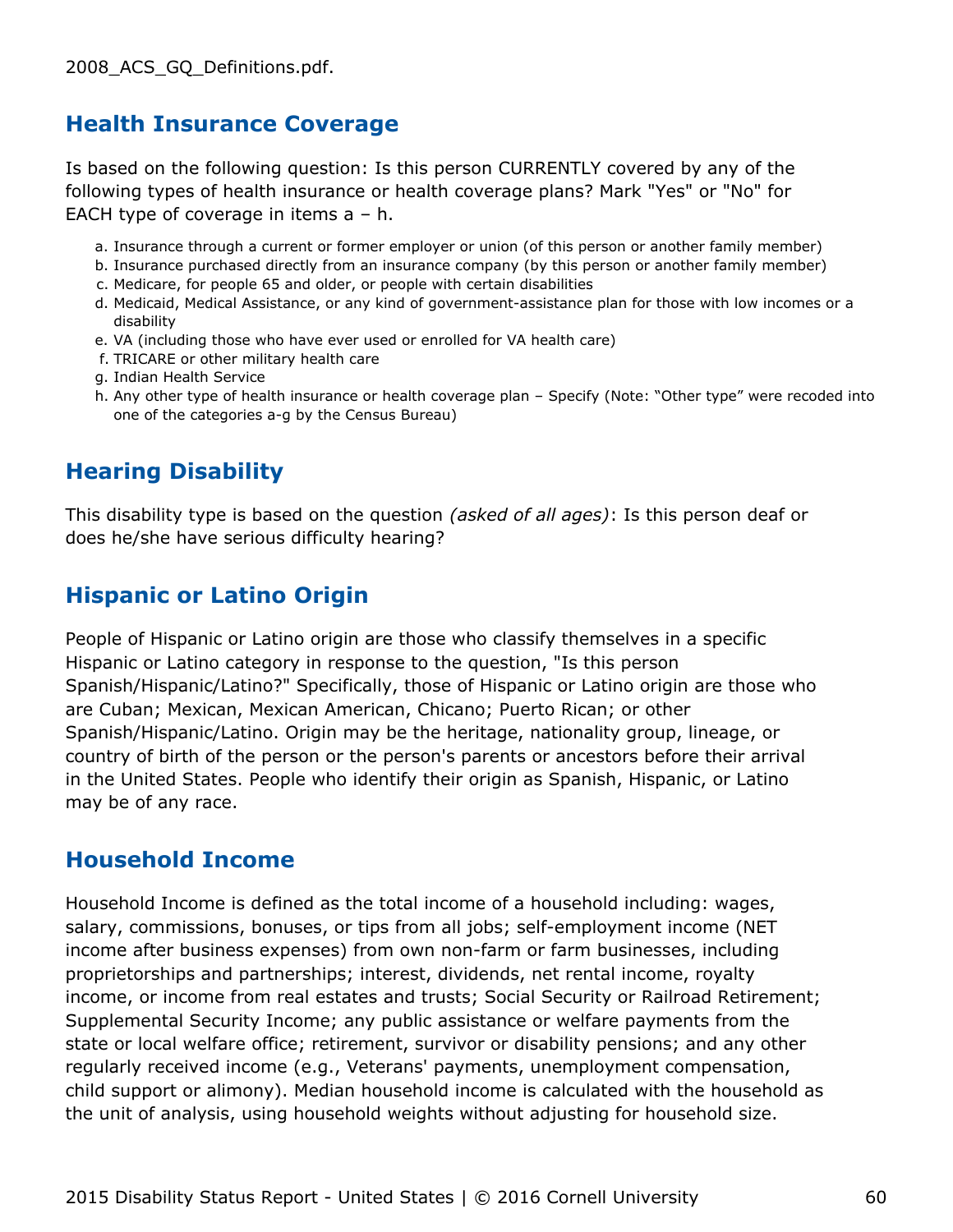#### **Independent Living Disability**

This disability type is based on the question *(asked of persons ages 15 or older)*: Because of a physical, mental, or emotional condition, does this person have difficulty doing errands alone such as visiting a doctors office or shopping?

#### **Institutional Group Quarters (GQs)**

Includes facilities for people under formally authorized, supervised care or custody at the time of enumeration. Generally, restricted to the institution, under the care or supervision of trained staff, and classified as "patients" or "inmates." Includes: correctional, nursing, and in-patient hospice facilities, psychiatric hospitals, juvenile group homes and residential treatment centers.

#### **Margin of Error (MOE)**

Data, such as data from the American Community Survey, is based on a sample, and therefore statistics derived from this data are subject to sampling variability. The margin of error (MOE) is a measure of the degree of sampling variability. In a random sample, the degree of sampling variation is determined by the underlying variability of the phenomena being estimated (e.g., income) and the size of the sample (i.e., the number of survey participants used to calculate the statistic). The smaller the margin of error, the lower the sampling variability and the more "precise" the estimate. A margin of error is the difference between an estimate and its upper or lower confidence bounds. Confidence bounds are calculated by adding the MOE to the estimate (upper bound) and subtracting the MOE from the estimate (lower bound). All margins of error in this report are based on a 90 percent confidence level. This means that there is a 90% certainty that the actual value lies somewhere between the upper and lower confidence bounds.

#### **Non-Institutional Group Quarters (GQs)**

Includes facilities that are not classified as institutional group quarters; such as college/university housing, group homes intended for adults, residential treatment facilities for adults, workers' group living quarters and Job Corps centers and religious group quarters.

#### **Not Working but Actively Looking for Work**

A person is defined as not working but actively looking for work if he or she reports not being employed, but has been looking for work during the last four weeks.

#### **Number**

This term appears in the tables; it refers to estimated number of people in the category. (for percentages, this is the numerator).

2015 Disability Status Report - United States | © 2016 Cornell University 61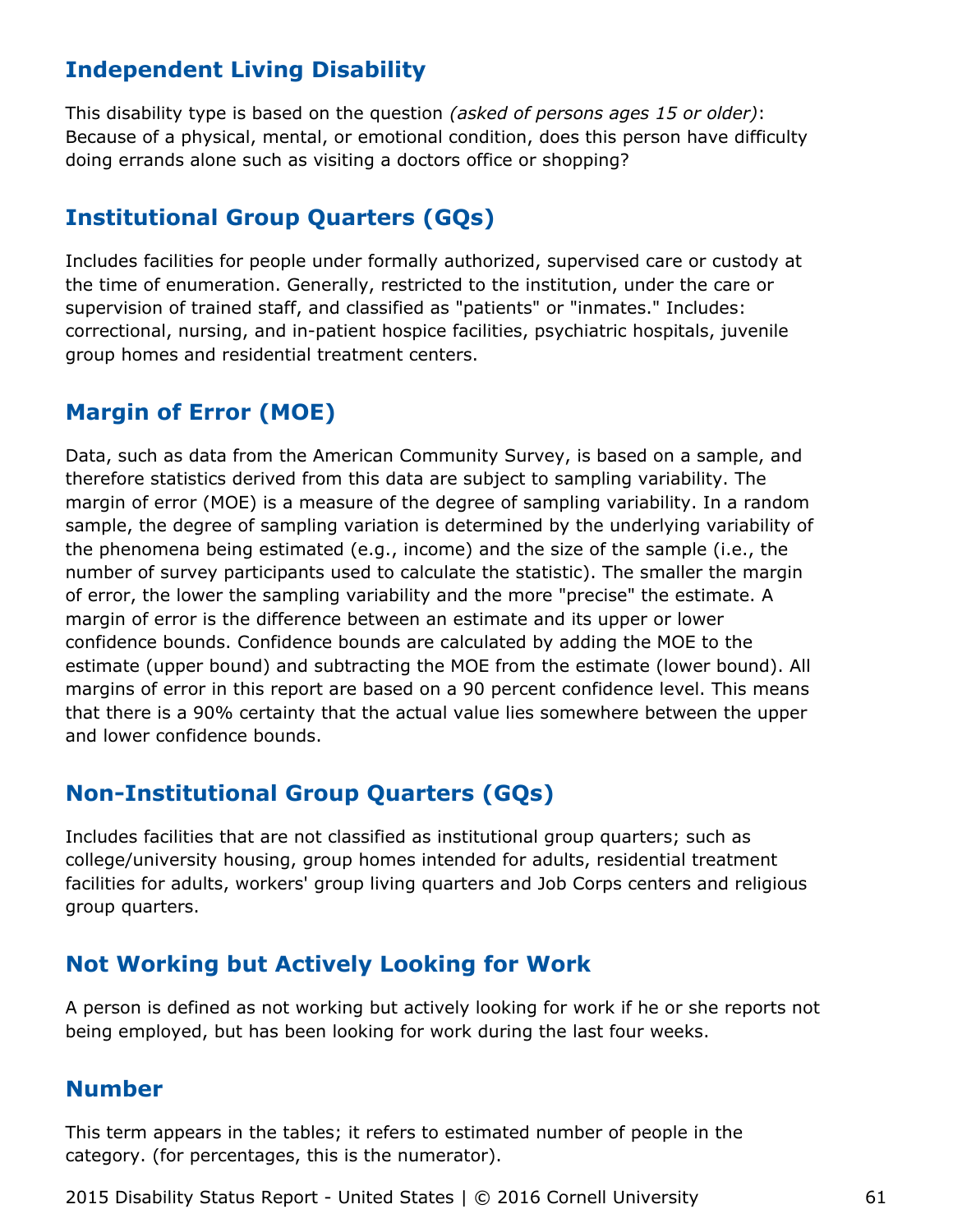#### **Poverty**

The poverty measure is computed based upon the standards defined in Directive 14 from the Office of Management and Budget. These standards use poverty thresholds created in 1982 and index these thresholds to 2008 dollars using poverty factors based upon the Consumer Price Index. They use the family as the income sharing unit and family income is the sum of total income from each family member living in the household. The poverty threshold depends upon the size of the family; the age of the householder; and the number of related children under the age of 18.

#### **Race**

Race categories are based on the question, "[w]hat is this person's race? Mark (X) one or more races to indicate what this person considers himself/herself to be." Responses include the following: White; Black or African-American; American Indian or Alaska Native (print name of enrolled or principal tribe); Asian Indian; Chinese; Filipino; Japanese; Korean; Vietnamese; Other Asian (Print Race); Native Hawaiian; Guamanian or Chamarro; Samoan; Other Pacific Islander (Print Race Below); Some other race (print race below). "Other race" also contains people who report more than one race.

#### **Sample Size**

The number of survey participants used to calculate the statistic.

#### **Self-care Disability**

This disability type is based on the question (*asked of persons ages 5 or older*): 17c. Does this person have difficulty dressing or bathing?

#### **Supplemental Security Income (SSI)**

A person is defined as receiving SSI payments if he or she reports receiving (SSI) income in the 12 months prior to the survey.

**Note:** The Supplemental Security Income (SSI) does not apply to Puerto Rico. SSI is a federal cash assistance program that provides monthly payments to low-income aged, blind, or disabled persons in the 50 states, the District of Columbia, and the Northern Mariana Islands.

#### **Veteran Service-Connected Disability**

A disease or injury determined to have occurred in or to have been aggravated by military service. A disability is evaluated according to the VA Schedule for Rating Disabilities in Title 38, CFR, and Part 4. Extent of disability is expressed as a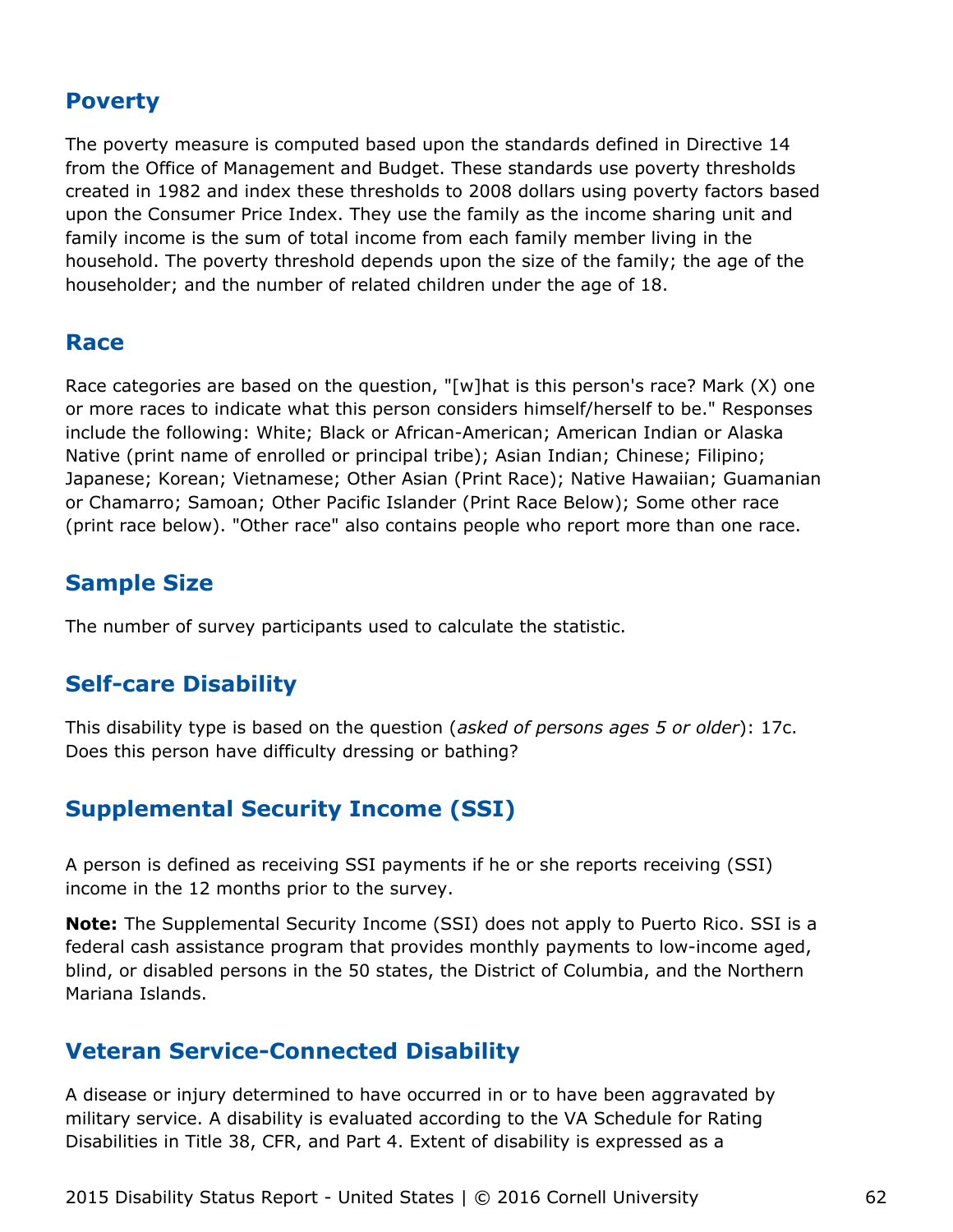percentage from 0% (for conditions that exist but are not disabling to a compensable degree) to 100%, in increments of 10%. This information was determined by the following two part question:

- **Does this person have a VA service-connected disability rating?** a. Yes (such as 0%, 10%, 20%, ... , 100%) No *SKIP* to question 28a
- **What is this person's service-connected disability rating?"** b. Responses included: 0 percent; 10 or 20 percent; 30 or 40 percent; 50 or 60 percent; 70 percent or higher

### **Visual Disability**

This disability type is based on the question:*(asked of all ages)*: Is this person blind or does he/she have serious difficulty seeing even when wearing glasses?